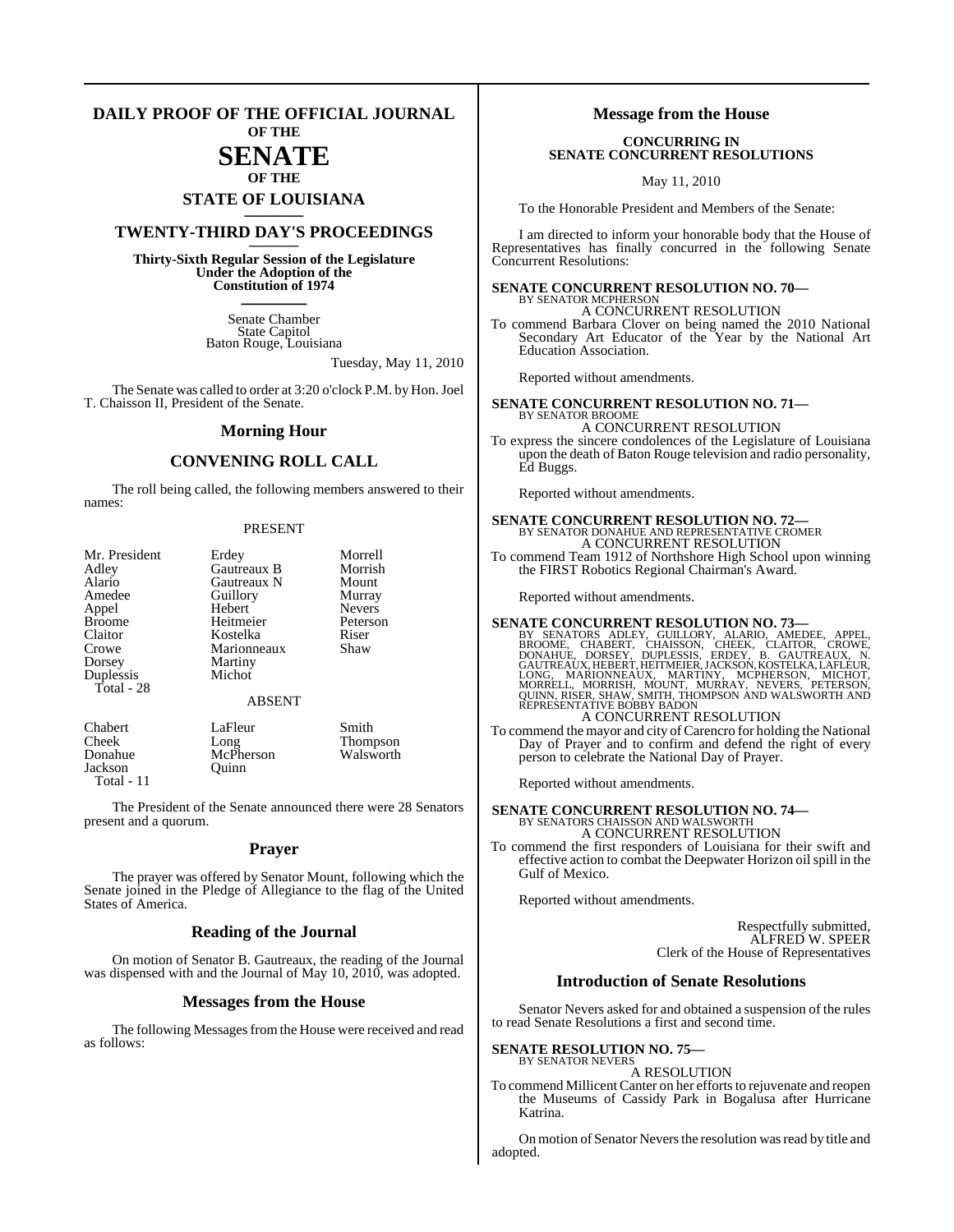#### **SENATE RESOLUTION NO. 76—** BY SENATOR CHAISSON

A RESOLUTION

To commend the River Region Caucus and its member parishes for their cooperative efforts in improving the quality of life in the river region.

On motion of Senator Chaisson the resolution was read by title and adopted.

### **Introduction of Senate Concurrent Resolutions**

Senator Marionneaux asked for and obtained a suspension of the rules to read Senate Concurrent Resolutions a first and second time.

#### **SENATE CONCURRENT RESOLUTION NO. 75—**

BY SENATOR MARIONNEAUX A CONCURRENT RESOLUTION

To direct the Office of Mental Health to include certain requirements for contracts of a term of more than three years in duration entered into by the Department of Health and Hospitals for the privatization of services currently provided by facilities operated by the Office of Mental Health, provide the method of source selection, and evaluation factors to be included in a request for proposals, to require legislative approval, and to direct the Department of Health and Hospitals to submit certain reports to the Senate and House committees on health and welfare.

The resolution was read by title and referred by the President to the Committee on Health and Welfare.

### **Senate Resolutions on Second Reading**

### **SENATE RESOLUTION NO. 71—** BY SENATOR THOMPSON

A RESOLUTION

To recognize Tuesday, May 11, 2010, as Louisiana Society of Professional Surveyors Day at the legislature.

On motion of Senator Thompson the resolution was read by title and adopted.

### **Messages from the House**

The following Messages from the House were received and read as follows:

### **Message from the House**

#### **ASKING CONCURRENCE IN HOUSE BILLS AND JOINT RESOLUTIONS**

#### May 10, 2010

To the Honorable President and Members of the Senate:

I am directed to inform your honorable body that the House of Representatives has finally passed and asks your concurrence in the following House Bills and Joint Resolutions:

| HB No. 1155 | HB No. 1249 | HB No. 1330 |
|-------------|-------------|-------------|
| HB No. 1331 | HB No. 1370 | HB No. 1466 |
| HB No. 406  | HB No. 553  | HB No. 147  |
| HB No. 405  | HB No. 559  | HB No. 680  |
| HB No. 797  | HB No. 942  | HB No. 1033 |

# **Page 2 SENATE 23rd DAY'S PROCEEDINGS**

HB No. 1200 HB No. 1292 HB No. 1314

HB No. 1436 HB No. 1460 HB No. 1467

Respectfully submitted, ALFRED W. SPEER Clerk of the House of Representatives

#### **House Bills and Joint Resolutions on First Reading**

#### **HOUSE BILL NO. 147—** BY REPRESENTATIVE BROSSETT AN ACT

To enact R.S. 33:9080.4, relative to Orleans Parish; to create the Milneburg Neighborhood Improvement District within the parish; to provide relative to the purpose, governance, and powers and duties of the district; to provide for the imposition of a parcel fee and for the use thereof; and to provide for related matters.

The bill was read by title and placed on the Calendar for a second reading.

#### **HOUSE BILL NO. 405—**

BY REPRESENTATIVE DIXON

AN ACT To amend and reenact R.S. 17:7(5), relative to the powers, duties, and responsibilities of the State Board of Elementary and Secondary Education; to provide that the board shall adopt guidelines for the use of seclusion, physical restraint, and mechanical restraint of certain students; and to provide for related matters.

The bill was read by title and placed on the Calendar for a second reading.

**HOUSE BILL NO. 406—** BY REPRESENTATIVE WADDELL AN ACT

To amend and reenact R.S. 51:2361(B)(2) and 2365(D) and to enact R.S. 51:2361(B)(3) and (4), relative to certain economic development funds; to provide relative to the reports on expenditures related to such funds; and to provide for related matters.

The bill was read by title and placed on the Calendar for a second reading.

### **HOUSE BILL NO. 553—**

BY REPRESENTATIVE WADDELL AN ACT

To enact R.S. 51:2362 and 2366, relative to the Louisiana Mega-Project Development Fund and the Rapid Response Fund; to require the development of uniform accountability reports for the funds; to require for written and electronic forms of a list of cooperative endeavor agreement, name of receiving entity, and the amount of incentive awarded for all projects developed by the funds; and to provide for related matters.

The bill was read by title and placed on the Calendar for a second reading.

#### **HOUSE BILL NO. 559—**

BY REPRESENTATIVE WADDELL

AN ACT To enact R.S. 51:2362, relative to the Rapid Response Fund; to provide for mandatory accountability requirements for each legal agreement involving Rapid Response Fund projects; to provide for exemptions; and to provide for related matters.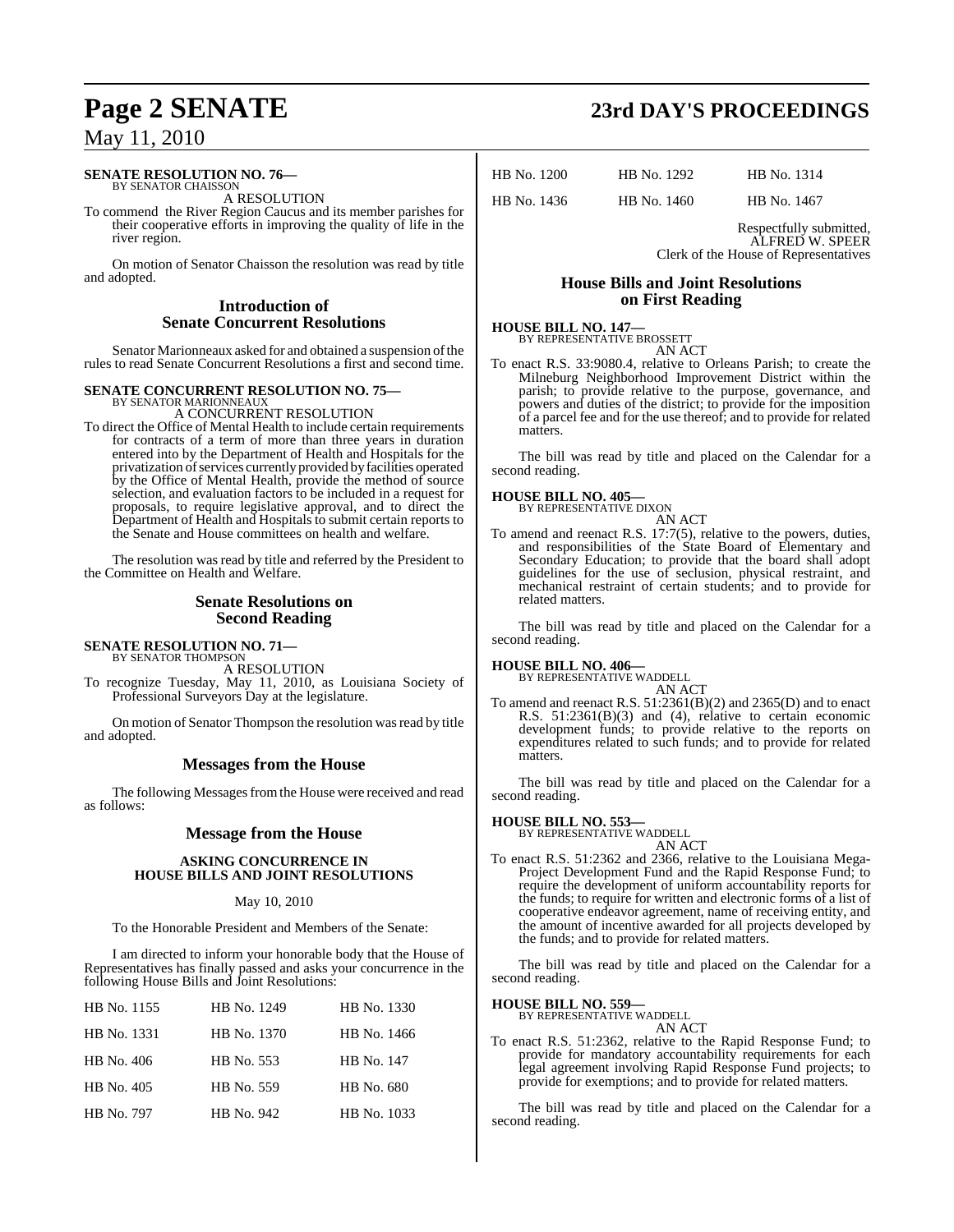# **23rd DAY'S PROCEEDINGS Page 3 SENATE**

#### **HOUSE BILL NO. 680—**

BY REPRESENTATIVE LEGER AN ACT

To amend and reenact R.S. 24:513(B), relative to the legislative auditor; to require certain audits and statements relative to tax collections; to require certain local auditees and other personsto submit such audits and statements; to provide for the content of the statements; to provide for penalties; and to provide for related matters.

The bill was read by title and placed on the Calendar for a second reading.

#### **HOUSE BILL NO. 797—** BY REPRESENTATIVE LEBAS

AN ACT

To amend and reenact R.S. 46:2625(A)(2) and (E)(2) and to enact R.S. 22:1856(F) and R.S. 37:1241(A)(23), relative to the payment and collection of Medicaid provider fees on prescription drugs; to clarify the responsibility of insurers and other third partiesto pay the provider fees on prescription drugs; to provide for penalties for noncompliant pharmacies; to provide for penalties for noncompliant insurers and third-party providers; to provide for an effective date; and to provide for related matters.

The bill was read by title and placed on the Calendar for a second reading.

**HOUSE BILL NO. 942—**<br>BY REPRESENTATIVES CARTER, HENRY BURNS, CARMODY, FOIL, GUILLORY, HARDY, HENRY, LABRUZZO, LANDRY, LIGI, MONICA,<br>PEARSON, RICHARD, RICHMOND, SMILEY, JANE SMITH, AND<br>THIBAUT

#### AN ACT

To amend and reenact R.S.  $17:54(B)(1)(a)$  and (b)(iii) and (iv) and (C) and 81(P), to enact R.S. 17:81(T) and (U), and to repeal R.S.  $17:54(B)(1)(b)(v)$ , relative to the powers, duties, functions, and responsibilities of city, parish, and other local public school boards; to provide relative to prohibitions on the involvement of members of local school boards in personnel matters; to provide for the responsibilities of local school superintendents and school boards for personnel matters; to provide for the vote required for hiring and removal of a local school superintendent; and to provide for related matters.

The bill was read by title and placed on the Calendar for a second reading.

#### **HOUSE BILL NO. 1033—**

BY REPRESENTATIVES HOFFMANN, AUSTIN BADON, HENRY BURNS, TIM BURNS, CARMODY, CARTER, CHAMPAGNE, CONNICK,<br>GISCLAIR,HARDY,KATZ,LABRUZZO,LIGI,NOWLIN,ROBIDEAUX,<br>SIMON,SMILEY,WILLIAMS,AND WOOTON AND SENATORS APPEL,<br>DONAHUE,DUPLESSIS,MARTINY,AND QUINN

AN ACT

To amend and reenact R.S. 17:10.1(B) and (C), Subpart A of Part II of Chapter 39 of Title 17 of the Louisiana Revised Statutes of 1950, to be comprised of R.S. 17:3881 through 3886, Subpart C of Part II of Chapter 39 of Title 17 of the Louisiana Revised Statutes of 1950, to be comprised ofR.S. 17:3901 through 3905, R.S. 17:3997(D), to enact R.S. 17:10.1(D), and to repeal Subpart B of Part II of Chapter 39 of Title 17 of the Louisiana Revised Statutes of 1950, comprised of R.S. 17:3891 through 3895, relative to professional employee quality development; to provide for evaluation programs for teachers and administrators; to provide for program purposes and definitions; to provide for local evaluation plans and elements required for such plans; to provide relative to the powers and duties of the State Board of Elementary and Secondary Education and local school boards; to provide for an advisory committee to make recommendations relative to the development of a value-added assessment model; to require the state superintendent of education to make certain information available to the public; to provide conditions for the issuance of teacher and higher level certificates; to delete requirements relative to informal evaluations; to require reporting; to provide for applicability; to provide for

effectiveness; to repeal provisions relative to the Teacher Assistance and Assessment Program; and to provide for related matters.

The bill was read by title and placed on the Calendar for a second reading.

#### **HOUSE BILL NO. 1155—** BY REPRESENTATIVE CONNICK

AN ACT

To amend and reenact R.S. 15:541(2)(a) and (24), 542(A)(2) and  $(3)(a)$ ,  $(B)$ ,  $(F)(2)$  and  $(3)(a)$  and  $(c)$ ,  $542.1.3(B)(2)$ ,  $(3)$ , and  $(4)$ , and (H), and 544(A), (B)(1), (C), (D)(1) and (2), and (E)(2) and to enact R.S. 15:541(2)(n), (12)(c), (25)(l), (31), and (32),  $542(A)(3)(h)$ , and  $544(D)(4)$ , relative to sex offender registration and notification; to provide relative to sex offender registration and notification requirements; to provide for definitions; to provide relative to sex offender registration and notification procedures; to amend provisions regarding the duration of registration and notification requirements; and to provide for related matters.

The bill was read by title and placed on the Calendar for a second reading.

### **HOUSE BILL NO. 1200—** BY REPRESENTATIVE RICHARD

AN ACT

To amend and reenact R.S. 18:103(B)(1), (2), (3)(b), and (4), and  $(C)(1)$ ,  $(2)$ ,  $(3)(b)$ , and  $(4)$ ,  $154(C)$ ,  $1306(A)(1)$  and  $(4)$  and  $(B)(1)$ , 1308 $(A)(2)$ , 1308.2, 1310 $(A)$ , and 1313 $(F)(1)$ ,  $(2)$ ,  $(5)$ , (6), and (8) and to enact R.S.  $18:1316(C)$  and  $1319$ , relative to procedures for voter registration and voting for persons in the United States Service and persons residing outside the United States; to provide relative to electronic transmission of certain registration and election materials; to provide procedures for the execution and counting of transmitted election materials; to provide for use of the Federal Write-In Absentee Ballot; to provide for effectiveness; and to provide for related matters.

The bill was read by title and placed on the Calendar for a second reading.

#### **HOUSE BILL NO. 1249—**

BY REPRESENTATIVES BROSSETT AND LEGER AN ACT

To amend and reenact R.S. 1:11, relative to determinations of the populations of parishes, municipalities, and other political subdivisions; to provide relative to the applicability of a new census to statutes that define classes of political subdivisions based on population; and to provide for related matters.

The bill was read by title and placed on the Calendar for a second reading.

**HOUSE BILL NO. 1292— (Substitute for HouseBill No. 718 by**

Representative Hines)<br>BADON, BALDONE, BILLIOT, TIM BURNSON, ARNOLD, AUSTIN<br>BADON, BALDONE, BILLIOT, TIM BURNS, CARMODY, CONNICK,<br>GISCLAIR, HARDY, HAZEL, HENRY, HOWARD, LABRUZZO, LEGER,<br>LIGI, LORUSSO, NORTON, POPE, PUGH, RI AN ACT

To enact R.S. 38:2227, relative to bidders on public projects; to provide for persons performing pre-bid services; to prohibit certain contractors from bidding on public projects; to provide for disqualifying crimes; to provide for proof of false attestations; and to provide for related matters.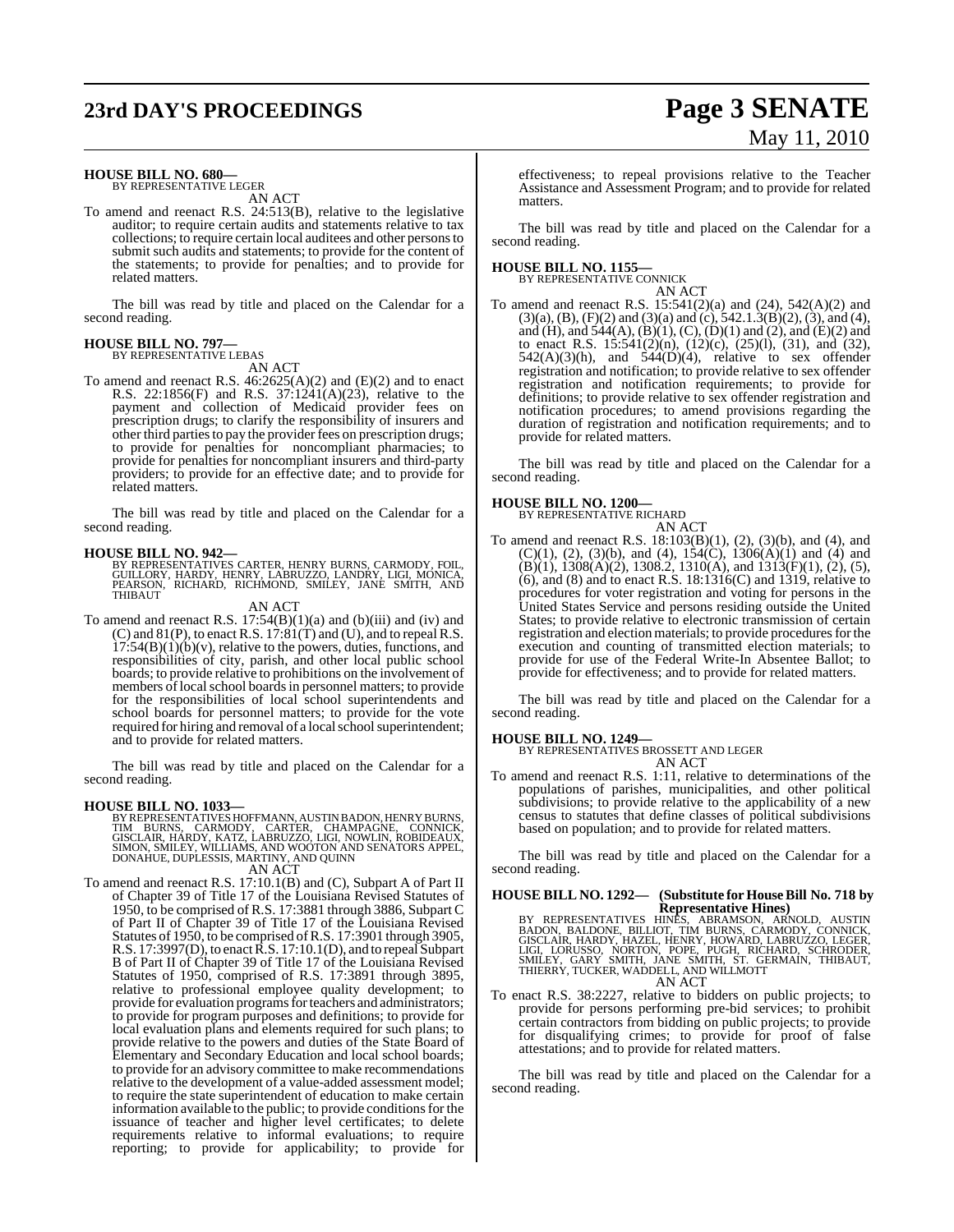#### **HOUSE BILL NO. 1314—**

BY REPRESENTATIVES HARDY, BILLIOT, HENRY BURNS, TIM<br>BURNS,CARTER,CONNICK,GISCLAIR,HENRY,HINES,HUTTER,LIGI,<br>SIMON,JANE SMITH,THIERRY,WILLIAMS,AND WOOTON<br>AN ACT

To enact R.S. 15:542.1(A)(5), relative to sex offenders; to provide relative to sex offender notification requirements; and to provide for related matters.

The bill was read by title and placed on the Calendar for a second reading.

#### **HOUSE BILL NO. 1330—**

BY REPRESENTATIVE LITTLE AN ACT

To repeal R.S. 22:2297(D)(1), relative to the Louisiana Citizens Property Insurance Corporation; to repeal the requirement of maintaining separate accounts and records for the Coastal Plan and the FAIR Plan.

The bill was read by title and placed on the Calendar for a second reading.

#### **HOUSE BILL NO. 1331—**

BY REPRESENTATIVE ELLINGTON AN ACT

To amend and reenact R.S. 22:46(9)(b), (c), and (d) and to enact R.S. 22:420, relative to liability trust funds; to prohibit further establishment of such trust funds which are exempt from the definition of insurance; as of a certain date; to provide for the establishment of such trust funds subject to the requirements of the Insurance Code; and to provide for related matters.

The bill was read by title and placed on the Calendar for a second reading.

#### **HOUSE BILL NO. 1370—** BY REPRESENTATIVE MILLS

AN ACT

To amend and reenact R.S. 40:2175.6(G) and to enact R.S. 40:2175.6(H) and (I),relative to outpatient abortion facilities; to provide for license actions imposed against an outpatient abortion facility; to provide for a systemof notification, appeals, and injunctive relief; to provide for an effective date; and to provide for related matters.

The bill was read by title and placed on the Calendar for a second reading.

**HOUSE BILL NO. 1436—**<br>BY REPRESENTATIVES NORTON, ARNOLD, AUSTIN BADON,<br>BARROW, TIM BURNS, DIXON, ELLINGTON, GISCLAIR, HARDY,<br>LABRUZZO, LEBAS, MILLS, RICHARD, RICHMOND, STIAES, THIERRY,<br>AND WILLIAMS

#### AN ACT

To amend and reenact R.S.  $15:542.1(A)(1)(b)$ , relative to sex offenders; to provide relative to sex offender notification requirements; and to provide for related matters.

The bill was read by title and placed on the Calendar for a second reading.

## **HOUSE BILL NO. 1460— (Substitute for HouseBill No. 225 by**

**Representative LaBruzzo)**<br>BY REPRESENTATIVES LABRUZZO, BARROW, HENRY BURNS, TIM<br>BURNS, LEGER, JANE SMITH, STIAES, TUCKER, WILLMOTT, AND<br>WOOTON

AN ACT To amend and reenact R.S. 11:446(A)(2)(b) and to enact R.S. 11:446(G), relative to the Louisiana State Employees' Retirement System; to allow a trust to receive benefits on behalf of a retiree's child beneficiary; and to provide for related matters.

The bill was read by title and placed on the Calendar for a second reading.

## **Page 4 SENATE 23rd DAY'S PROCEEDINGS**

#### **HOUSE BILL NO. 1466— (Substitute for HouseBill No. 599 by Representative Ellington)** BY REPRESENTATIVE ELLINGTON

AN ACT

To enact R.S. 56:6(32), relative to the powers of the Wildlife and Fisheries Commission; to authorize the commission, at the request of certain governmental entities, to adopt regulationsfor the use of certain fishing gear for certain lakes; and to provide for related matters.

The bill was read by title and placed on the Calendar for a second reading.

#### **HOUSE BILL NO. 1467— (Substitute for House Bill No. 1216 by Representative Gallot)** BY REPRESENTATIVE GALLOT

AN ACT

To amend and reenact Code of Civil Procedure Article 2593, Code of Criminal Procedure Articles 512 and 513, R.S. 3:3501, 3502(1), (4), (11), (15), and (21), 3503(E) and (F)(introductory paragraph), 3504, 3506, 3507, 3508(A), (B), and (C)(2),  $3509(A), (C), (D), (F), (G),$  and  $(I), 3510(A), (C)(3), (F), (K)(1),$ and (M), 3511, 3512(E) and (F)(3), 3513(A), (F), (H), (I), (L), and  $(M)(2)$ ,  $3514(H)$ ,  $(N)$ ,  $(P)$ , and  $(Q)$ ,  $3515(A)$  and (B)(introductory paragraph), 3517(A) and (B)(introductory paragraph),  $3519(A)$ ,  $(\hat{C})(2)$ , and  $(D)$ ,  $3520(B)$ ,  $3521(B)$ ,  $3522(\text{C})$ ,  $3523(\text{C})$  and (D),  $3524(\text{A})$ ,  $3525(\text{B})$ , (C), (D), (H), (O), and (P), 3531(introductory paragraph), 3532, 3533(E)(1) and (6), 3534(E) and (F), 3535(C) and (D), 3541(introductory paragraph),  $3542$ ,  $3543(D)(1)$  and  $(3)$ ,  $3544(A)(3)$ ,  $(C)$ , and  $(D)$ ,  $3545(C)$  and (D),  $3551, 3553(A)$ , (B), (C), and (E),  $3554(C)$  and (D), 3555, and 3556, R.S. 11:42(B)(1), (2), (3), (6), (7), (8)(a), and (9),  $102(B)(3)(d)(v)$ , (vi), (vii), and (viii),  $103(B)(1)$  and  $(3)(d)$  and  $(e)(i)(bb)$  and  $(C)(introductiony$  paragraph),  $105(C)(1)$ ,  $106(C)(1)$ ,  $247(A)(2)$  and  $(3)(b)$  and  $(\dot{C})$ ,  $413(3)$ ,  $446(A)(5)(j)$ and (E), 542.1.1(E), 701(5)(c)(iii) and (33)(a)(viii) and (xii), 783(A)(3)(e), (C),  $(D)(1)(b)(ii)$ , (F),  $(G)(1)(b)(ii)$ , and  $(I)(1)(b)(ii)$ , 883.3 $(E)$ , and  $1481(1)(a)(iii)(aa)$ , R.S. 12:202.1(D), R.S. 14:67.21(F) and 403.6(A), R.S. 15:574.7(A) and (B)(2)(a), R.S. 17:7(28)(c) and (d), 17.5(D)(1) and (2), 24.10(I)(1)(a)(iii), 53(A),  $170.4(C)(2)$ ,  $183.3(B)(2)(b)$  and  $(D)(1)(b)(iii)(cc)$ , 270(A),  $416(A)(1)(c)(ii)(cc)$  and  $(2)(c)$ ,  $1206.2(A)(1)$ , 1518.1(I)(3), 1519.17, 1874(D) and (E), 2047(B), 2048.51(C)(14), 2922, 2923(A), 2924(A), 2926(A), 2927(A), 2928(A)(1) and (B), 2929, 2930(A) and (C), 2932(B), 3161,  $3165(A)(1)$ ,  $3983(A)(2)(b)$  and  $(3)(b)$  and  $(D)$ ,  $3995(A)(6)(a)$ , 3997(B)(2)(b) and (c)(i) and (ii)(aa), 4012(1), 4020(B), and 4024, R.S. 22:1078(A)(1), R.S. 24:7, 31.4(B)(1), 31.5(A)(4)(a) and (b) and (5) and  $(C)(1)(a)$ , 52, 55(D)(2) and (E)(2)(a), 101,  $107(A)$ ,653(K)(1) and (3), R.S. 27:381(D) and (E), R.S. 29:653, R.S.  $30:10.1(B)(3)$  and  $213(A)(2)$  and  $2117(E)$ , R.S.  $32:318(F)$ , R.S. 33:322, 2740.52(B), 4710.3(A)(8), 9024(E)(2), 9206(5), 9602(C), and 9614(C), R.S. 35:406(B), R.S. 36:4(B)(1)(a), (b),  $(c)$ , (d), (e), (j), (k), (l), (m), (q), and (z) and (15), 4.1(D)(14),  $209(C)(2)$ , (G), and (P),  $254(\text{\AA})(10)(\text{h})$ ,  $259(C)(1)$ , (9), (10),  $(11)$ ,  $(12)$ , and  $(16)$ ,  $(L)$ , and  $(O)$ ,  $509(B)$ ,  $610(B)(2)$ ,  $628(C)(1)$ , 642(B) and (D)(1), 651(D)(1), (J), and (Q), 744(D), and 769(F)(2), R.S. 42:1118.1(A) and 1123(13)(a)(i)(dd), R.S. 44:4.1(B)(6) and (7), R.S. 46:56(B)(1), 61(B), 932(10), and 2132(3), and R.S. 49:220.23(A)(1), 220.24(J), and 965.4(4), to enact R.S. 11:701(33)(a)(xiii) and R.S. 36:4(B)(1)(r), (s), and (aa), 259(K), (N), (R), and (BB)(1), 359(B) and (C), 409(K), 610(G), 629(H) and (M), 651(D)(5), (O), and (V), 706(B), 769(K) and (L), R.S. 42:4.1.1, and R.S. 44:1.1, and to repeal R.S. 11:701(33)(c), R.S. 36:4(B)(10), 259(E)(18), (F)(6), (7),  $(11)$ ,  $(13)$ ,  $(14)$ , and  $(17)$ ,  $409(C)(6)$  and  $(I)$ ,  $651(S)$  and  $(T)$ , and  $802.11$  and R.S.  $42.1141(B)(3)$ , relative to the various codal provisions and provisions of the Louisiana Revised Statutes of 1950; to provide for technical corrections to certain codal provisions; to provide for technical corrections to certain Louisiana Revised Statutes; and to provide for related matters.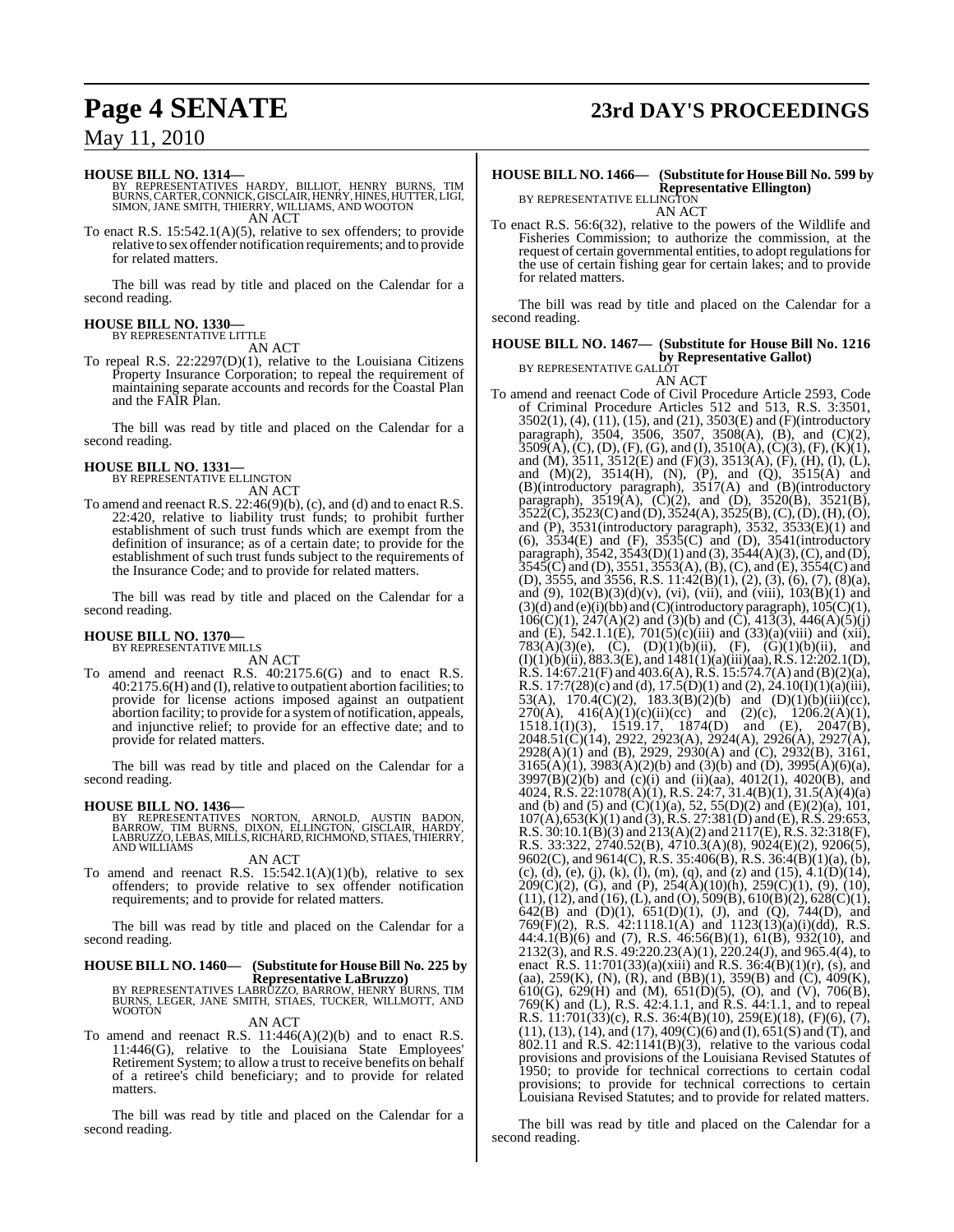# **23rd DAY'S PROCEEDINGS Page 5 SENATE**

### **Messages from the House**

The following Messages from the House were received and read as follows:

#### **Message from the House**

#### **ASKING CONCURRENCE IN HOUSE CONCURRENT RESOLUTIONS**

May 11, 2010

To the Honorable President and Members of the Senate:

I am directed to inform your honorable body that the House of Representatives has finally passed and asks your concurrence in the following House Concurrent Resolutions:

HCR No. 158 HCR No. 159 HCR No. 4

HCR No. 157

Respectfully submitted, ALFRED W. SPEER Clerk of the House of Representatives

#### **House Concurrent Resolutions**

Senator Mount asked for and obtained a suspension of the rules to read House Concurrent Resolutions a first and second time.

### **HOUSE CONCURRENT RESOLUTION NO. 4—** BY REPRESENTATIVE FOIL

A CONCURRENT RESOLUTION

To create and establish the Constitutional Convention Study Commission to undertake all necessary study to examine the feasibility and advisability of calling a convention to revise the Constitution of Louisiana and, if a convention is found to be feasible and advisable, to make recommendations to the legislature for calling such a convention.

The resolution was read by title and referred by the President to the Committee on Senate and Governmental Affairs.

#### **HOUSE CONCURRENT RESOLUTION NO. 157—**

BY REPRESENTATIVES CONNICK, ABRAMSON, ANDERS, ARMES,<br>ARNOLD, AUBERT, AUSTIN BADON, BOBBY BADON, BALDONE,<br>BARRAS, BARROW, BILLIOT, BROSSETT, BURFORD, HENRY BURNS, TIM BURNS, BURRELL, CARMODY, CARTER, CHAMPAGNE,<br>CHANDLER, CHANEY, CORTEZ, CROMER, DANAHAY, DIXON,<br>DOERGE, CHANEY, CORTEZ, CROMER, DANAHAY, DIXON,<br>FRANKLIN, GALLOT, GEYMANN, GISCLAIR, GREENE, GUILLORY,<br>GUINN, HARDY, HARRISO

A CONCURRENT RESOLUTION

To urge and request that British Petroleum remove Houston, Texas, from the choice of forum provision in the contract form utilized in the hiring of vessel owners in the response to the Deepwater Horizon disaster.

The resolution was read by title. Senator Alario moved to concur in the House Concurrent Resolution.

# May 11, 2010

### **ROLL CALL**

The roll was called with the following result:

YEAS

| Mr. President | Erdey       | Morrell       |
|---------------|-------------|---------------|
| Adley         | Gautreaux B | Morrish       |
| Alario        | Gautreaux N | Mount         |
| Amedee        | Guillory    | Murray        |
| Appel         | Hebert      | <b>Nevers</b> |
| <b>Broome</b> | Heitmeier   | Peterson      |
| Cheek         | Jackson     | Riser         |
| Claitor       | Kostelka    | Shaw          |
| Crowe         | Long        | Smith         |
| Donahue       | Marionneaux | Thompson      |
| Dorsey        | Martiny     |               |
| Duplessis     | McPherson   |               |
| Total - 34    |             |               |
|               | <b>NAYS</b> |               |
| Total - 0     |             |               |
|               | ABSENT      |               |

Chabert Michot Walsworth LaFleur Quinn Total - 5

The Chair declared the Senate concurred in the House Concurrent Resolution and ordered it returned to the House.

#### **HOUSE CONCURRENT RESOLUTION NO. 158—** BY REPRESENTATIVE HARDY

A CONCURRENT RESOLUTION

To urge and request the secretary of state to develop and implement an annual educational and instructional presentation concerning voting and voter registration targeted at high school seniors.

The resolution was read by title. Senator Guillory moved to concur in the House Concurrent Resolution.

#### **ROLL CALL**

The roll was called with the following result:

#### YEAS

| Mr. President                   | Gautreaux B      | Michot             |
|---------------------------------|------------------|--------------------|
| Adley                           | Gautreaux N      | Morrell            |
| Alario                          | Guillory         | Morrish            |
| Amedee                          | Hebert           | Mount              |
| Appel                           | Heitmeier        | Murray             |
| Broome                          | Jackson          | <b>Nevers</b>      |
| Cheek                           | Kostelka         | Peterson           |
| Donahue                         | Long             | Riser              |
| Dorsey                          | Marionneaux      | Shaw               |
| Duplessis                       | Martiny          | Smith              |
| Erdey                           | McPherson        | Thompson           |
| Total - 33                      |                  |                    |
|                                 | <b>NAYS</b>      |                    |
| Total - 0                       | <b>ABSENT</b>    |                    |
| Chabert<br>Claitor<br>Total - 6 | Crowe<br>LaFleur | Ouinn<br>Walsworth |

The Chair declared the Senate concurred in the House Concurrent Resolution and ordered it returned to the House.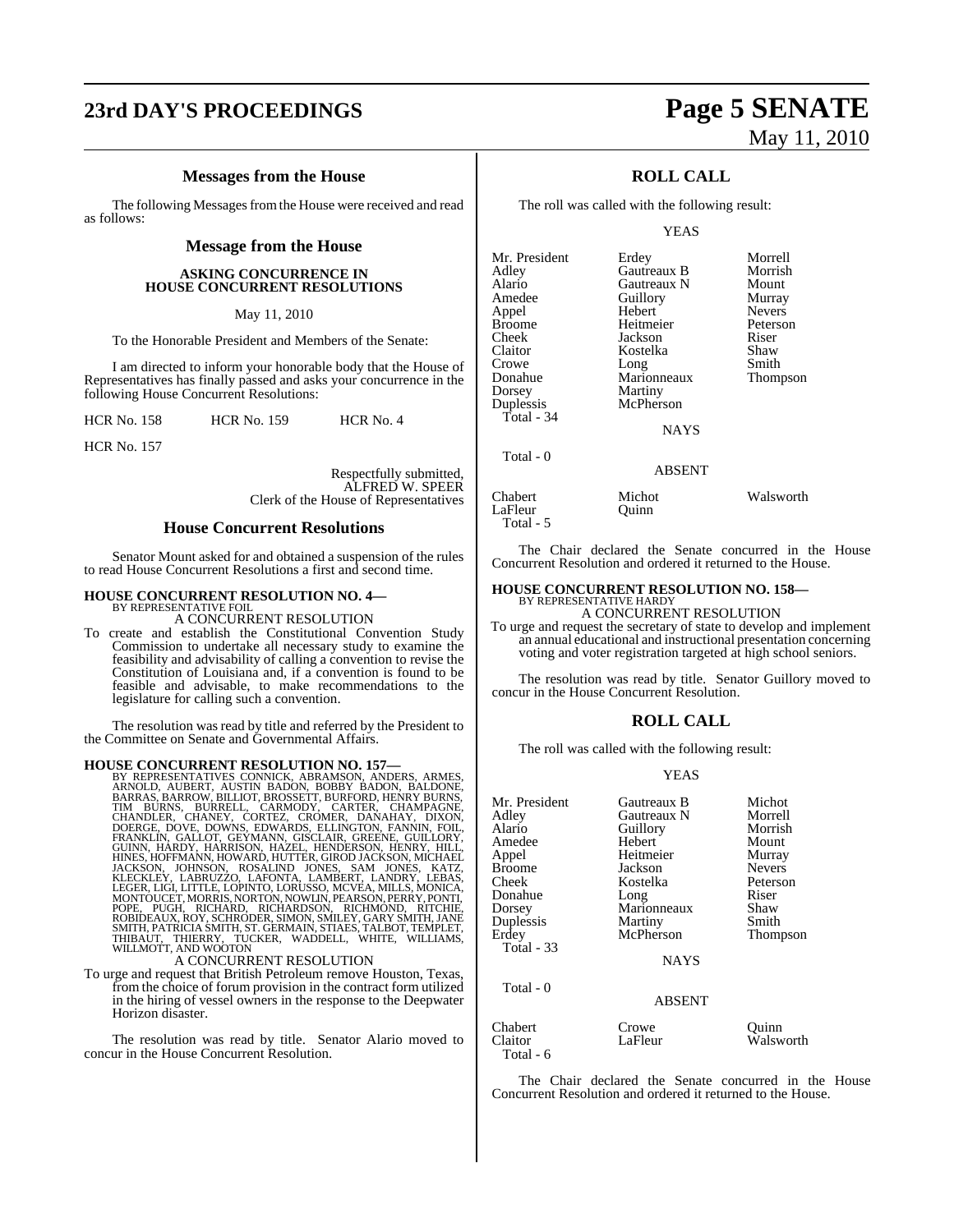# **Page 6 SENATE 23rd DAY'S PROCEEDINGS**

### May 11, 2010

**HOUSE CONCURRENT RESOLUTION NO. 159—**<br>BY REPRESENTATIVE WILLMOTT AND SENATOR THOMPSON AND<br>REPRESENTATIVES KATZ, ABRAMSON, BARROW, BURFORD,<br>DOERGE, HILL, HINES, MICHAEL JACKSON, JOHNSON, LABRUZZO,<br>LEBAS, MILLS, NOWLIN, POP A CONCURRENT RESOLUTION

To commend the Department of Social Services on receiving a national bronze 2010 Telly Award for the department's public service television commercial to raise awareness of the Safe Haven Law of this state.

The resolution was read by title. Senator Martiny moved to concur in the House Concurrent Resolution.

### **ROLL CALL**

The roll was called with the following result:

#### YEAS

| Mr. President<br>Adley<br>Alario<br>Appel       | Gautreaux N<br>Guillory<br>Hebert<br>Heitmeier | Morrell<br>Morrish<br>Mount<br>Murray |
|-------------------------------------------------|------------------------------------------------|---------------------------------------|
| Cheek                                           | Jackson                                        | <b>Nevers</b>                         |
| Crowe<br>Donahue                                | Kostelka<br>Long                               | Peterson<br>Riser                     |
| Dorsey                                          | Marionneaux                                    | Shaw                                  |
| Duplessis<br>Erdey                              | Martiny<br>McPherson                           | Smith<br>Thompson                     |
| Gautreaux B<br>Total - 32                       | Michot                                         |                                       |
|                                                 | <b>NAYS</b>                                    |                                       |
| Total - 0                                       | <b>ABSENT</b>                                  |                                       |
| Amedee<br><b>Broome</b><br>Chabert<br>Total - 7 | Claitor<br>LaFleur<br>Ouinn                    | Walsworth                             |

The Chair declared the Senate concurred in the House Concurrent Resolution and ordered it returned to the House.

#### **House Bills and Joint Resolutions on Second Reading**

**HOUSE BILL NO. 7—**

BY REPRESENTATIVES WADDELL, KATZ, AND LEGER AN ACT

To enact Subpart AA of Part I of Chapter 1 of Subtitle II of Title 47 of the Louisiana Revised Statutes of 1950, to be comprised of R.S. 47:120.85, relative to state individual income tax return checkoffs for certain donations; to provide for a method for individuals to donate a portion of any refund due to them to the Louisiana Chapter of the National Multiple Sclerosis Society; to authorize and provide a method for the making of other donations to the National Multiple Sclerosis Society on the income tax return; to provide for the disposition of such donated monies; to establish the Louisiana Chapter of the National Multiple Sclerosis Society Fund as a special escrow fund in the state treasury; to provide for the administration and use of monies in the fund; to authorize the secretary of the Department of Revenue to make certain deposits into the fund; to provide for reporting; and to provide for related matters.

The bill was read by title and referred by the President to the Committee on Revenue and Fiscal Affairs.

### **HOUSE BILL NO. 16—** BY REPRESENTATIVE WOOTON

AN ACT

To amend and reenact R.S. 40:1379.3(D)(2), relative to concealed handgun permits; to provide with respect to the training of persons applying for a concealed handgun permit; to provide for the certification of concealed handgun permit instructors; and to provide for related matters.

The bill was read by title and referred by the President to the Committee on Judiciary B.

#### **HOUSE BILL NO. 30—**

BY REPRESENTATIVE WOOTON AN ACT

To amend and reenact R.S. 15:825.2(A), relative to special agents of the Department of Public Safety and Corrections; to increase the pool of employees who are eligible to be appointed special agents; and to provide for related matters.

The bill was read by title and referred by the President to the Committee on Judiciary B.

### **HOUSE BILL NO. 43—** BY REPRESENTATIVE HARDY

AN ACT To amend and reenact R.S.  $17:405(A)(1)(b)$  and (i) and (C)(1), R.S. 40:981.3(A), (B), and (D) and  $1058.10(A)$  and  $(C)(1)$ , relative to drug free zones; to expand the area of drug free zones; and to provide for related matters.

The bill was read by title and referred by the President to the Committee on Judiciary B.

### **HOUSE BILL NO. 45—** BY REPRESENTATIVE LAMBERT

AN ACT

To amend and reenact R.S. 56:320(B)(3), relative to taking of crabs; to remove the requirement for a crab trap to have a float and float line if the trap is placed in certain locations of the state; and to provide for related matters.

The bill was read by title and referred by the President to the Committee on Natural Resources.

#### **HOUSE BILL NO. 60—**

BY REPRESENTATIVE WOOTON AN ACT

To amend and reenact R.S. 40:1379.3(A)(1), (B), (C)(introductory paragraph), and (T), relative to concealed handgun permits; to provide for the issuance of Louisiana concealed handgun permits; to provide with respect to the recognition of nonresident concealed handgun permits; to provide for a period of time when previously issued nonresident concealed handgun permits shall be considered valid; and to provide for related matters.

The bill was read by title and referred by the President to the Committee on Judiciary B.

### **HOUSE BILL NO. 108—**

BY REPRESENTATIVE BARRAS

AN ACT To amend and reenact Code of Civil Procedure Article 4843(F), relative to city courts; to increase the jurisdictional amount in dispute for the city courts of New Iberia and Jeanerette; and to provide for related matters.

The bill was read by title and referred by the President to the Committee on Judiciary A.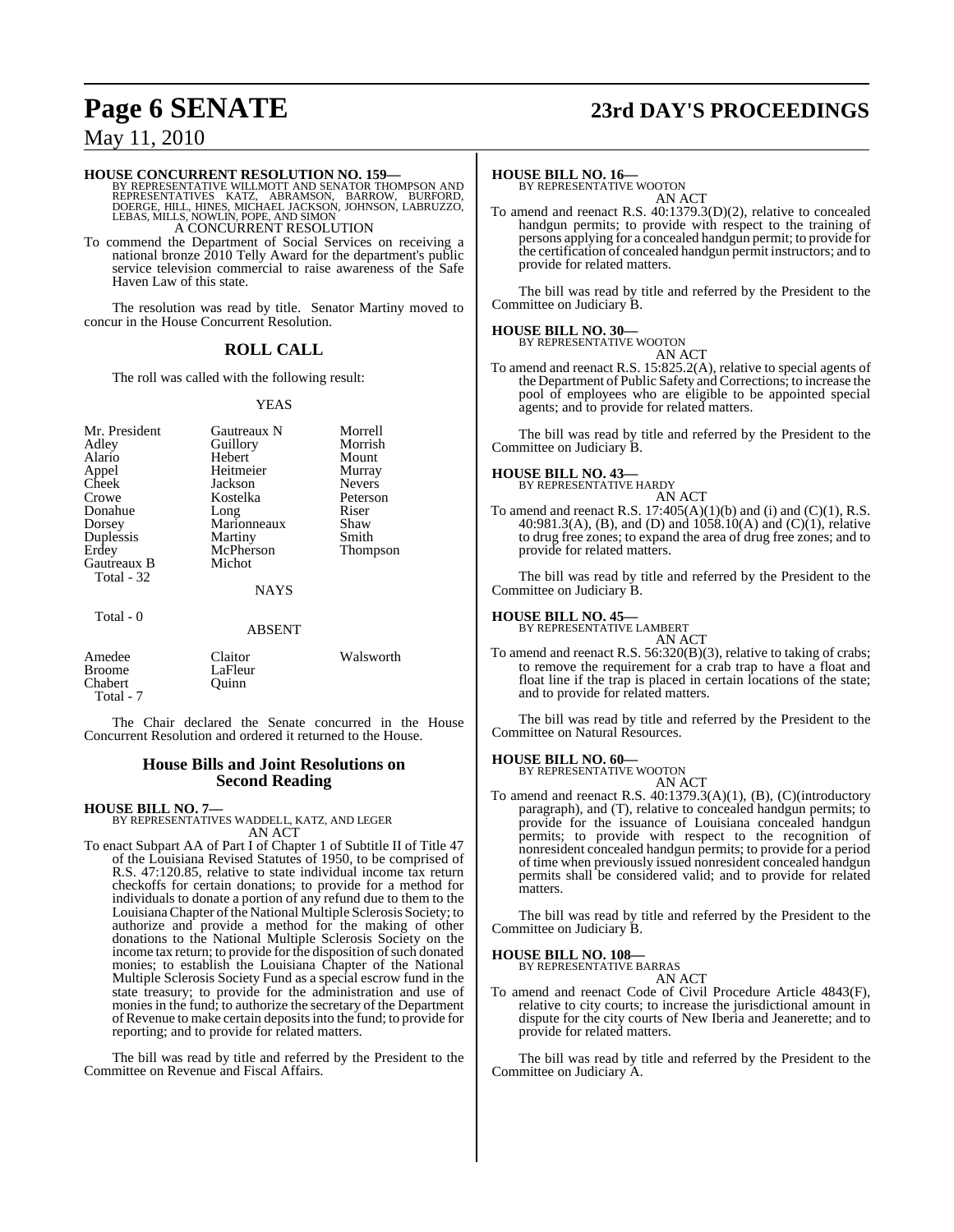# **23rd DAY'S PROCEEDINGS Page 7 SENATE**

# May 11, 2010

**HOUSE BILL NO. 137—** BY REPRESENTATIVE ABRAMSON

AN ACT

To amend and reenact Code of Civil Procedure Articles 44(B), 596, 1293(B), 1313(A)(4) and (B), 1462(B) and (C), 3652, 3656, 3662, 5152, and R.S.13:3471(8), relative to the continuous revision of the Code of Civil Procedure; to provide for service by private persons; to provide for class action prescription; to provide for service by electronic means; to provide for the right of a surety to plead discussion; to provide for discovery of electronic information; and to provide for related matters.

The bill was read by title and referred by the President to the Committee on Judiciary A.

#### **HOUSE BILL NO. 140—**

BY REPRESENTATIVE LITTLE AN ACT

To amend and reenact R.S. 32:297.1 and R.S. 47:462(A)(introductory paragraph) and  $(1)$  and  $(B)(3)(a)$ (introductory paragraph) and to enact R.S. 47:462(D), relative to mini-trucks; to remove restrictions on the use of mini-trucks on state roads and highways; to require the office of motor vehicles to register mini-trucks; to provide for the definition of mini-truck; and to provide for related matters.

The bill was read by title and referred by the President to the Committee on Transportation, Highways and Public Works.

#### **HOUSE BILL NO. 141—** BY REPRESENTATIVE WOOTON

AN ACT

To amend and reenact R.S. 40:1784, relative to applications to possess or transfer certain firearms; to provide for the use of electronic applications approved by the Department of Public Safety and Corrections for the possession or transfer of certain firearms; to provide that applications for the possession or transfer of certain firearms may be filed electronically; to provide that electronic applications are contingent upon purchase of equipment; and to provide for related matters.

The bill was read by title and referred by the President to the Committee on Judiciary B.

### **HOUSE BILL NO. 158—** BY REPRESENTATIVE WOOTON

AN ACT

To amend and reenact R.S. 40:1379.3(C)(10) and to enact R.S.  $40:1379.3(C)(18)$  and  $(19)$ , relative to concealed handgun permits; to provide for the qualifications necessary for the issuance of a permit; to provide for a waiting period for reapplication following revocation or denial; and to provide for related matters.

The bill was read by title and referred by the President to the Committee on Judiciary B.

#### **HOUSE BILL NO. 259—** BY REPRESENTATIVE GREENE

AN ACT

To amend and reenact Code of Civil Procedure Article 74.2(C)(1), relative to the venue for a modification of child support; to provide for the parish where the person awarded support is domiciled; to provide for the registration of the support award; and to provide for related matters.

The bill was read by title and referred by the President to the Committee on Judiciary A.

# **HOUSE BILL NO. 263—** BY REPRESENTATIVE BALDONE

AN ACT

To amend and reenact Children's Code Article 313 and R.S. 46:236.2(B) and to enactR.S. 9:311(G),relative to child support proceedings; to provide for the jurisdiction of juvenile courts; to provide for the proper party to enforce obligations; to provide for the modification of support; and to provide for related matters.

The bill was read by title and referred by the President to the Committee on Judiciary A.

## **HOUSE BILL NO. 298—** BY REPRESENTATIVE BALDONE

AN ACT

To amend and reenact R.S. 32:197 and 329(B) and to enact R.S.  $32:329(C)$ ,  $(D)$ ,  $(E)$ ,  $(F)$ , and  $(G)$ , relative to bicycles and roadways; to provide relative to light requirements on the rear of bicycles; to provide for installation requirements; to allow persons riding bicycles upon a roadway the option of riding a bicycle on the improved shoulder under certain circumstances; and to provide for related matters.

The bill was read by title and referred by the President to the Committee on Transportation, Highways and Public Works.

**HOUSE BILL NO. 398—** BY REPRESENTATIVE LANDRY

- AN ACT
- To amend and reenact R.S. 9:2781(E) and to enact R.S. 9:2781(F), relative to suits on open accounts; to provide for the award of reasonable attorney fees in certain circumstances; to provide for definitions; to provide procedures for obtaining a judgment for attorney fees; and to provide for related matters.

The bill was read by title and referred by the President to the Committee on Judiciary A.

### **HOUSE BILL NO. 408—** BY REPRESENTATIVE LEGER

AN ACT To amend and reenact R.S.  $14:102.6(A)(2)$ , relative to the seizure and destruction of dogs and equipment used in dogfighting; to authorize certain persons to humanely euthanize dogs seized in connection with dogfighting; and to provide for related matters.

The bill was read by title and referred by the President to the Committee on Judiciary C.

#### **HOUSE BILL NO. 428—**

BY REPRESENTATIVE LEGER AN ACT

To amend and reenact R.S. 14:102.2(C), relative to offenses affecting public sensibility; to provide with respect to the seizure of animals treated cruelly; and to provide for related matters.

The bill was read by title and referred by the President to the Committee on Judiciary C.

### **HOUSE BILL NO. 447—** BY REPRESENTATIVE PEARSON

AN ACT

To amend and reenact R.S. 22:881.1, relative to certificates of insurance; to define such certificates and otherwise provide with respect to their issuance and effect; to provide for the responsibilities of the commissioner of insurance relative to such certificates, including approval of forms and enforcement; to provide for prohibitions and penalties; and to provide for related matters.

The bill was read by title and referred by the President to the Committee on Insurance.

#### **HOUSE BILL NO. 481—**

BY REPRESENTATIVE ROY

AN ACT To amend and reenact R.S. 33:1423.1(B), (C), and (D), relative to collection of certain taxes and other obligations by sheriffs and ex officio tax collectors; to authorize sheriffs and ex officio tax collectors to employ certain parties to aid in the collection of certain delinquent taxes and obligations; to provide for the payment for collection services on a fee basis; to provide for the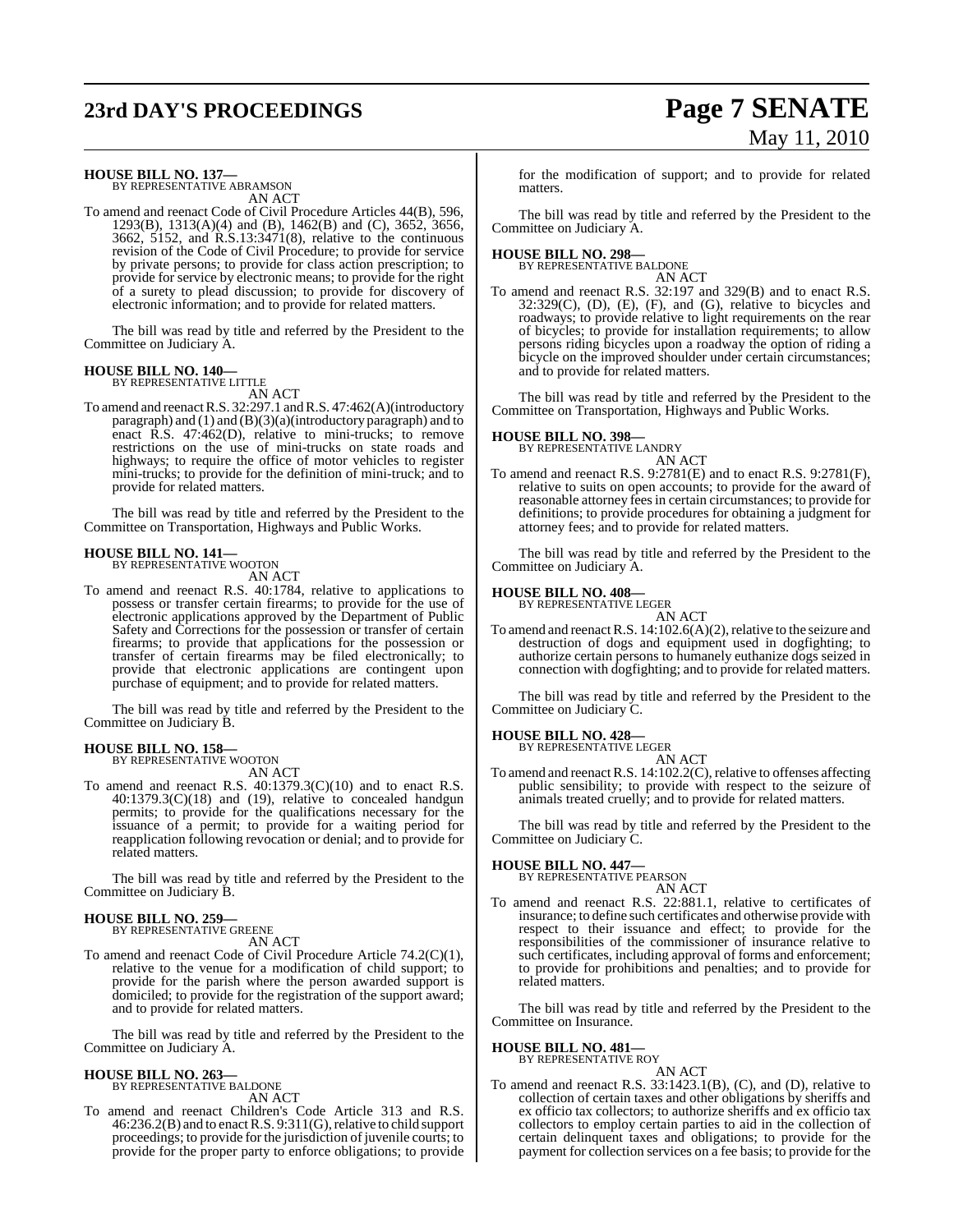# **Page 8 SENATE 23rd DAY'S PROCEEDINGS**

May 11, 2010

amount and payment of the fee; to provide relative to requirements for employing certain parties to aid in the collection of certain delinquent taxes and obligations; and to provide for related matters.

The bill was read by title and referred by the President to the Committee on Local and Municipal Affairs.

### **HOUSE BILL NO. 502—** BY REPRESENTATIVE BALDONE

AN ACT

To enact R.S. 14:204.1, relative to fire-raising; to create the crime of fire-raising in a correctional facility; to provide criminal penalties; to provide for definitions; and to provide for related matters.

The bill was read by title and referred by the President to the Committee on Judiciary C.

#### **HOUSE BILL NO. 534—** BY REPRESENTATIVE CARTER

AN ACT

To enact R.S. 33:9097.8, relative to East Baton Rouge Parish; to create a crime prevention and improvement district for the Westminster and Pine Park Subdivisions; to provide the purpose and boundaries of the district; to provide for the governance of the district; to provide for the duties and powers of the district; to provide for the levy of a parcel fee within the district; to provide for indemnity and exculpation of board members; and to provide for related matters.

The bill was read by title and referred by the President to the Committee on Local and Municipal Affairs.

#### **HOUSE BILL NO. 535—** BY REPRESENTATIVE PUGH

AN ACT

To amend and reenact R.S. 33:130.702(F) and to repeal Subpart B-42 of Part IV of Chapter 1 of Title 33 of the Louisiana Revised Statutes of 1950, comprised of R.S. 33:130.791, relative to certain economic development districts; to repeal provisions that provide relative to the schedule of regular and special meetings held by the governing board of such districts; to provide relative to the Tangipahoa Parish Economic Development District; to change the frequency of regular meetings held by the governing board of the district; and to provide for related matters.

The bill was read by title and referred by the President to the Committee on Local and Municipal Affairs.

# **HOUSE BILL NO. 540—** BY REPRESENTATIVE GISCLAIR

AN ACT

To enact R.S.  $38:301(C)(1)(b)(iii)$ ,  $(2)(h)$ , and  $(4)$ , relative to the South Lafourche Levee District; to provide relative to the appropriation of property by the district; to provide relative to notification of property owners; to provide relative to challenges to an appropriation or compensation paid for appropriated property; and to provide for related matters.

The bill was read by title and referred by the President to the Committee on Transportation, Highways and Public Works.

#### **HOUSE BILL NO. 542—** BY REPRESENTATIVE RICHMOND

AN ACT

To amend and reenact R.S.  $33:9078(F)(4)(c)$ , relative to the Kenilworth Improvement District in Orleans Parish; to provide relative to the renewal of parcel fees in the district; and to provide for related matters.

The bill was read by title and referred by the President to the Committee on Local and Municipal Affairs.

#### **HOUSE BILL NO. 545—**

BY REPRESENTATIVES BALDONE, BILLIOT, GISCLAIR, HENDERSON, AND SAM JONES AN ACT

To amend and reenact R.S. 56:325.3(A)(1), relative to commercial taking of spotted sea trout; to provide that the open season for such taking shall close each year when the maximum annual quota is reached; and to provide for related matters.

The bill was read by title and referred by the President to the Committee on Natural Resources.

#### **HOUSE BILL NO. 556—** BY REPRESENTATIVE WOOTON

AN ACT

To amend and reenactR.S. 14:95.2(C)(4) andR.S. 40:1379.3(N)(11), relative to firearms; to provide with respect to firearm-free zones; to provide relative to the possession of firearms by concealed handgun permit holders; to retain the prohibition regarding the carrying of concealed handguns at a school; to prohibit the carrying of concealed handguns on any school campus or school bus; and to provide for related matters.

The bill was read by title and referred by the President to the Committee on Judiciary B.

**HOUSE BILL NO. 558—** BY REPRESENTATIVE ROSALIND JONES AN ACT

To amend and reenact R.S.  $40:34(B)(1)(a)(iv)$  and to enact R.S. 13:4751(E), relative to the surname of a minor; to provide for the vital records form; to provide for the contents of a birth certificate; to provide for the surname of a minor born outside of marriage; to provide for the filing of a petition for name change; and to provide for related matters.

The bill was read by title and referred by the President to the Committee on Judiciary A.

### **HOUSE BILL NO. 560—** BY REPRESENTATIVE POPE

AN ACT To amend and reenact R.S.  $33:4766(E)(1)$ , relative to the condemnation of dilapidated and dangerous structures; to provide relative to the enforcement of privileges and liens granted in favor of a parish or municipality for the costs incurred in the demolition, removal, repair, or maintenance of any such structure; to authorize a parish and municipality seeking to enforce a privilege or lien as a tax against immovable property to submit the attested bills for such costs to the tax assessor of the parish in which the property is located as an alternative to submitting any such bill to the director of administration; and to provide for related matters.

The bill was read by title and referred by the President to the Committee on Local and Municipal Affairs.

### **HOUSE BILL NO. 579—**

BY REPRESENTATIVE SAM JONES AN ACT

To amend and reenact R.S. 47:818.40(F) relative to motor fuel taxes; to provide relative to surety bond requirements of certain licensees; to require the secretary of the Department of Revenue to waive surety bond requirements for certain licensees under certain circumstances; and to provide for related matters.

The bill was read by title and referred by the President to the Committee on Revenue and Fiscal Affairs.

#### **HOUSE BILL NO. 595—**

BY REPRESENTATIVE STIAES

AN ACT To amend and reenact R.S. 47:1703(E), relative to ad valorem taxes on a homestead which has been destroyed or is uninhabitable due to a disaster; to authorize an extension of the homestead exemption and special assessment level for such homesteads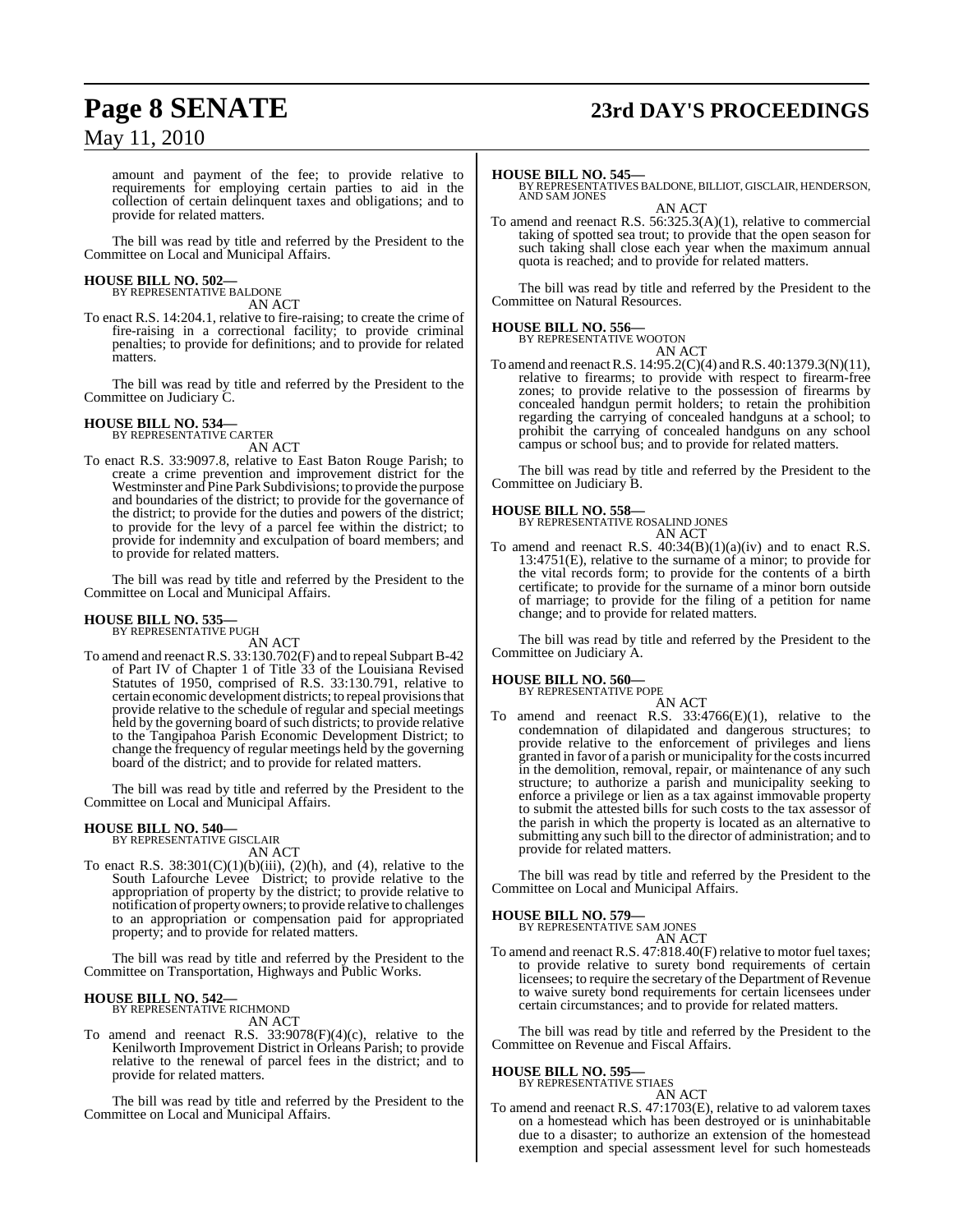# **23rd DAY'S PROCEEDINGS Page 9 SENATE**

# May 11, 2010

under certain circumstances; to provide for the claiming of the extension of the homestead exemption and the special assessment level; to provide for certain limitations and requirements; and to provide for related matters.

The bill was read by title and referred by the President to the Committee on Revenue and Fiscal Affairs.

### **HOUSE BILL NO. 597—** BY REPRESENTATIVE ST. GERMAIN

AN ACT

To amend and reenact R.S. 56:322.2(A) and (D)(2), to enact R.S. 56:322.2(C)(3), and to repeal R.S. 56:322.2(G) and (I), relative to commercial take of shad and skipjack; to authorize nighttime taking of shad and skipjack in Iberville Parish and the Atchafalaya Basin; and to provide for related matters.

The bill was read by title and referred by the President to the Committee on Natural Resources.

**HOUSE BILL NO. 641—** BY REPRESENTATIVES HENDERSON AND HUTTER AN ACT

To repeal R.S. 56:431.1(D), relative to permits for devices to protect oysters from predation; to remove the date after which such permits may not be granted by the Department of Wildlife and Fisheries; and to provide for related matters.

The bill was read by title and referred by the President to the Committee on Natural Resources.

**HOUSE BILL NO. 642—** BY REPRESENTATIVES HENDERSON AND HUTTER AN ACT

To amend and reenactR.S. 56:421(B)(introductory paragraph) and to enact R.S. 56:421(B)(14), relative to the Louisiana Oyster Task Force; to add a member to the task force; and to provide for related matters.

The bill was read by title and referred by the President to the Committee on Natural Resources.

#### **HOUSE BILL NO. 644—**

BY REPRESENTATIVES HENDERSON AND HUTTER AN ACT

To provide for the designation of an area of the public oyster seed grounds for relocation of certain leases; to provide for the leases eligible for such relocation; to provide for restrictions on such leases; to provide for administration of the relocation; and to provide for related matters.

The bill was read by title and referred by the President to the Committee on Natural Resources.

### **HOUSE BILL NO. 656—** BY REPRESENTATIVE GISCLAIR

AN ACT

To amend and reenact R.S. 56:722.1, relative to the Lafourche Parish Game and Fish Commission; to authorize the commission to govern, regulate, and control Lake Long; and to provide for related matters.

The bill was read by title and referred by the President to the Committee on Natural Resources.

#### **HOUSE BILL NO. 692—**

BY REPRESENTATIVES WOOTON AND HUTTER AN ACT

To amend and reenact R.S. 56:426(D), relative to recordation of oyster leases; to extend the time within which a lease renewal must be recorded; and to provide for related matters.

The bill was read by title and referred by the President to the Committee on Natural Resources.

#### **HOUSE BILL NO. 693—**

BY REPRESENTATIVES WOOTON AND HUTTER AN ACT

To amend and reenact R.S. 40:5.3.1, relative to oyster harvest and production; to require the Department of Health and Hospitals to notify oyster harvesters and dealers of a possible state exemption from the National Shellfish Sanitation Program's Vibrio management plan; and to provide for related matters.

The bill was read by title and referred by the President to the Committee on Natural Resources.

#### **HOUSE BILL NO. 694—**

BY REPRESENTATIVE SAM JONES AN ACT

To enact R.S. 38:329.3(I), relative to the St. Mary Levee District; to provide for the transfer of certain property from the Atchafalaya Basin Levee District to the St. Mary Levee District; and to provide for related matters.

The bill was read by title and referred by the President to the Committee on Transportation, Highways and Public Works.

**HOUSE BILL NO. 695—** BY REPRESENTATIVES WOOTON, HARRISON, AND HUTTER AN ACT

To enact R.S. 56:437, relative to the sale of oysters; to authorize the sale for raw consumption of oysters which have been harvested from Louisiana waters; and to provide for related matters.

The bill was read by title and referred by the President to the Committee on Natural Resources.

#### **HOUSE BILL NO. 712—**

BY REPRESENTATIVES WOOTON AND HUTTER AN ACT

To amend and reenact R.S. 56:434(G) and to enact R.S.56:434(H), relative to taking of seed oysters from the public seed grounds; to provide for certain restrictions; and to provide for related matters.

The bill was read by title and referred by the President to the Committee on Natural Resources.

**HOUSE BILL NO. 749—** BY REPRESENTATIVES POPE, CORTEZ, DOERGE, DOWNS, HENDERSON, HOFFMANN, AND MONTOUCET AN ACT

To amend and reenact R.S.  $11:1503(7)$  and  $1530(K)(2)$  and to repeal R.S. 11:231(A)(5), relative to the Clerks' of Court Retirement and Relief Fund; to provide for average compensation; to provide for calculation of additional benefits following participation in the Deferred Retirement Option Plan; to provide for transitional provisions; to provide an effective date; and to provide for related matters.

The bill was read by title and referred by the President to the Committee on Retirement.

#### **HOUSE BILL NO. 800—**

BY REPRESENTATIVE LAMBERT AN ACT

To enact R.S. 24:11.1, relative to the convening of extraordinary sessions of the legislature; to provide for limitations; to provide certain procedures for the concurrence of the legislature prior to the convening of certain extraordinary sessions; to provide for effectiveness; and to provide for related matters.

The bill was read by title and referred by the President to the Committee on Senate and Governmental Affairs.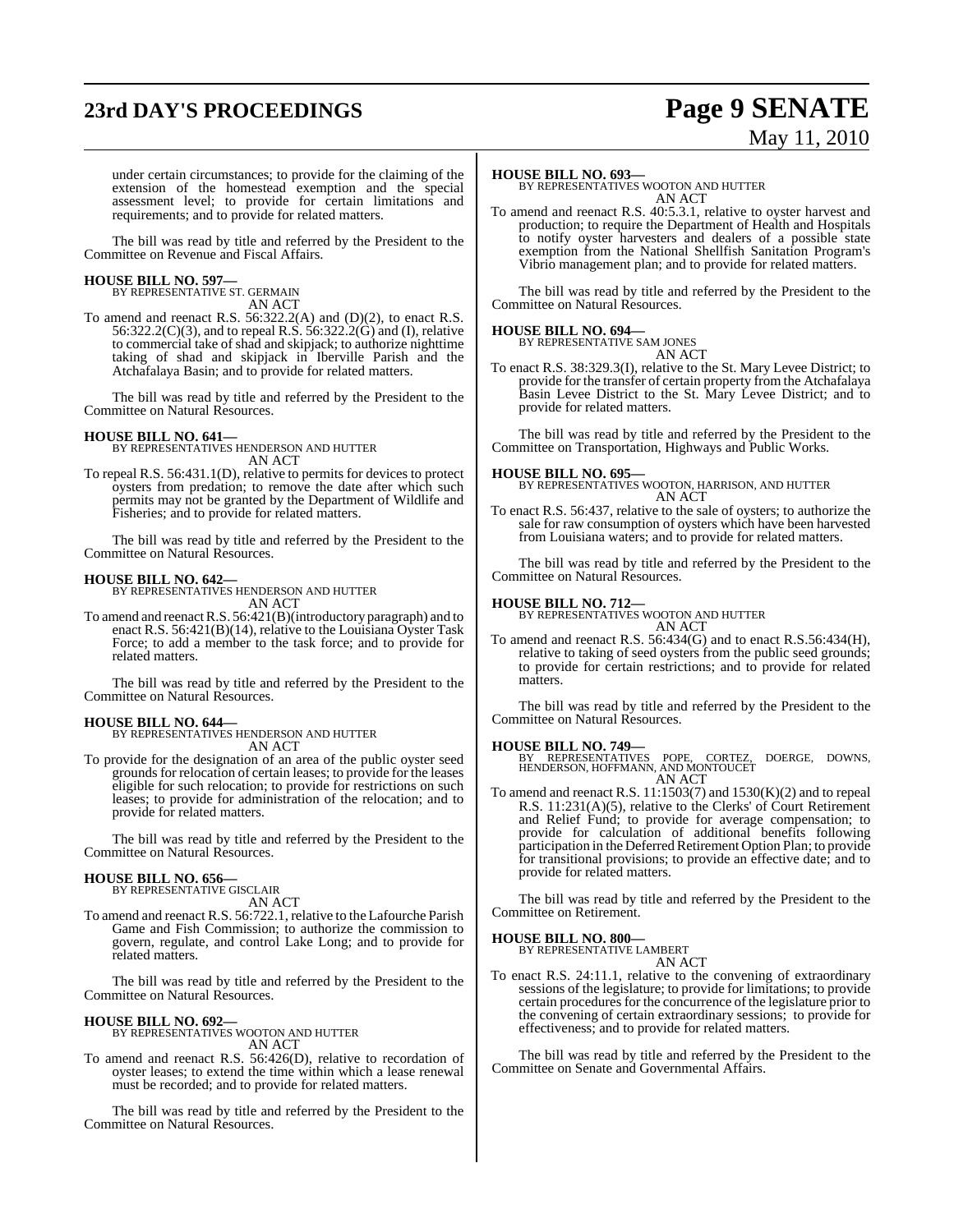## **Page 10 SENATE 23rd DAY'S PROCEEDINGS**

### May 11, 2010

**HOUSE BILL NO. 841—** BY REPRESENTATIVE ARNOLD AND SENATOR MICHOT

AN ACT To enact Chapter 10 of Subtitle I of Title 30 of the Louisiana Revised Statutes of 1950, to be comprised ofR.S. 30:1001 through 1003, relative to the development of renewable energy sources; to authorize the Department of Natural Resources to execute leases on state lands for development and production of energy from hydrokinetics; to provide for legislative finding; to provide a process for executing leases on state lands for the development and production of energy from hydrokinetics; to provide for the powers and duties of the secretary of natural resources; to provide for the powers and duties of the State Mineral and Energy Board; to authorize the implementation of fees; to provide for the promulgation of rules and regulations; and to provide for related matters.

The bill was read by title and referred by the President to the Committee on Natural Resources.

# **HOUSE BILL NO. 850—** BY REPRESENTATIVE ROY

AN ACT

To enact R.S. 47:2153(B)(7), relative to ad valorem tax; to authorize the collection of a refundable deposit from certain participants at a tax sale; to provide for use of deposits; to provide for the form of the deposit; to provide for refunds; and to provide for related matters.

The bill was read by title and referred by the President to the Committee on Revenue and Fiscal Affairs.

#### **HOUSE BILL NO. 875—**

BY REPRESENTATIVES HARRISON, BOBBY BADON, BALDONE,<br>BILLIOT,HENRYBURNS,CARMODY,CHAMPAGNE,CROMER,DOVE,<br>EDWARDS,FOIL,GISCLAIR,GUINN,HARDY,HENDERSON,HOWARD, SAM JONES, L'AMBERT, LEGER, LITTLE, LOPINTO, LORUSSO,<br>RICHARD, SIMON, JANE SMITH, ST. GERMAIN, STIAES, TEMPLET,<br>TUCKER, WILLIAMS, AND WOOTON AND SENATOR N. GAUTREAUX AN ACT

To amend and reenact R.S.  $56:10(B)(1)(b)$  and  $578.12(B)$  and to enact R.S. 36:610(B)(11) and R.S. 56:494, relative to shrimp; to create the Louisiana Shrimp Task Force within the Department of Wildlife and Fisheries; to provide for its membership; to provide for its powers, duties, functions, and responsibilities; to provide relative to funding; to provide relative to the Shrimp Marketing and Promotion Account and the Shrimp Trade Petition Account; and to provide for related matters.

The bill was read by title and referred by the President to the Committee on Natural Resources.

**HOUSE BILL NO. 887—** BY REPRESENTATIVES ST. GERMAIN, BALDONE, AND DOVE AND SENATOR N. GAUTREAUX

AN ACT To amend and reenact R.S. 56:325.4(D), relative to finfish; to provide relative to submission of stock assessment reports; to authorize the development of stock management regimes for black drum, flounder, and sheepshead for approval by the

Wildlife and Fisheries Commission; and to provide for related matters.

The bill was read by title and referred by the President to the Committee on Natural Resources.

#### **HOUSE BILL NO. 888—**

BY REPRESENTATIVES ST. GERMAIN AND DOVE AND SENATOR N. GAUTREAUX

### AN ACT

To amend and reenact R.S. 56:325.2(A) and 326(E)(1)(a), relative to finfish; to provide for identification of certain saltwater finfish; and to provide for related matters.

The bill was read by title and referred by the President to the Committee on Natural Resources.

**HOUSE BILL NO. 890—**<br>BY REPRESENTATIVES HARRISON, BOBBY BADON, BILLIOT, HENRY<br>BURNS, CHAMPAGNE, DOVE, FOIL, GISCLAIR, GUINN, HENDERSON,<br>LAMBERT, LITTLE, ST. GERMAIN, AND WILLIAMS AND SENATORS<br>B. GAUTREAUX AND N. GAUTREAUX AN ACT

To enact R.S. 56:578.15, relative to a state certification program for Louisiana wild fish; to authorize the secretary of the Department of Wildlife and Fisheries to establish such program; and to provide for related matters.

The bill was read by title and referred by the President to the Committee on Natural Resources.

#### **HOUSE BILL NO. 907—**

BY REPRESENTATIVE ARNOLD AN ACT

To amend and reenact R.S. 26:273(A)(2), relative to wholesaler dealer's permits; to provide for limitations of issuance of wholesaler dealer's permits; to provide with respect to exceptions; and to provide for related matters.

The bill was read by title and referred by the President to the Committee on Judiciary B.

### **HOUSE BILL NO. 911—** BY REPRESENTATIVE SIMON

#### AN ACT

To amend and reenact Paragraph (A)(7) of Section 2 of Act No. 180 of the 1984 Regular Session of the Legislature, as amended by Act No. 353 of the 1986 Regular Session of the Legislature, Act No. 999 of the 1991 Regular Session of the Legislature, Act No. 570 of the 1992 Regular Session of the Legislature, Act No. 440 of the 1997 Regular Session of the Legislature, and Act Nos. 562 and 1214 of the 2003 Regular Session of the Legislature, relative to hospital service districts; to provide relative to the St. Tammany Parish Hospital Service District No.1 to provide relative to the governing board of the district; to increase the maximum amount of per diem authorized to be paid to members of the board; to increase the number of meetings for which members may receive per diem; and to provide for related matters.

The bill was read by title and referred by the President to the Committee on Local and Municipal Affairs.

# **HOUSE BILL NO. 940—** BY REPRESENTATIVE MONTOUCET

A JOINT RESOLUTION

Proposing to amend Article I, Section 17(A) of the Constitution of Louisiana, relative to jury trials in criminal cases; to provide for with respect to the waiver of a trial by jury; to provide that a criminal defendant's waiver of a jury trial shall be contingent upon the prosecution's consent and court approval; to provide for submission of the proposed amendment to the electors; and to provide for related matters.

The bill was read by title and referred by the President to the Committee on Judiciary C.

#### **HOUSE BILL NO. 951—**

BY REPRESENTATIVES BILLIOT, GISCLAIR, HENRY, LABRUZZO, AND<br>LIGI AND SENATORS APPEL, MARTINY, AND MORRELL AN ACT

To amend and reenact Part VII of Chapter 14 of Title 33 of the Louisiana Revised Statutes of 1950, to be comprised of R.S. 33:4890 and 4891 and R.S. 44:4.1(B)(18), relative to privileged communications made to code enforcement officers; to provide for the exercise of police powers by a parish; to provide a privilege for communications made to certain code enforcement officers; to exempt certain communications from the privilege; to provide restrictions on such privilege; to provide definitions; to provide a public records exception for such privileged communications; and to provide for related matters.

The bill was read by title and referred by the President to the Committee on Senate and Governmental Affairs.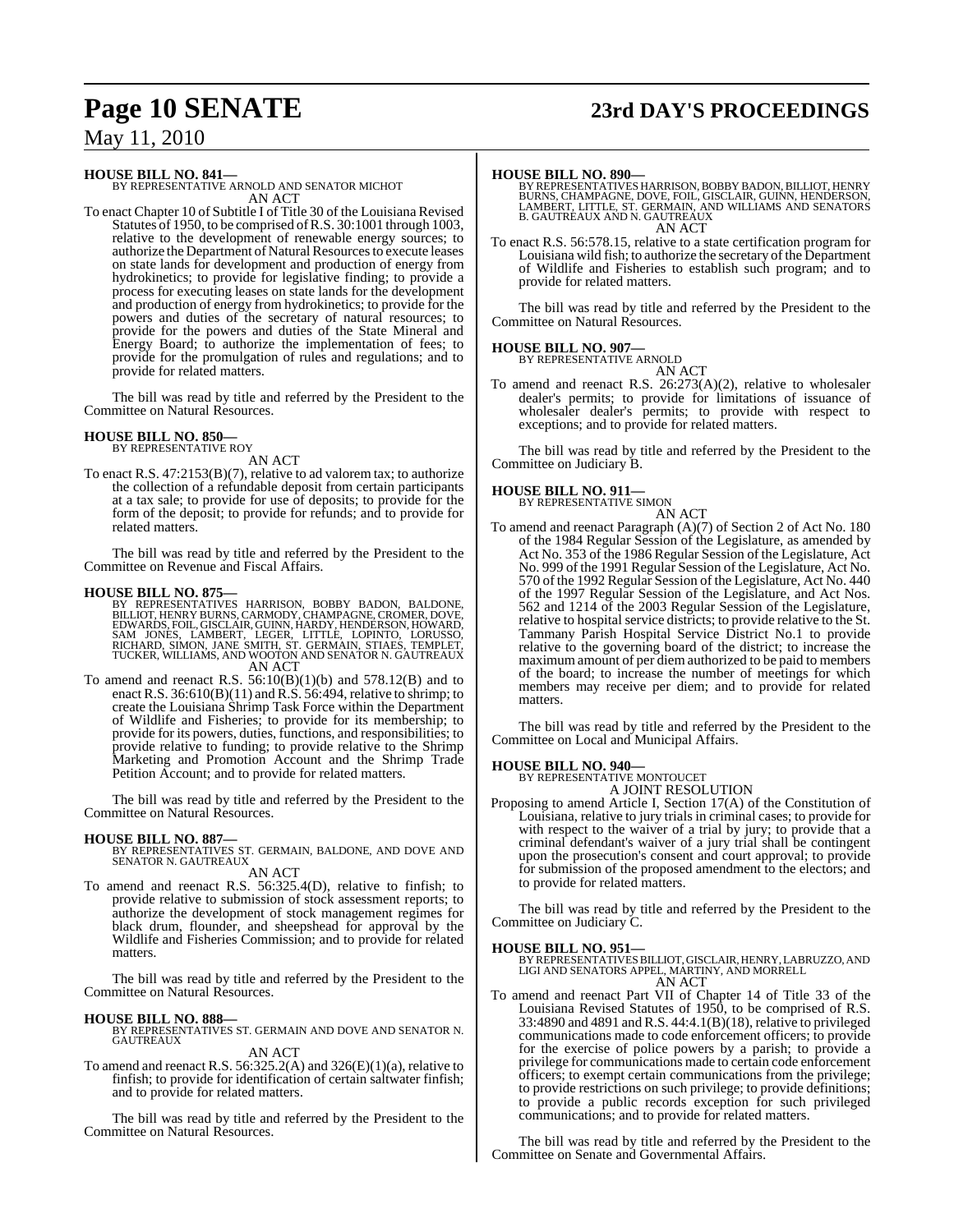# **23rd DAY'S PROCEEDINGS Page 11 SENATE**

# May 11, 2010

#### **HOUSE BILL NO. 953—**

BY REPRESENTATIVE LAMBERT AN ACT

To amend and reenact R.S. 56:332(M), relative to crab fishing; to allow commercial fishermen with appropriate gear licenses to keep finfish while crabbing; and to provide for related matters.

The bill was read by title and referred by the President to the Committee on Natural Resources.

### **HOUSE BILL NO. 986—** BY REPRESENTATIVE ABRAMSON

AN ACT

To amend and reenact R.S. 46:1844(W)(1), relative to rights of victims; to provide relative to rights of minor victims and victims of sex offenses; to provide for protection of identities; to provide for penalties for violating the rights of minor victims and victims of sex offenses; and to provide for related matters.

The bill was read by title and referred by the President to the Committee on Judiciary C.

#### **HOUSE BILL NO. 1023—** BY REPRESENTATIVE FOIL

AN ACT

To enact R.S. 48:461.1(10), (11), and (12), 461.2(C), and 461.6(C), relative to outdoor advertising; to provide for definitions; to allow certain outdoor advertising to be considered legal and conforming; to permit new display sign technologies under certain circumstances; to provide for certain procedures relative to outdoor advertising subject to expropriation by the state; to provide for related matters.

The bill was read by title and referred by the President to the Committee on Transportation, Highways and Public Works.

# **HOUSE BILL NO. 1047—** BY REPRESENTATIVE ST. GERMAIN

AN ACT

To enact R.S. 22:1574, relative to insurance; to create the Bail Bond Apprentice Program; to provide for oversight; to provide for apprenticeship; to provide for maintenance of records; to provide for qualifications and requirements; to provide for notification; and to provide for related matters.

The bill was read by title and referred by the President to the Committee on Insurance.

## **HOUSE BILL NO. 1125—** BY REPRESENTATIVE WILLIAMS

- AN ACT
- To enact R.S. 32:202 and R.S. 47:463.141, relative to special prestige license plates; to provide for the creation and issuance of the "Share the Road" license plate; to provide for fees and distribution of fees; to provide for the promulgation of rules and regulations; to create the Louisiana Bicycle and Pedestrian Safety Fund; and to provide for related matters.

The bill was read by title and referred by the President to the Committee on Transportation, Highways and Public Works.

#### **HOUSE BILL NO. 1159—** BY REPRESENTATIVE GREENE

AN ACT

To amend and reenact R.S. 40:1299.96(A)(2)(b), relative to charges for health care records; to provide for the fees charged for copying records; to prohibit additional charges for providing copies of records; to provide for exceptions; and to provide for related matters.

The bill was read by title and referred by the President to the Committee on Judiciary A.

### **HOUSE BILL NO. 1243—**

BY REPRESENTATIVE DOWNS AN ACT

To amend and reenact R.S. 38:2214(A), relative to public contracts; to remove the requirement that a public entity include the time and place for bids in its resolution; and to provide for related matters

The bill was read by title and referred by the President to the Committee on Transportation, Highways and Public Works.

### **HOUSE BILL NO. 1260—** BY REPRESENTATIVE HAZEL

AN ACT To amend and reenact R.S. 14:95.1(C), relative to the possession of a firearm or carrying a concealed weapon by a person convicted of certain felonies; to remove the authorization for law enforcement to issue permits allowing certain felons to possess firearms or carry concealed weapons; and to provide for related matters.

The bill was read by title and referred by the President to the Committee on Judiciary C.

#### **HOUSE BILL NO. 1268—**

BY REPRESENTATIVE BROSSETT

AN ACT To enact R.S. 47:463.141, relative to motor vehicle special prestige license plates; to provide for the creation and issuance of such plates; to provide for the design of such plates; to provide relative to the fee and distribution of fees for such plates; to authorize the promulgation of rules and regulations; and to provide for related matters.

The bill was read by title and referred by the President to the Committee on Transportation, Highways and Public Works.

#### **HOUSE BILL NO. 1272—**

BY REPRESENTATIVE HENRY BURNS AN ACT

To amend and reenact R.S. 40:1379.3(H)(2) and to enact R.S. 40:1379.3(D)(3), relative to concealed handgun permits; to increase the period of time in which a concealed handgun permit is valid; to provide with respect to costs and fees; to provide with respect to the adoption of rules for certain permits; to authorize the use of fixed-case marking projectiles for handgun competency training; and to provide for related matters.

The bill was read by title and referred by the President to the Committee on Judiciary C.

**HOUSE BILL NO. 1285—** BY REPRESENTATIVE MCVEA AN ACT

To enact R.S. 47:463.141 and R.S. 56:10(B)(14), relative to special prestige license plates; to provide for the creation, issuance, and design of the "Rare and Endangered Species" license plate; to create the "Rare and Endangered Species Account"; to provide for fees and the requirement of fees to be deposited into the "Rare and Endangered Species Fund"; to provide for the promulgation ofrules and regulations; and to provide for related matters.

The bill was read by title and referred by the President to the Committee on Transportation, Highways and Public Works.

#### **HOUSE BILL NO. 1288—**

BY REPRESENTATIVE GUINN AN ACT

To amend and reenact R.S. 56:320(A)(1) and 322(E)(5) relative to methods of taking fish; to provide relative to the use of wire nets; to allow the use of wire nets and hoop nets for recreational fishing throughout the state; and to provide for related matters.

The bill was read by title and referred by the President to the Committee on Natural Resources.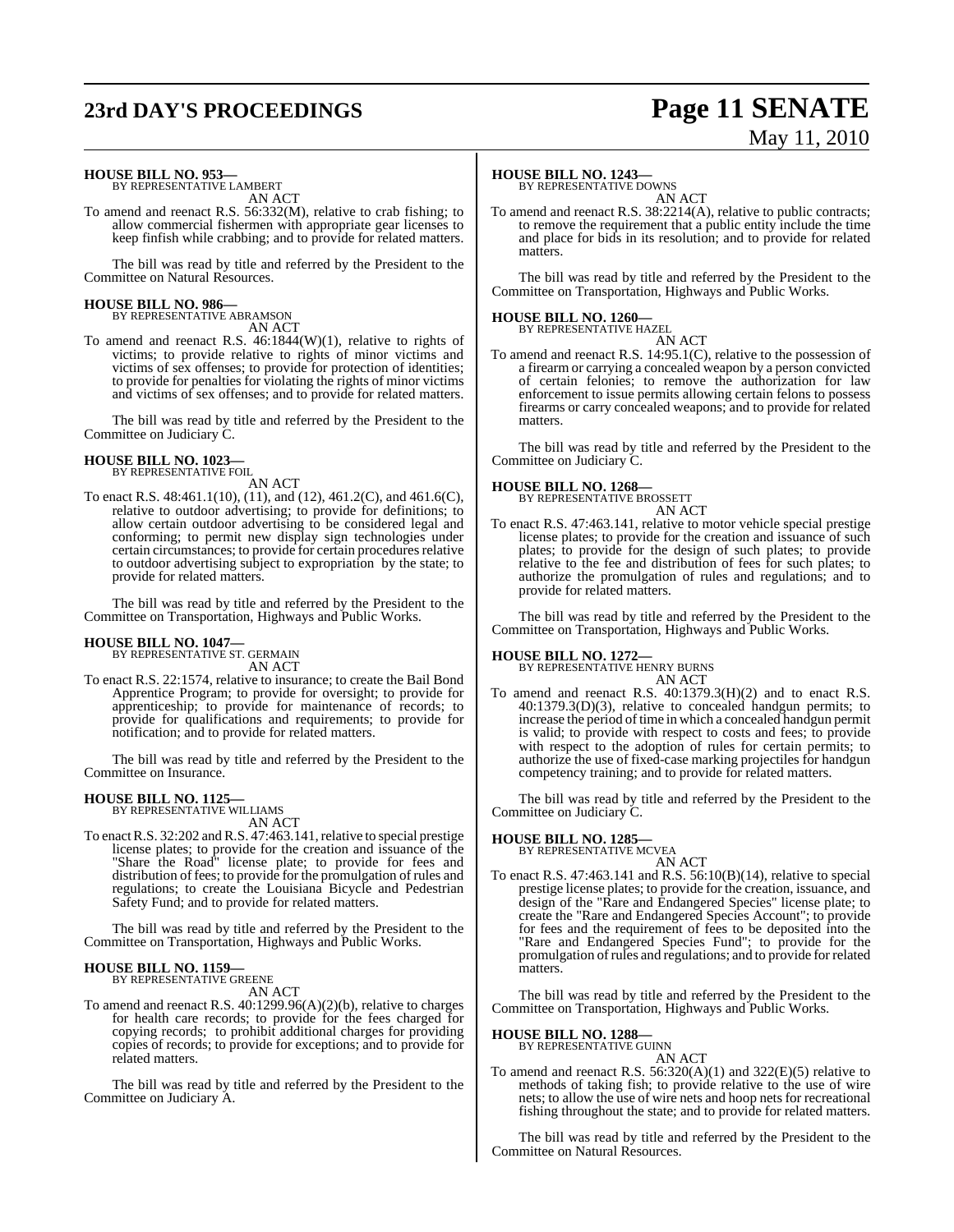### **HOUSE BILL NO. 1301—**

BY REPRESENTATIVE PEARSON AN ACT

To amend and reenact R.S. 44:19, relative to records in the custody of a coroner; to exempt certain medical records in the custody of a coroner from public records provisions; and to provide for related matters.

The bill was read by title and referred by the President to the Committee on Senate and Governmental Affairs.

#### **HOUSE BILL NO. 1307—**

BY REPRESENTATIVE ROSALIND JONES AN ACT

To amend and reenact R.S. 42:5(D), relative to public comment at open meetings; to require a period of public comment at public meetings prior to a vote on any agenda item; and to provide for related matters.

The bill was read by title and referred by the President to the Committee on Senate and Governmental Affairs.

#### **HOUSE BILL NO. 1325—** BY REPRESENTATIVE RICHMOND

AN ACT

To amend and reenact R.S. 48:1656(23), relative to the Regional Transit Authority; to provide for the general powers of the Regional Transit Authority; to provide a limitation of liability to certain entities; to provide for definitions; and to provide for related matters.

The bill was read by title and referred by the President to the Committee on Transportation, Highways and Public Works.

#### **HOUSE BILL NO. 1346—**

BY REPRESENTATIVES DOVE, BOBBY BADON, BALDONE, BILLIOT,<br>HENRY BURNS, CHAMPAGNE, FOIL, GISCLAIR, GUINN, HARRISON,<br>HENDERSON, SAM JONES, LAMBERT, LITTLE, MONTOUCET,<br>RICHARD, ST. GERMAIN, WHITE, AND WOOTON AN ACT

To amend and reenact R.S. 56:639.8(E) and (G), relative to the Artificial Reef Development Fund; to allow the monies in said fund to be used in association with the wild seafood certification program administered by the Department of Wildlife and Fisheries; and to provide for related matters.

The bill was read by title and referred by the President to the Committee on Natural Resources.

#### **HOUSE BILL NO. 1407— (Substitute for HouseBill No. 450 by Representative Foil)** BY REPRESENTATIVE FOIL

AN ACT

To amend and reenact R.S. 3:3807(B)(2), relative to retail florists; to repeal certain examination requirements for retail florists; and to provide for related matters.

The bill was read by title and referred by the President to the Committee on Commerce, Consumer Protection, and International Affairs.

### **HOUSE BILL NO. 1414—** BY REPRESENTATIVE TUCKER

AN ACT

To amend and reenact R.S. 40:600.4(A)(1) and (5) and  $600.6(A)(4)(a)$  and to enact R.S.  $40:600.5(H)$  and  $600.6(E)$ , relative to the Louisiana Housing Finance Agency; to provide for changes to the board of commissioners; to provide for legislative oversight; to provide for annual reporting; and to provide for related matters.

The bill was read by title and referred by the President to the Committee on Local and Municipal Affairs.

# **Page 12 SENATE 23rd DAY'S PROCEEDINGS**

**HOUSE BILL NO. 1464— (Substitute for House Bill No. 1089 by Representative Ellington)** BY REPRESENTATIVE ELLINGTON

AN ACT

To enact R.S. 32:1268.3 and to repeal R.S. 32:1268.1(B), relative to repurchase of marine products; to provide for the repurchase of marine products by a manufacturer, distributor, or wholesaler; to provide for termination agreements; to provide for exemptions; and to provide for related matters.

The bill was read by title and referred by the President to the Committee on Commerce, Consumer Protection, and International Affairs.

#### **Reports of Committees**

The following reports of committees were received and read:

#### **REPORT OF COMMITTEE ON**

### **ENVIRONMENTAL QUALITY**

Senator Lee "Jody" Amedee, Chairman on behalf of the Committee on Environmental Quality, submitted the following report:

#### May 11, 2010

To the President and Members of the Senate:

I am directed by your Committee on Environmental Quality to submit the following report:

#### **HOUSE BILL NO. 891—**

BY REPRESENTATIVE LAMBERT AN ACT

To amend and reenact R.S.  $36:231(C)(1)$ , to enact R.S.  $30:2011(D)(26)$ , and to repeal R.S.  $30:2011(C)(1)(b)$  and R.S. 36:238(C), relative to the offices within the Department of Environmental Quality; to provide for the purposes for the offices within the Department of Environmental Quality; to provide for the elimination of the office of environmental assessment; and to provide for related matters.

Reported favorably.

#### **HOUSE BILL NO. 893—**

BY REPRESENTATIVE CHAMPAGNE AN ACT

To amend and reenact R.S. 30:2011(D)(3), 2014(A)(1), and  $2054(B)(2)(a)$ , relative to the authority to issue a regulatory permit; to provide for the authority of the secretary of the Department of Environmental Quality; to provide for the authority to issue a regulatory permit; and to provide for related matters.

Reported favorably.

#### **HOUSE BILL NO. 894—**

BY REPRESENTATIVE CHAMPAGNE AN ACT

To amend and reenact R.S. 30:2154(B)(2)(a) and to enact R.S. 30:2154(B)(9), relative to regulatory permits; to authorize the secretary of the Department of Environmental Quality to develop regulatory permits for solid waste; to provide for limitations on such authority; to provide for delegation of authority; and to provide for related matters.

Reported with amendments.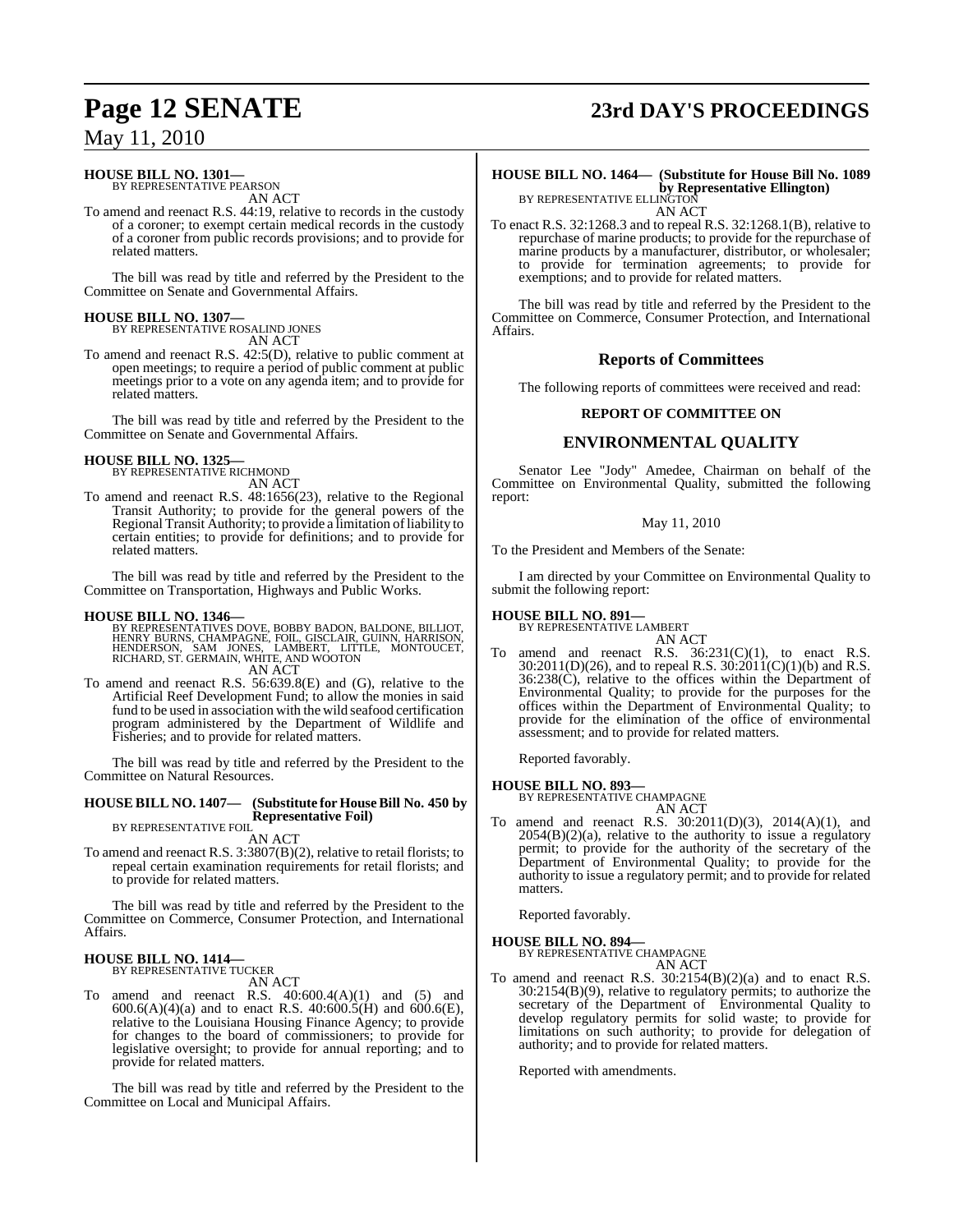## **23rd DAY'S PROCEEDINGS Page 13 SENATE**

# May 11, 2010

**HOUSE BILL NO. 1169—**

BY REPRESENTATIVE WHITE AN ACT

To enact R.S. 30:2060(O), relative to air quality; to provide for toxic air pollution standards and compliance; to provide for rules and regulations; and to provide for related matters.

Reported favorably.

Respectfully submitted, LEE "JODY" AMEDEE Chairman

#### **REPORT OF COMMITTEE ON**

### **JUDICIARY A**

Senator Julie Quinn, Chairman on behalf of the Committee on Judiciary A, submitted the following report:

#### May 11, 2010

To the President and Members of the Senate:

I am directed by your Committee on Judiciary A to submit the following report:

#### **SENATE BILL NO. 443—** BY SENATOR LAFLEUR

AN ACT

To enact R.S. 40:1299.59, relative to civil actions alleging professional liability against architects, engineers and land surveyors, and civil actions alleging malpractice against health care providers; to require the attachment of an expert report to certain petitions for damages; to provide with respect to the content of the expert report; to provide with respect to the procedure for filing the expert report and answer to the petition; to provide for dismissal of actions for failure to file the report; to provide relative to prescription or peremption; to provide for an effective date; and to provide for related matters.

Reported with amendments.

#### **SENATE BILL NO. 786—** BY SENATOR QUINN

AN ACT

To enact R.S. 22:1892(E), relative to payment and adjustment of claims for policies other than life and health and accident; to provide for payment of claims in which an attorney and the insured have executed a contract granting an interest to the attorney in the subject matter of the claim; to provide for such interest to be superior to that of a loss payee; to provide for penalties; and to provide for related matters.

Reported with amendments.

Respectfully submitted, JULIE QUINN Chairman

#### **REPORT OF COMMITTEE ON**

#### **JUDICIARY C**

Senator Yvonne Dorsey, Chairman on behalf of the Committee on Judiciary C, submitted the following report:

#### May 11, 2010

To the President and Members of the Senate:

I am directed by your Committee on Judiciary C to submit the following report:

#### **SENATE BILL NO. 576—** BY SENATOR CLAITOR

AN ACT

To amend and reenact R.S. 40:966(E)(2), relative to second offense possession of marijuana; to provide for a minimum fine; to provide relative to suspension of sentence; to require participation in substance abuse programs and community service in certain circumstances; and to provide for related matters.

Reported favorably.

#### **SENATE BILL NO. 581—** BY SENATOR PETERSON

AN ACT

To amend and reenact Code of Criminal Procedure Art. 437, relative to grand juries; to provide for inquiries into certain offenses; and to provide for related matters.

Reported favorably.

#### **SENATE BILL NO. 601—** BY SENATOR CLAITOR

AN ACT

To enact R.S. 14:140.1, relative to kickbacks in state contracts; to provide prohibitions, definitions, penalties, and reporting requirements; and to provide for related matters.

Reported with amendments.

### **SENATE BILL NO. 685—** BY SENATOR MURRAY

AN ACT

To enact R.S. 14:110.1.1, relative to jumping bail; to create the crime of out of state bail jumping; to provide for certain criteria; to provide for penalties; and to provide for related matters.

Reported favorably.

**SENATE BILL NO. 686—**<br>BY SENATORS MOUNT, ALARIO, GUILLORY, LONG, MARTINY AND<br>MORRELL AND REPRESENTATIVES BARRAS, BILLIOT, TIM BURNS,<br>CHAMPAGNE, HOFFMANN, LABRUZZO, LEGER, POPE, PUGH,<br>RICHARD, JANE SMITH, TALBOT AND THIBAU AN ACT

To amend and reenact R.S. 14:98(D)(2) and (E)(2), relative to operating a vehicle while intoxicated; to provide for certain procedures relative to the forfeiture of vehicles; to provide for the allocation of certain funds; and to provide for related matters.

Reported favorably.

#### **SENATE BILL NO. 769—** BY SENATOR CHEEK

#### AN ACT

To amend and reenact R.S. 14:51, relative to aggravated arson; to provide relative to injury to persons; to provide relative to injury to firefighters, law enforcement officers, and first responders; and to provide for related matters.

Reported with amendments.

**SENATE BILL NO. 774—** BY SENATOR CLAITOR

### AN ACT

To amend and reenact Code of Criminal Procedure Article 912.1(A), relative to criminal procedure; to provide relative to the right to appeal in any case of conviction of a capital offense; to provide for notice of the right to waive such appeal; to provide for an effective date; and to provide for related matters.

Reported favorably.

Respectfully submitted, YVONNE DORSEY Chairman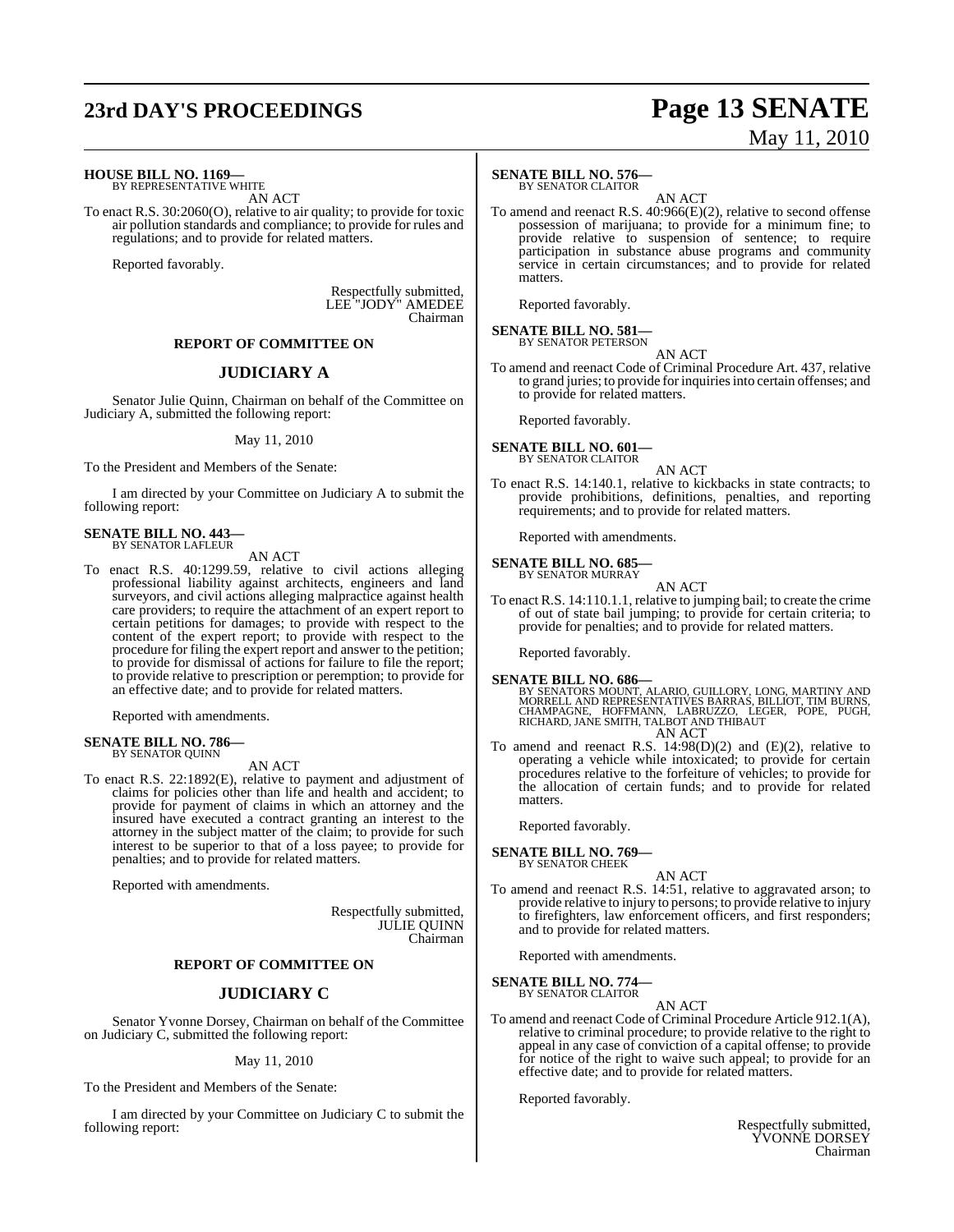## **Page 14 SENATE 23rd DAY'S PROCEEDINGS**

May 11, 2010

#### **REPORT OF COMMITTEE ON**

#### **AGRICULTURE, FORESTRY, AQUACULTURE, AND RURAL DEVELOPMENT**

Senator Francis C. Thompson, Chairman on behalf of the Committee on Agriculture, Forestry, Aquaculture, and Rural Development, submitted the following report:

#### May 11, 2010

To the President and Members of the Senate:

I am directed by your Committee on Agriculture, Forestry, Aquaculture, and Rural Development to submit the following report:

### **HOUSE BILL NO. 48—** BY REPRESENTATIVE ANDERS

AN ACT

To amend and reenact R.S. 3:3553(B) and 3556, relative to the assessment on grain sorghum; to authorize the application for and receipt of national assessment funds; to suspend the state assessment; and to provide for related matters.

Reported favorably.

## **HOUSE BILL NO. 242—** BY REPRESENTATIVE ANDERS

AN ACT

To enact R.S. 3:3816(7), relative to arborist licenses; to provide for the issuance of temporary arborist licenses by the commissioner; to provide for certain temporary arborist license requirements; and to provide for related matters.

Reported favorably.

#### **HOUSE BILL NO. 313—** BY REPRESENTATIVE GARY SMITH

AN ACT

To amend and reenact R.S. 3:2772(E)(introductory paragraph) and (G)(introductory paragraph), relative to kennel licenses; to provide for license fees; and to provide for related matters.

Reported favorably.

## **HOUSE BILL NO. 430—** BY REPRESENTATIVE PUGH

AN ACT

To amend and reenact R.S. 3:730.8 and to enact R.S. 3:730.9, relative to the labeling of strawberries offered for sale; to provide for farm of origin labeling; to provide for rules and regulations; and to provide for related matters.

Reported favorably.

### **HOUSE BILL NO. 576—**

BY REPRESENTATIVE MILLS AN ACT

To amend and reenact R.S. 3:2731 and 2778 and to repeal R.S. 3:2733 through 2737, relative to the regulation by local authorities of dogs; to provide for the adoption of ordinances; to provide for the imposition of fees and fines; to provide for the disposition of proceeds; and to provide for related matters.

Reported with amendments.

Respectfully submitted, FRANCIS C. THOMPSON Chairman

#### **Senate Bills on Second Reading Reported by Committees**

**SENATE BILL NO. 4—** BY SENATOR MURRAY

AN ACT

To enact R.S. 33:4883, relative to the exercise of police powers by local governmental subdivisions; to authorize parish and municipal governing authorities to adopt ordinances regulating the backwash and drainage of swimming pools; and to provide for related matters.

Reported favorably by the Committee on Local and Municipal Affairs. The bill was read by title, ordered engrossed and passed to a third reading.

### **SENATE BILL NO. 47—** BY SENATOR CROWE

AN ACT

To amend and reenact Code of Criminal Procedure Article 895.1(F), relative to fees paid as a condition of probation; to provide for the allocation and use of fees credited to the Sex Offender Registry Technology Fund; and to provide for related matters.

Reported with amendments by the Committee on Finance.

#### **SENATE COMMITTEE AMENDMENTS**

Amendments proposed by Senate Committee on Finance to Original Senate Bill No. 47 by Senator Crowe

#### AMENDMENT NO. 1

On page 2, delete lines 13 through 19 and insert the following:

"(a) For Fiscal Year 2006-2007, the amount of one hundred ninety thousand dollars to the Department of Public Safety and Corrections, office of state police, to be used in the administration of programs for the registration of sex offenders in compliance with federal and state laws, and support of community notification efforts by local law enforcement agencies. For Fiscal Years 2007-2008 and thereafter **through 2009-2010**, the amount to be appropriated under this Subparagraph shall be twenty-five thousand dollars. **For Fiscal Years 2010-2011, and thereafter, the amount to be appropriated to the Department of Public Safety and Corrections, office of state police, shall be twenty-five thousand dollars for the purposes of maintaining and administering the programs for the registration of sex offenders pursuant to this Subparagraph.**"

AMENDMENT NO. 2 On page 2, line 20 change "**(a)**" to "**(b)**"

AMENDMENT NO. 3 On page 2, line 21, after "total" insert "residual"

AMENDMENT NO. 4 On page 2, line 25 change "**(b)**" to "**(c)**"

AMENDMENT NO. 5 On page 3, line 6, change "(c)" to "**(d)**"

MENDMENT NO. 6

On page 3, at the end of line 28, change "The" to "The **After providing for the allocations in Subparagraphs (a), (b) and (c) of this Paragraph, the**"

#### AMENDMENT NO. 7

On page 3, delete line 29, on page 4, delete lines 1 and 2, and insert the following: "remainder of the residual monies <del>shall be distributed</del> **in the Sex Offender Registry Technology Fund shall, pursuant to an appropriation to the office of the attorney general, be distributed** to the sheriff of each parish, based on the population"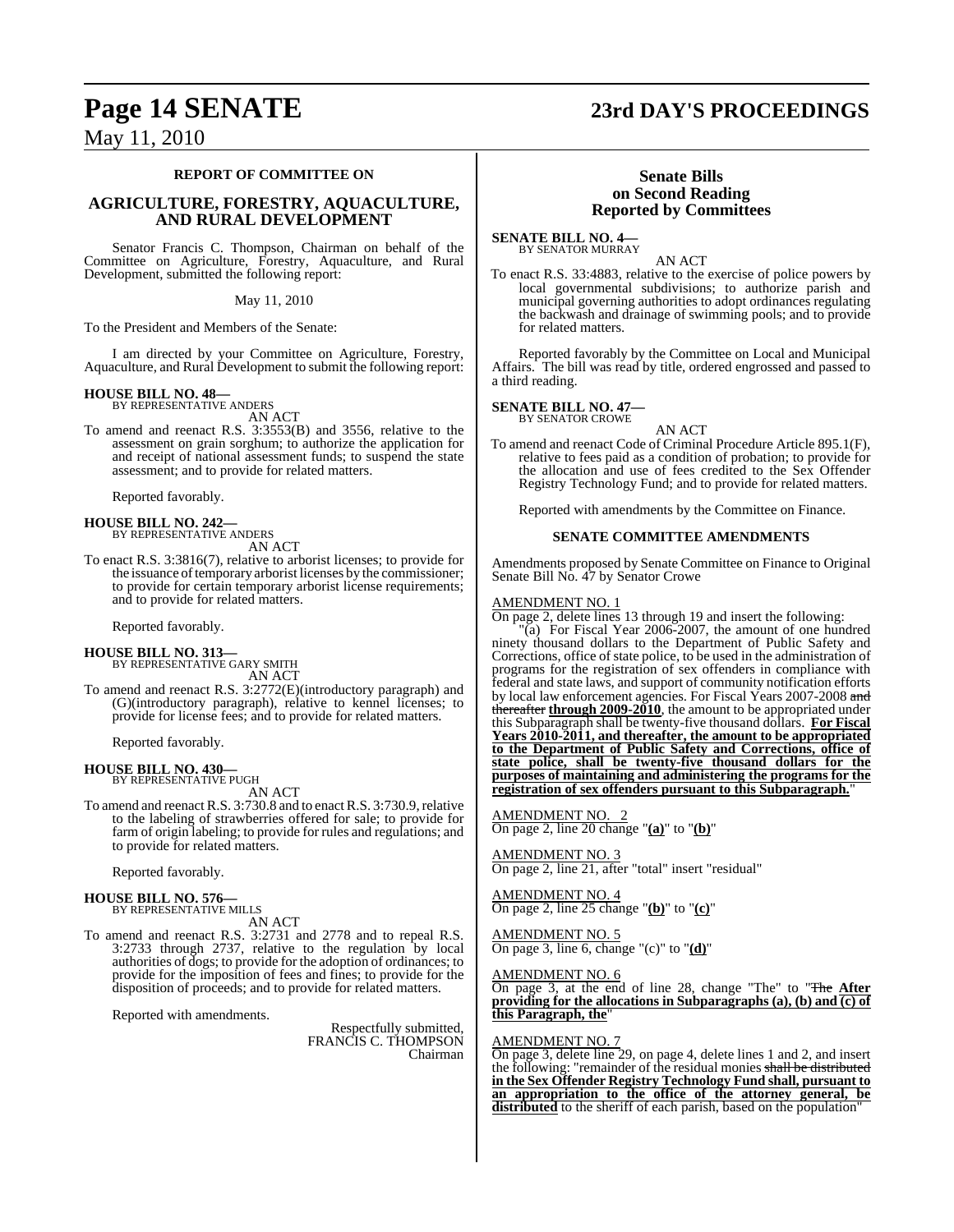# **23rd DAY'S PROCEEDINGS Page 15 SENATE**

# May 11, 2010

On motion of Senator Michot, the committee amendment was adopted. The amended bill was read by title, ordered engrossed and passed to a third reading.

### **SENATE BILL NO. 48—** BY SENATOR HEBERT

AN ACT

To amend and reenact R.S. 32:297.1, relative to motor vehicles and mini-vehicles; to delete safety and emission requirements; and to provide for related matters.

Reported with amendments by the Committee on Transportation, Highways and Public Works.

#### **SENATE COMMITTEE AMENDMENTS**

Amendments proposed by Senate Committee on Transportation, Highways and Public Works to Original Senate Bill No. 48 by Senator Hebert

#### AMENDMENT NO. 1

On page 1, line 3, after "safety and" insert "certain"

#### AMENDMENT NO. 2

On page 1, line 9, after "state" delete the period "**.**" and insert: ", if such vehicle <del>meets all applicable federal and state safety and</del> emissions standards **is equipped with the speed restriction device required for such vehicles by the United States Environmental Protection Agency**."

On motion of Senator McPherson, the committee amendment was adopted. The amended bill was read by title, ordered engrossed and passed to a third reading.

#### **SENATE BILL NO. 283—** BY SENATOR MARTINY

AN ACT

To amend and reenact R.S. 33:1423.1(B) and (C), relative to the collection and disposition of bonds, fines, fees, licenses, and taxes by sheriffs and ex officio tax collectors; to authorize sheriffs and ex officio tax collectors to contract with certain parties to aid in the collection of certain delinquent taxes and obligations; to provide for the payment of services on a fee basis; to limit the amount of the fee; and to provide for related matters.

Reported with amendments by the Committee on Local and Municipal Affairs.

#### **SENATE COMMITTEE AMENDMENTS**

Amendments proposed by Senate Committee on Local and Municipal Affairs to Original Senate Bill No. 283 by Senator Martiny

#### AMENDMENT NO. 1

On page 1, line 2, after "(B)" delete "and" and insert a comma "," and after " $(C)$ " insert " and  $(D)$ "

AMENDMENT NO. 2 On page 1, line 6, after "payment" and before "services" delete "of" and insert "for collection"

AMENDMENT NO. 3 On page 1, line 9, after "(B)" delete "and" and insert a comma "," and after " $(C)$ " insert " and  $(D)'$ 

#### AMENDMENT NO. 4

On page 2, line 5, strike "shall" and insert "**may**"

#### AMENDMENT NO. 5

On page 2, line 6, after "**fee**" insert "**paid to the tax recipient body by the taxpayer**"

#### AMENDMENT NO. 6

On page 2, line 9, after "rate" and before "shall" insert "**paid to the tax recipient body by the taxpayer**"

#### AMENDMENT NO. 7

On page 2, line 11, after "rate" insert "**or fee**" and after "attorney" insert "**or agency**"

AMENDMENT NO. 8 On page 2, line 13, after "attorney" insert "**or agency**"

AMENDMENT NO. 9 On page 2, line 15, after "counsel" insert "**or an agency**"

AMENDMENT NO. 10 On page 2, line 17, after "attorney" insert "**or agency**"

#### AMENDMENT NO. 11

On page 2, after line 20 insert the following:

"D. If as a result of any judgment or settlement, monies attributable to attorney **or agency** fees and expenses are paid to the sheriff or ex officio tax collector or director of finance for the city of New Orleans in an amount in excess of the amount owed to the attorney **or agency** under contract, the sheriff or ex officio tax collector or director of finance for the city of New Orleans shall rebate such excess to the affected tax recipient bodies based upon their pro rata payments for the cost of the attorney **or agency**."

On motion of Senator Morrell, the committee amendment was adopted. The amended bill was read by title, ordered engrossed and passed to a third reading.

#### **SENATE BILL NO. 296—**

BY SENATOR MARTINY

AN ACT

To enact R.S. 33:2841.1, relative to the collection of taxes in municipalities; to authorize municipalities to hire an attorney or agency to assist in the collection of certain taxes; to provide for the assessments and collection of a fee for such assistance; and to provide for related matters.

Reported with amendments by the Committee on Local and Municipal Affairs.

#### **SENATE COMMITTEE AMENDMENTS**

Amendments proposed bySenate Committee on Local and Municipal Affairs to Original Senate Bill No. 296 by Senator Martiny

#### AMENDMENT NO. 1

On page 1, line 10, change "**all**" to "**ad valorem**"

On motion of Senator Morrell, the committee amendment was adopted. The amended bill was read by title, ordered engrossed and passed to a third reading.

#### **SENATE BILL NO. 299—**

BY SENATOR DONAHUE AN ACT

To enact R.S. 49:200.2, relative to state government services; to provide for a cost recovery budget request form; to provide for distribution of the form; to provide for an annual evaluation of certain fees; to provide relative to the development of a plan and schedule relative to the review of fees; to provide for an annual review and report of the findings of such review; to provide for an effective date; and to provide for related matters.

Reported with amendments by the Committee on Finance.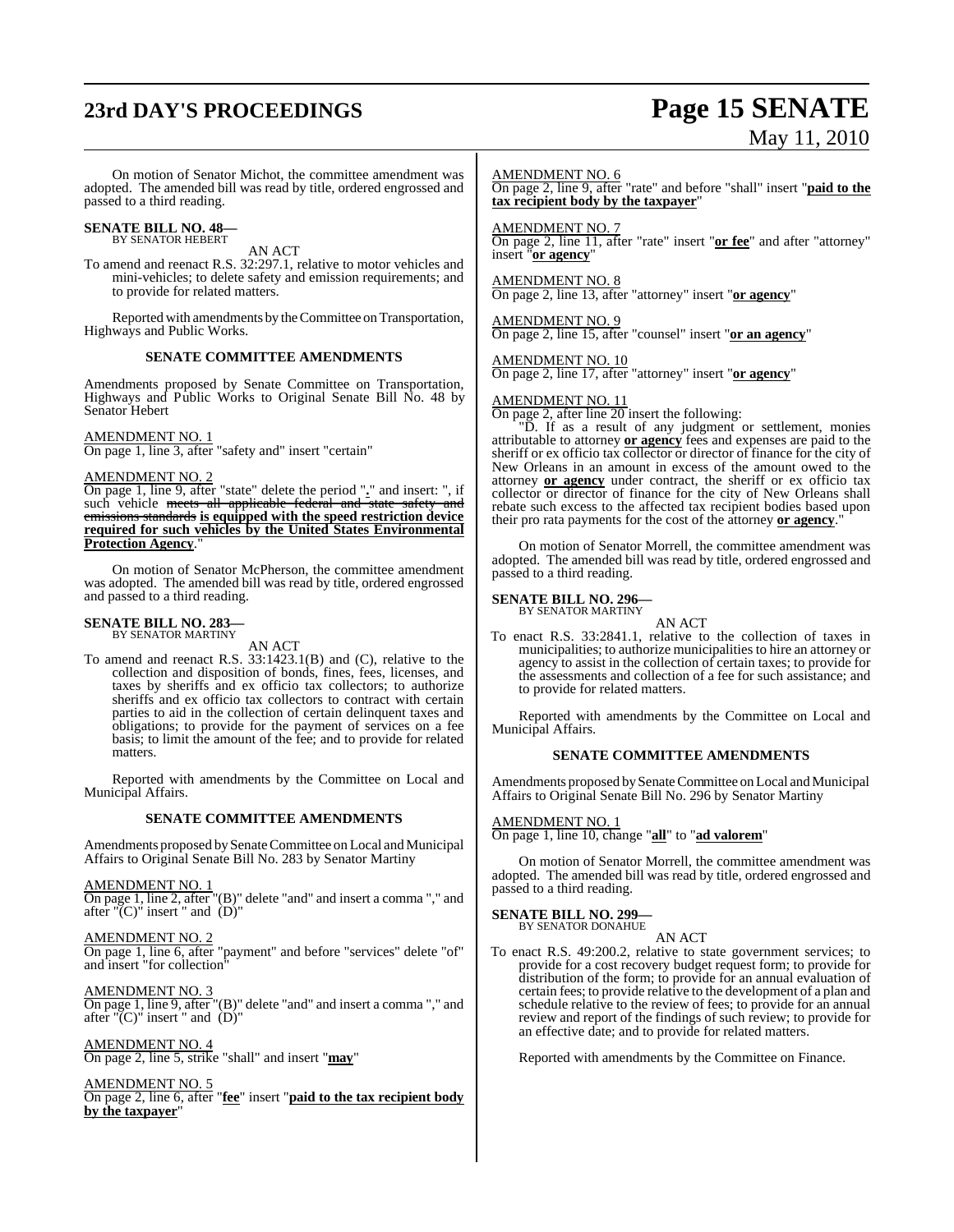## **Page 16 SENATE 23rd DAY'S PROCEEDINGS**

### May 11, 2010

#### **SENATE COMMITTEE AMENDMENTS**

Amendments proposed by Senate Committee on Finance to Original Senate Bill No. 299 by Senator Donahue

#### AMENDMENT NO. 1

On page 1, line 2, after "To enact" and before "relative to" delete "R.S. 49:200.2," and insert "R.S. 39:32(L) and R.S. 49:308.6,"

#### AMENDMENT NO. 2

On page 1, line 9, after "Section 1." change "R.S. 49:200.2" to "R.S.  $39:32(L)$ "

#### AMENDMENT NO. 3

On page 1, delete lines 10 through 17 and on page 2, delete lines 1 through 8, and insert the following: "§32. Budget request contents \* \* \*"

AMENDMENT NO. 4

On page 2, at the beginning of line 9, change "**B.(1)(a)**" to "**L.(1)(a)**"

AMENDMENT NO. 5

On page 3, between lines 22 and 23, insert the following:

Section 2. R.S. 49:308.6 is hereby enacted to read as follows: **§308.6. State government fees for services and activities; cost recovery**"

AMENDMENT NO. 6

On page 3, at the beginning of line 23, change "**C.(1)**" to "**A.(1)**"

AMENDMENT NO. 7 On page 4, at the beginning of line 4, change "**D.(1)**" to "**B.(1)**"

AMENDMENT NO. 8 On page 4, at the beginning of line 28, change "**E.**" to "**C.**"

AMENDMENT NO. 9

On page 5, line 4, change "Section 2." to "Section 3."

On motion of Senator Michot, the committee amendment was adopted. The amended bill was read by title, ordered engrossed and passed to a third reading.

#### **SENATE BILL NO. 308—** BY SENATOR MARIONNEAUX

AN ACT

To amend and reenact R.S. 49:968(B)(13), and R.S. 56:5(C), and to repeal R.S. 49:967(D); relative to the Wildlife and Fisheries Commission; to provide legislative oversight of certain rules and regulations; to require the commission to adopt rules and regulations in accordance with the Administrative Procedures Act; and to provide for related matters.

Reported with amendments by the Committee on Natural Resources.

#### **SENATE COMMITTEE AMENDMENTS**

Amendments proposed by Senate Committee on Natural Resources to Original Senate Bill No. 308 by Senator Marionneaux

#### AMENDMENT NO. 1

- On page 1, delete line 2 and insert:
- "To amend and reenact R.S.  $49:953(B)(1)$  and  $968(B)(13)$  and R.S. 56:5(C) and 6(28), to enact R.S. 49:953(B)(5), and to repeal R.S. 49:967(D),"

#### AMENDMENT NO. 2

On page 1, line 5, after "Act;" insert "to authorize certain emergency rule procedures;"

#### AMENDMENT NO. 3

On page 1, delete line 8 and insert:

"Section 1. R.S. 49:953(B)(1) and 968(B)(13) are hereby amended and reenacted and R.S.  $49:953(B)(5)$  is hereby enacted to read as follows:

#### AMENDMENT NO. 4

On page 1, between lines 8 and 9, insert: "§953. Procedure for adoption of rules \* \* \*

B.(1) If an agency finds that an imminent peril to the public health, safety, or welfare requires adoption of a rule upon shorter notice than that provided in Subsection A of this Section and within five days of adoption states in writing to the governor of the state of Louisiana, the attorney general of Louisiana, the speaker of the House of Representatives, the president of the Senate, and the Department of the State Register, its reasons for that finding, it may proceed without prior notice or hearing or upon any abbreviated notice and hearing that it finds practicable, to adopt an emergency rule. The provisions of this Paragraph also shall apply to the extent necessary to avoid sanctions or penalties from the United States, or to avoid a budget deficit in the case of medical assistance programs or to secure new or enhanced federal funding in medical assistance programs**, or to provide relative to the Wildlife and Fisheries Commission as set forth below in this Subsection.** The agency statement of its reason for finding it necessary to adopt an emergency rule shall include specific reasons why the failure to adopt the rule on an emergency basis would result in imminent peril to the public health, safety, or welfare, or specific reasons why the emergency rule meets other criteria provided in this Paragraph for adoption of an emergency rule.

\* \* \* **(5) Notwithstanding any provision of law to the contrary, (a) the Louisiana Wildlife and Fisheries Commission may adopt without a showing of imminent peril emergency rules relative to webless migratory game bird hunting seasons, trapping seasons, alligator seasons, shrimp seasons, oyster seasons, finfish seasons and size limits. Rules adopted annually pursuant to this Paragraph which open and close the offshore and fall shrimp seasons, the oyster season, the marine finfish seasons, the webless migratory game bird hunting season, and the trapping season shall be effective for a period of time equal to the length of the respective season; and (b) a legislative oversight subcommittee reviewing rules adopted pursuant to this Paragraph shall have thirty days from the date of adoption to conduct a hearing.** \* \* \*"

#### AMENDMENT NO. 5

On page 2, delete line 1 and insert

"Section 2. R.S. 56:5(C) and 6(28) are hereby amended and reenacted to read as follows:"

#### AMENDMENT NO. 6

On page 2, between lines 8 and 9, insert

- "§6. Special powers and duties; statistics; rules and regulations; reports
	- The commission, through its secretary: \* \* \*

(28) May **in accordance with law** impose, by rule **promulgated in accordance with the Administrative Procedure Act**, a fee for nonresident recreational hunting licenses and nonresident recreational fishing licenses. The fee set by the commission shall supersede any such fee set by law. The provisions of R.S. 49:967(D) shall not apply to the adoption of the fees authorized by this Paragraph. The nonresident recreational hunting licenses shall be those nonresident licenses and the nonresident stamps authorized by Subpart A and Subpart A-1 of Part IV of this Chapter. The nonresident recreational fishing licenses shall be those nonresident licenses authorized by Subpart B of Part VI of this Chapter.

\* \* \*"

On motion of Senator N. Gautreaux, the committee amendment was adopted. The amended bill was read by title, ordered engrossed and passed to a third reading.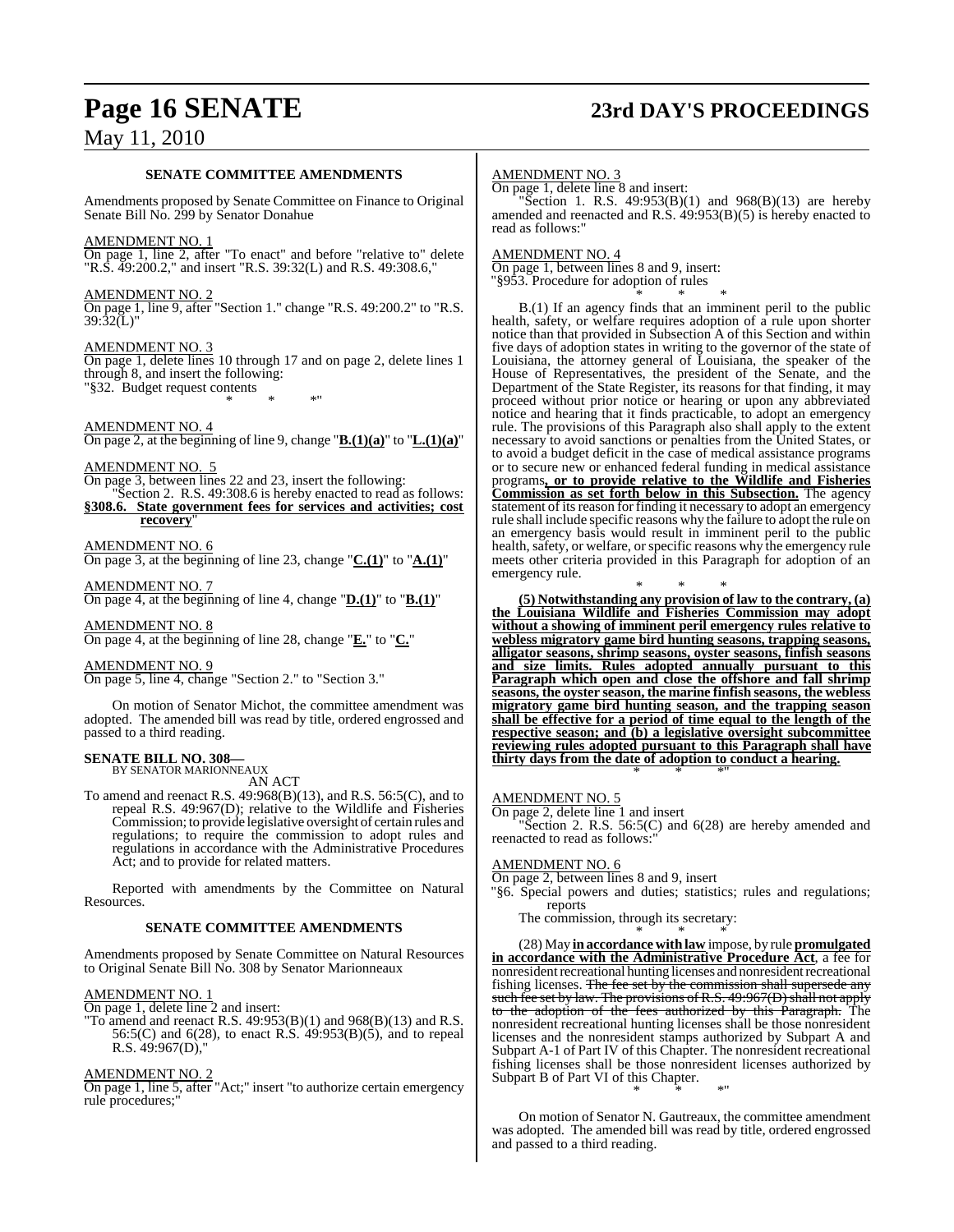## **23rd DAY'S PROCEEDINGS Page 17 SENATE**

#### **SENATE BILL NO. 365—** BY SENATOR MICHOT

AN ACT

To enact R.S. 39:1701.1, relative to procurement; to provide relative to cooperative purchasing; to provide for a survey and report of cooperative purchasing; and to provide for related matters.

Reported favorably by the Committee on Finance. The bill was read by title, ordered engrossed and passed to a third reading.

### **SENATE BILL NO. 395—** BY SENATOR N. GAUTREAUX

AN ACT

To enact Subpart G of Part IV of Chapter 1 of Title 33 of the Louisiana Revised Statutes of 1950, to be comprised of R.S. 33:140.110 through 140.118, relative to railroad districts; to provide for the district's boundaries in Vermilion and Iberia parishes and for purpose, governance, and funding; to provide relative to the district's governing board's powers and duties; and to provide for related matters.

Reported with amendments by the Committee on Transportation, Highways and Public Works.

#### **SENATE COMMITTEE AMENDMENTS**

Amendments proposed by Senate Committee on Transportation, Highways and Public Works to Original Senate Bill No. 395 by Senator N. Gautreaux

AMENDMENT NO. 1 On page 1, between lines 6 and 7 insert the following: "Notice of intention to introduce this Act has been published."

AMENDMENT NO. 2 On page 3, line 1, after "**Commission**" insert "**and the University of Louisiana at Lafayette**"

AMENDMENT NO. 3

On page 3, line 4, after "**engineering**" insert "**and shall have a minimum of five years experience at the management and operational level of a railroad company**"

AMENDMENT NO. 4 On page 3, line 23, before "**district**" delete "**the**"

AMENDMENT NO. 5 On page 3, line 29, after "**Vermilion**" change "**and**" to "**or**" and after "**parishes,**" delete "**and**"

AMENDMENT NO. 6 On page 4, line 2, after "**employees**" insert a comma "**,**"

AMENDMENT NO. 7 On page 4, delete line 19 and insert "**rail services; and to engage in any action, such as the purchase of insurance, necessary or desirable for the maintenance or improvement of the district's property.**"

AMENDMENT NO. 8 On page 7, line 6, delete "**, donate,**"

AMENDMENT NO. 9 On page 8, line 23, after "**Iberia**" insert a comma "**,**"

AMENDMENT NO. 10 On page 8, line 26, after "**limited to**" delete "**:**" and insert a comma "**,**"

AMENDMENT NO. 11 On page 9, line 29, change "**moneys**" to "**money**"

AMENDMENT NO. 12 On page 10, line 2, after "**parties**" insert a comma "**,**"

#### AMENDMENT NO. 13

On page 11, delete lines 14 through 21, and insert: "**The district shall be subject to the provisions of Chapter 10 of Title 38 of the Louisiana Revised Statutes of 1950.**"

On motion of Senator McPherson, the committee amendment was adopted. The amended bill was read by title, ordered engrossed and passed to a third reading.

#### **SENATE BILL NO. 411** BY SENATOR CHAISSON

AN ACT

To enact R.S. 48:36, relative to the Department of Transportation and Development; to provide for topographic mapping responsibilities; to authorize the department to develop and maintain a statewide digital geospatial database; to provide for the adoption of rules; and to provide for related matters.

Reported favorably by the Committee on Transportation, Highways and Public Works. The bill was read by title, ordered engrossed and passed to a third reading.

**SENATE BILL NO. 480—**

BY SENATOR RISER AN ACT

To enact R.S. 32:1518(C), relative to hazardous materials transportation and motor carrier safety; to provide relative to revocation of a hazardous materials endorsement on a commercial driver's license; and to provide for related matters.

Reported with amendments by the Committee on Transportation, Highways and Public Works.

#### **SENATE COMMITTEE AMENDMENTS**

Amendments proposed by Senate Committee on Transportation, Highways and Public Works to Original Senate Bill No. 480 by Senator Riser

AMENDMENT NO. 1

On page1, line 2, after "To" insert "amend and reenact R.S. 32:1518(A) and to"

AMENDMENT NO. 2 On page 1, line 3, after "revocation of" delete "a" and change "endorsement" to "endorsements"

AMENDMENT NO. 3

On page 1, line 6, after "Section 1." insert "R.S. 32:1518(A) is hereby amended and reenacted and"

AMENDMENT NO. 4

On page 1, between lines 7 and 8, insert the following:

"A. No person shall offer or accept for transportation, load or unload, or transport a hazardous waste or hazardous material as defined in R.S. 32:1502, in a **criminally negligent or reckless** manner that endangers or could endanger human life or health."

#### AM<u>ENDMENT NO. 5</u>

On page 1, delete lines 9 through 13 and insert the following:

"**C.(1) The department may revoke the "H"- hazardous materials endorsement issued pursuant to the provisions of R.S. 32:408(B)(3)(d) or the "X"- combination tank vehicle and hazardous materials endorsement issued pursuant to the provisions of R.S. 32:408(B)(3)(e), or both, on the commercial driver'slicense of any person upon a final judgment of conviction or assessment of a civil penalty for a second or subsequent violation of this Section, if the material transported when the violation occurred met the definition of an extremely hazardous substance (EHS), as defined in R.S. 30:2363(5).**"

#### AMENDMENT NO. 6

On page 1, after line 13, insert the following:

"**(2) The department may consider any prior final judgment of conviction or assessment of civil penalty under this Section to**

# May 11, 2010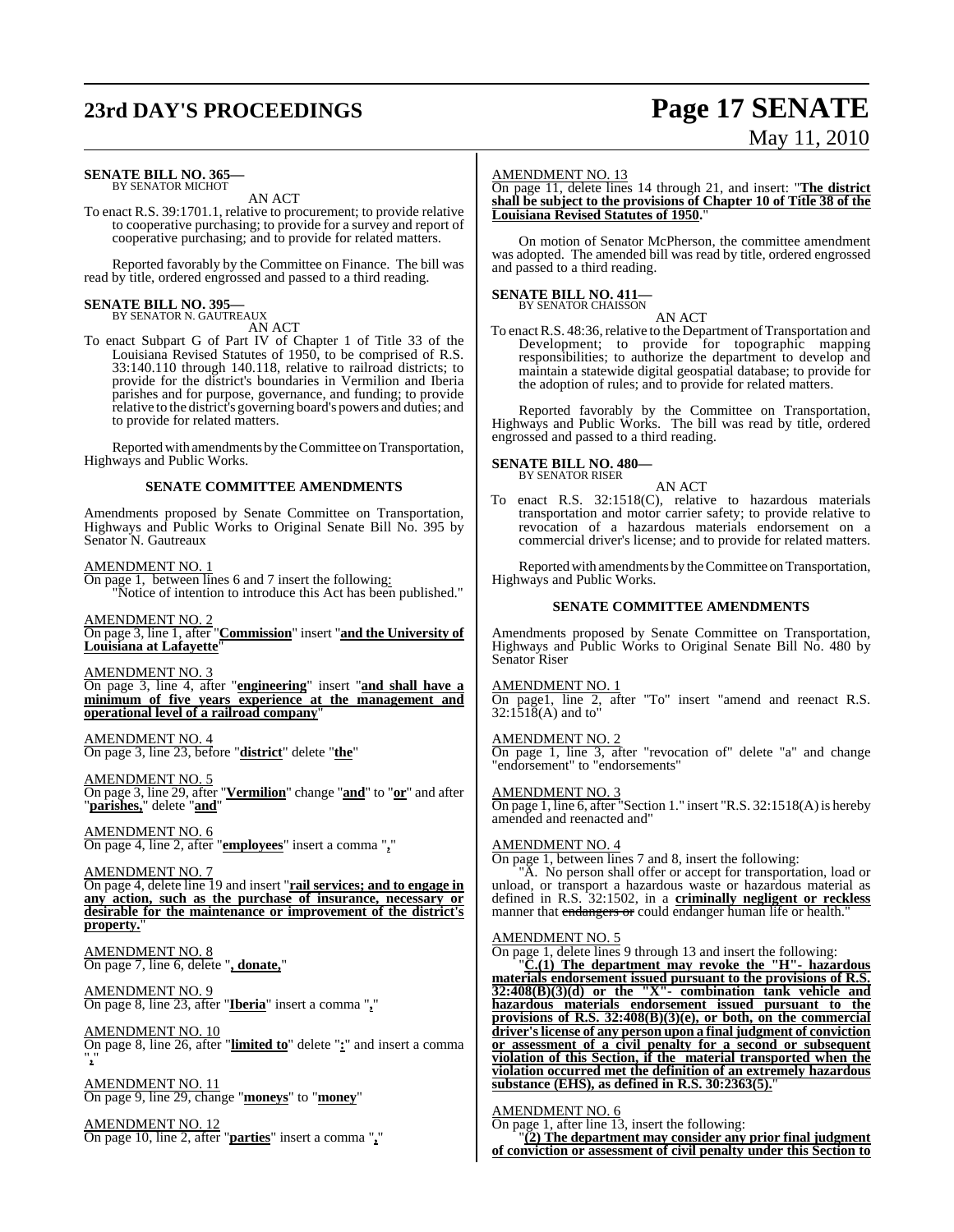# **Page 18 SENATE 23rd DAY'S PROCEEDINGS**

May 11, 2010

#### **determine whether or not to revoke an "H" or "X" endorsement on a commercial driver's license.**"

On motion of Senator McPherson, the committee amendment was adopted. The amended bill was read by title, ordered engrossed and passed to a third reading.

#### **SENATE BILL NO. 498—** BY SENATOR CHABERT

AN ACT

To amend and reenact R.S. 56:302.9(G), relative to charter boat fishing guide licenses; to provide for the fees collected from the sale of charter boat fishing guide licenses; to provide for expenditure of funds; and to provide for related matters.

Reported favorably by the Committee on Natural Resources. The bill was read by title, ordered engrossed and passed to a third reading.

#### **SENATE BILL NO. 512—** BY SENATOR MURRAY

AN ACT

To amend and reenact R.S. 33:4085(A), relative to the Sewerage and Water Board of New Orleans; to increase the limit under which the board may perform construction work for its public systems; to provide for an effective date; and to provide for related matters.

Reported with amendments by the Committee on Local and Municipal Affairs.

#### **SENATE COMMITTEE AMENDMENTS**

Amendments proposed by Senate Committee on Local and Municipal Affairs to Original Senate Bill No. 512 by Senator Murray

#### AMENDMENT NO. 1

On page 1, between lines 5 and 6, insert the following: "Notice of intention to introduce this Act has been published."

On motion of Senator Morrell, the committee amendment was adopted. The amended bill was read by title, ordered engrossed and passed to a third reading.

#### **SENATE BILL NO. 537—** BY SENATOR NEVERS

AN ACT

To amend and reenact R.S. 23:381(1), 382, 383, 384(A), (B)(2), and (C), 385,386, 387, 388(B), 389, 390, and 392(B) and (D), relative to apprentices; to provide for representation on the apprenticeship council; to provide for terms of those serving on the council; to provide relative to the apprenticeship council and its recommendations; to provide for the appointment of a director of apprenticeship who is not subject to council approval; to provide relative to powers and duties of the director of the council; to provide relative to apprenticeship programs; to provide for apprenticeship committees; to provide for definition of an apprentice; to provide as to the content of apprentice agreements; to provide for the approval of apprentice agreements; to provide with respect to a rotation of employers; to provide with respect to controversies and complaints; to provide for civil penalties; and to provide for related matters.

Reported with amendments by the Committee on Labor and Industrial Relations.

#### **SENATE COMMITTEE AMENDMENTS**

Amendments proposed by Senate Committee on Labor and Industrial Relations to Original Senate Bill No. 537 by Senator Nevers

#### AMENDMENT NO. 1

On page 2, delete lines 10 through 12 and insert the following: "are participating in bona fide apprenticeship programs. **The three employee representatives shall be representatives of labor**

**organizations, who have been nominated by state labor federations.** The state official in charge of trade and industrial education"

On motion of Senator Riser, the committee amendment was adopted. The amended bill was read by title, ordered engrossed and passed to a third reading.

**SENATE BILL NO. 594—** BY SENATORS B. GAUTREAUX AND APPEL AN ACT

To amend and reenact R.S. 11:263(D), to enact R.S. 11:267.1, and to repeal R.S.  $11:263(E)$ ,  $267$ , and  $268$ , relative to public retirement systems; to provide relative to the prudent-man rule, investment authority and restrictions, and asset allocation; to provide for an effective date; and to provide for related matters.

Reported with amendments by the Committee on Retirement.

#### **SENATE COMMITTEE AMENDMENTS**

Amendments proposed by Senate Committee on Retirement to Original Senate Bill No. 594 by Senator B. Gautreaux

#### AMENDMENT NO. 1

On page 1, line 2, delete "R.S. 11:263(D), to enact R.S. 11:267.1" and insert "R.S. 11:263(C) and (D)"

#### AMENDMENT NO. 2

On page 1, delete lines 8 and 9 and insert the following:

Section 1. R.S. 11:263(C) and (D) are hereby amended and reenacted to read as follows:"

#### AMENDMENT NO. 3

On page 1, delete lines 12 through 17 and delete pages 2 and 3 in their entirety and on page 4, delete line 1 and insert in lieu thereof the following:

"C. This standard requires the exercise of reasonable care, skill, and caution, and is to be applied to investments not in isolation, but in the context of the trust portfolio, and as part of an overall investment strategy, which shall include an asset allocation study and plan for implementation thereof, incorporating risk and return objectives reasonably suitable to that trust. **The asset allocation study and implementation plan shall include the examination of market value risk, credit risk, interest rate risk, inflation risk, counterparty risk, and concentration risk. The investment policy of each system, plan, or fund shall preserve and enhance principal over the long term and provide adequate liquidity and cash flow for the payment of benefits. The investments shall be diversified to minimize the risk of significant losses unless it is clearly prudent not to do so.**

D.(1) Notwithstanding the prudent-man rule, no governing authority of any system or fund governed by this Subpart shall invest more than fifty-five percent of the total portfolio in equities, except as provided in Paragraph (2) of this Subsection**.** or in R.S. 11:267.

(2) The governing authority of any system to which R.S.  $11:267(A)$  is inapplicable may invest more than fifty-five percent of the total portfolio in equities, so long as not more than sixty-five percent of the total portfolio is invested in equities and at least ten percent of the total equity portfolio is invested in one or more index funds which seek to replicate the performance of the chosen index or indices.

**(3) When contemplating any investment, action, or asset allocation the following factors shall be given weight:**

**(a) The availability of public pricing to value each investment.**

**(b) The ability to liquidate each investment at a fair market price within a reasonable time frame for the size of investment that is being considered.**

**(c) The degree of transparency that accompanies each investment.**

**(d) The risk of fluctuations in currency that may accompany each investment.**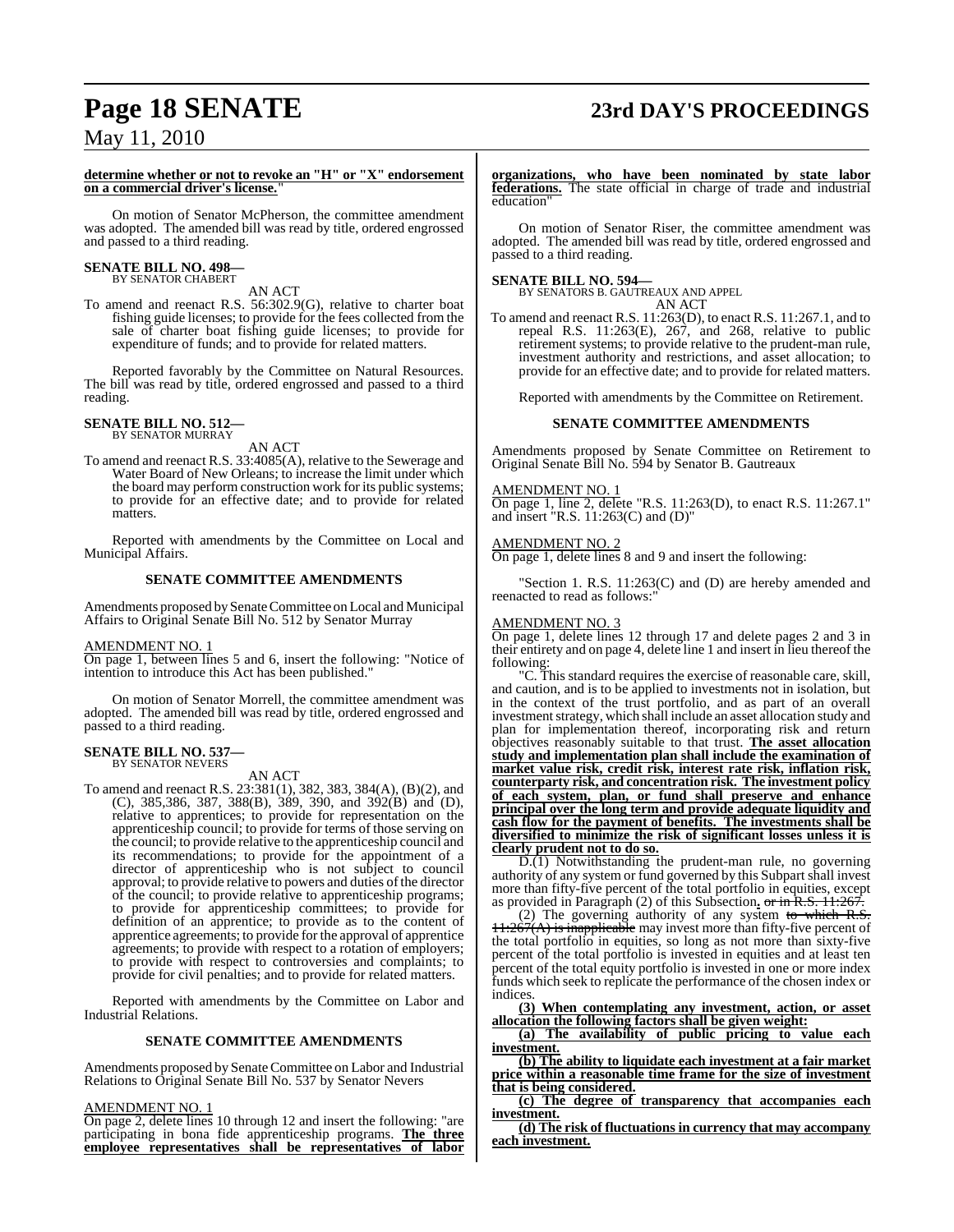# **23rd DAY'S PROCEEDINGS Page 19 SENATE**

# May 11, 2010

**(e) The experience of the professionals who will manage each investment and the financial soundness of the business entity employing such professionals.**

**(f) The degree of diversification which exists within each investment and that such investment itself may provide relative to the other existing investments in the system's portfolio.**

**(g) Whether leverage is involved.**

**(h) The potential for unrelated business taxable income as defined in Section 512 of the Internal Revenue Code.**

**(i) The jurisdiction of the laws that govern each investment. (j) The net return that is expected relative to the risk that is associated with each investment.** \* \* \*"

On motion of Senator B. Gautreaux, the committee amendment was adopted. The amended bill was read by title, ordered engrossed and passed to a third reading.

### **SENATE BILL NO. 607—** BY SENATOR LONG

#### AN ACT

To amend and reenact R.S. 22:46(9)(a) and (10), 47(5), 48(A)(15), 451(A), and 452(1)(b), R.S. 23:1168(A)(1), 1195(A)(1), 1197(C) and the introductory paragraph of R.S. 23:1197(F), R.S. 23:1200, to enact R.S. 23:1195(D), 1200.6 through 1200.28, and to repeal R.S.  $22:461(J)$  and 1982, relative to workers' compensation group self-insurance funds; to provide that such funds are not insurers nor to be deemed insurance; to provide for compliance examinations of group self-insurance workers' compensation funds by the commissioner of insurance; to provide for hearings of matters as a result of such examinations; to provide for appeal of hearing determinations by the division of administrative law; and to provide for related matters.

Reported favorably by the Committee on Labor and Industrial Relations. The bill was read by title, ordered engrossed and passed to a third reading.

#### **SENATE BILL NO. 611—** BY SENATOR DORSEY

AN ACT

To enact R.S. 33:9038.64, relative to cooperative and economic development in East Baton Rouge Parish; to create the River Park Development District, a political subdivision of the state of Louisiana; to provide for the boundaries of the district; to provide for the governance of the district; to provide for the authority, powers, duties, and function of the governing body; to provide for the levy and collection of taxes and special assessments within the district; to provide for the authority to create subdistricts within the district; to authorize the district to issue and sell bonds; to authorize the district to engage in tax increment financing; to provide for the duration of the district; and to provide for related matters.

Reported favorably by the Committee on Finance. The bill was read by title and passed to a third reading.

# **SENATE BILL NO. 651—** BY SENATOR HEBERT

AN ACT

To amend and reenact R.S. 2:381, 385(A),and 802(A)(1), relative to aviation safety; to provide relative to airport zoning regulations; to provide relative to the adoption by certain political subdivisions of airport zoning regulations which comply with certain United States Department of Transportation, Federal Aviation Administration regulations; to provide relative to funding from the airport construction or development priority program; to provide terms and conditions; and to provide for related matters.

Reported with amendments by theCommittee on Transportation, Highways and Public Works.

#### **SENATE COMMITTEE AMENDMENTS**

Amendments proposed by Senate Committee on Transportation, Highways and Public Works to Original Senate Bill No. 651 by Senator Hebert

#### AMENDMENT NO. 1

On page 2, line 2, after "**Administration**" insert a comma "**,**"

#### AMENDMENT NO. 2

On page 3, line 13, after "**development**" insert "**priority**"

#### AMENDMENT NO. 3

On page 3, line 14, change "**U.S.**" to "**United States**"

#### AMENDMENT NO. 4

On page 3, line 16, after "**recommendations**" change "**and**" to "**or**"

#### AMENDMENT NO. 5

On page 3, line 24, delete "39:61 and 62" and insert "39:**104, 111, 114, and 121**"

On motion of Senator McPherson, the committee amendment was adopted. The amended bill was read by title, ordered engrossed and passed to a third reading.

### **SENATE BILL NO. 699—** BY SENATOR PETERSON

AN ACT

To enact Part XV of Chapter 4 of Subtitle II of Title 39 of the Louisiana Revised Statutes of 1950, to be comprised of R.S. 39:1051, relative to local financing; to authorize public entities to create public benefit corporations and enter into contracts with such public benefit corporations for the planning, renovation, construction, leasing, subleasing, management and improvement of public properties and facilities; to exempt such public entities from limitations on property dispositions relating to surplus property in connection with the alienation or disposition of public properties and facilities to public benefit corporations created by such public entities provided that such property remains dedicated for public purposes; to authorize such public entities to enter into financing arrangements with their public benefit corporations and other private parties providing additional funds to such public benefit corporations to construct new facilities and/or to renovate existing public properties or facilities; and to provide for related matters.

Reported with amendments by the Committee on Transportation, Highways and Public Works.

#### **SENATE COMMITTEE AMENDMENTS**

Amendments proposed by Senate Committee on Transportation, Highways and Public Works to Original Senate Bill No. 699 by Senator Peterson

#### AMENDMENT NO. 1

On page 3, line 19, after "**facilities**" insert the following: "**after the payment of all fees and costs related to any financings and/or partnerships and the setting aside of any reserves required in connection therewith. Such fees and the size of any reserves shall be subject to the approval of the State Bond Commission**"

On motion of Senator McPherson, the committee amendment was adopted. The amended bill was read by title, ordered engrossed and recommitted to the Committee on Revenue and Fiscal Affairs.

**SENATE BILL NO. 704—** BY SENATOR SHAW

### AN ACT

To amend and reenact R.S. 29:414(C) and (D), relative to credit in the public retirement systems for service in the uniformed services; to provide for payment of contributions to public retirement systems for such service credit; to provide for time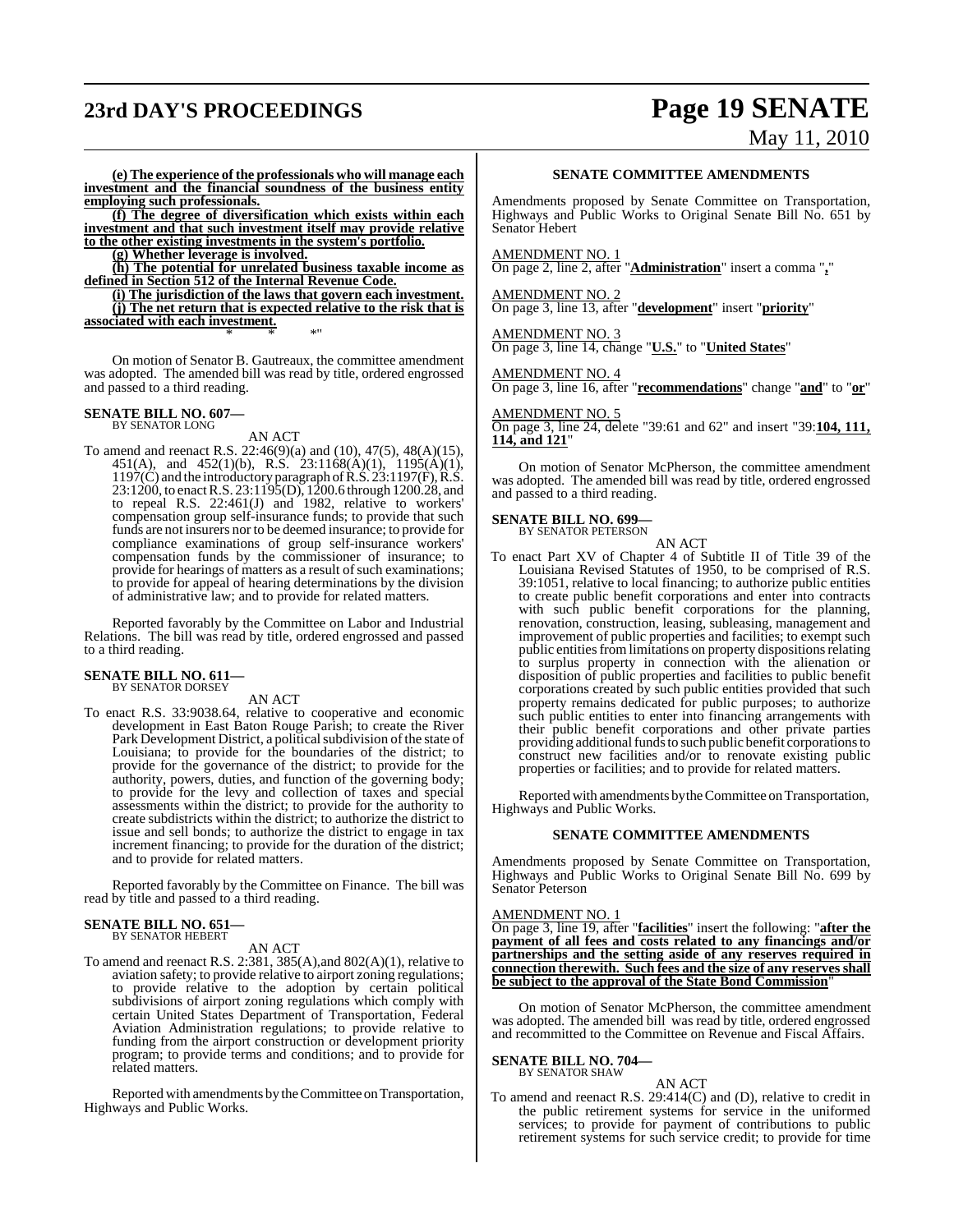#### periods for payment of such contributions; to provide for an effective date; and to provide for related matters.

Reported with amendments by the Committee on Retirement.

#### **SENATE COMMITTEE AMENDMENTS**

Amendments proposed by Senate Committee on Retirement to Original Senate Bill No. 704 by Senator Shaw

#### AMENDMENT NO. 1

On page 1, line 2, after "in" and before "public" delete "the"

#### AMENDMENT NO. 2

On page 2, delete line 4 in its entirety and insert in lieu thereof the following: "**for** service in the uniformed services credit shall **be used** only count toward **for** determining"

#### AMENDMENT NO. 3

On page 2, delete line 7 in its entirety and insert in lieu thereof the following: "established <del>by the Public Retirement Systems Actuarial</del> Committee **pursuant to R.S. 11:102 or 103, or as provided by the actuarial funding requirements and any other laws, rules, or regulations applicable to the public retirement system in which the employee receives credit under the provisions of this** Subpart.

On motion of Senator B. Gautreaux, the committee amendment was adopted. The amended bill was read by title, ordered engrossed and passed to a third reading.

#### **SENATE BILL NO. 706—** BY SENATOR JACKSON

AN ACT

To amend and reenact R.S. 39:51(E), relative to the General Appropriation Bill; to require that the Five Year Estimated Revenue Loss Chart from the Tax Exemption Budget be an appendix to the General Appropriation Bill; to provide for the annual review of the Tax Exemption Budget; and to provide for related matters.

Reported favorably by the Committee on Finance. The bill was read by title, ordered engrossed and passed to a third reading.

#### **SENATE BILL NO. 724—** BY SENATOR N. GAUTREAUX

AN ACT

To amend and reenact R.S.  $41:642(A)(2)$ , relative to sixteenth section and school board indemnity lands; to provide for revenues generated by certain sixteenth section and school board indemnity lands; to provide terms and conditions; and to provide for related matters.

Reported favorably by the Committee on Natural Resources. The bill was read by title, ordered engrossed and passed to a third reading.

#### **SENATE BILL NO. 759—** BY SENATOR THOMPSON

AN ACT

To enact Subpart B-20 of Part IV of Chapter 1 of Title 33 of the Louisiana Revised Statutes of 1950, to be comprised of R.S. 33:130.441 through 130.447, relative to agricultural, economic, and industrial development in Madison Parish; to create the Madison Parish Economic and Industrial Development District; to provide for the governance, powers, duties, and funding of the district; to authorize the district to issue bonds and levy taxes; and to provide for related matters.

Reported favorably by the Committee on Local and Municipal Affairs. The bill was read by title, ordered engrossed and passed to a third reading.

## **Page 20 SENATE 23rd DAY'S PROCEEDINGS**

#### **SENATE BILL NO. 762—** BY SENATOR BROOME

AN ACT

To enact Chapter 44 of Title 51 of the Louisiana Revised statutes of 1950, to be comprised of R.S. 51:2701 through 2703, relative to discrimination in land use or land development decisions; to provide for unlawful acts; and to provide for related matters.

Reported with amendments by the Committee on Local and Municipal Affairs.

#### **SENATE COMMITTEE AMENDMENTS**

Amendments proposed by Senate Committee on Local and Municipal Affairs to Original Senate Bill No. 762 by Senator Broome

#### AMENDMENT NO. 1

On page 1, line 2, after "enact" delete the remainder of the line and insert in lieu thereof: "R.S. 51:2604.1, relative to the Louisiana Equal Housing Opportunity Act; to provide for"

#### AMENDMENT NO. 2

On page 1, line 3, delete "of R.S. 51:2701 through 2703, relative to" **MENDMENT NO. 3** 

#### On page 1, line 7, after "Section 1." delete the remainder of the line and insert "R.S. 51:2604.1"

AMENDMENT NO. 4

On page 1, line 8, delete "comprised of R.S. 51:2701 through 2703,"

#### AMENDMENT NO. 5 On page 1, delete lines 9 through 13 in their entirety and insert: "**§2604.1 Discrimination against land usage prohibited**"

AMENDMENT NO. 6 On page 1, line 16, change "**handicapping condition**" to "**disabilities**"

AMENDMENT NO. 7 On page 2, delete line 5

AMENDMENT NO. 8 On page 2, line 6, change "**A.**" to "**B.**"

#### AMENDMENT NO. 9

On page 2, line 10 and 15, change "**handicapping condition**" to "**disabilities**"

AMENDMENT NO. 10

On page 2, line 24, between "**development**" and "**proposed**" change "**of**" to "**or**"

On motion of Senator Morrell, the committee amendment was adopted. The amended bill was read by title, ordered engrossed and passed to a third reading.

#### **SENATE BILL NO. 776—**

BY SENATOR ADLEY

AN ACT To amend and reenact R.S. 37:2150.1(8.1), relative to contractors; to provide for the definition of an mechanical contractor; and to provide for related matters.

Reported with amendments by the Committee on Transportation, Highways and Public Works.

#### **SENATE COMMITTEE AMENDMENTS**

Amendments proposed by Senate Committee on Transportation, Highways and Public Works to Original Senate Bill No. 776 by Senator Adley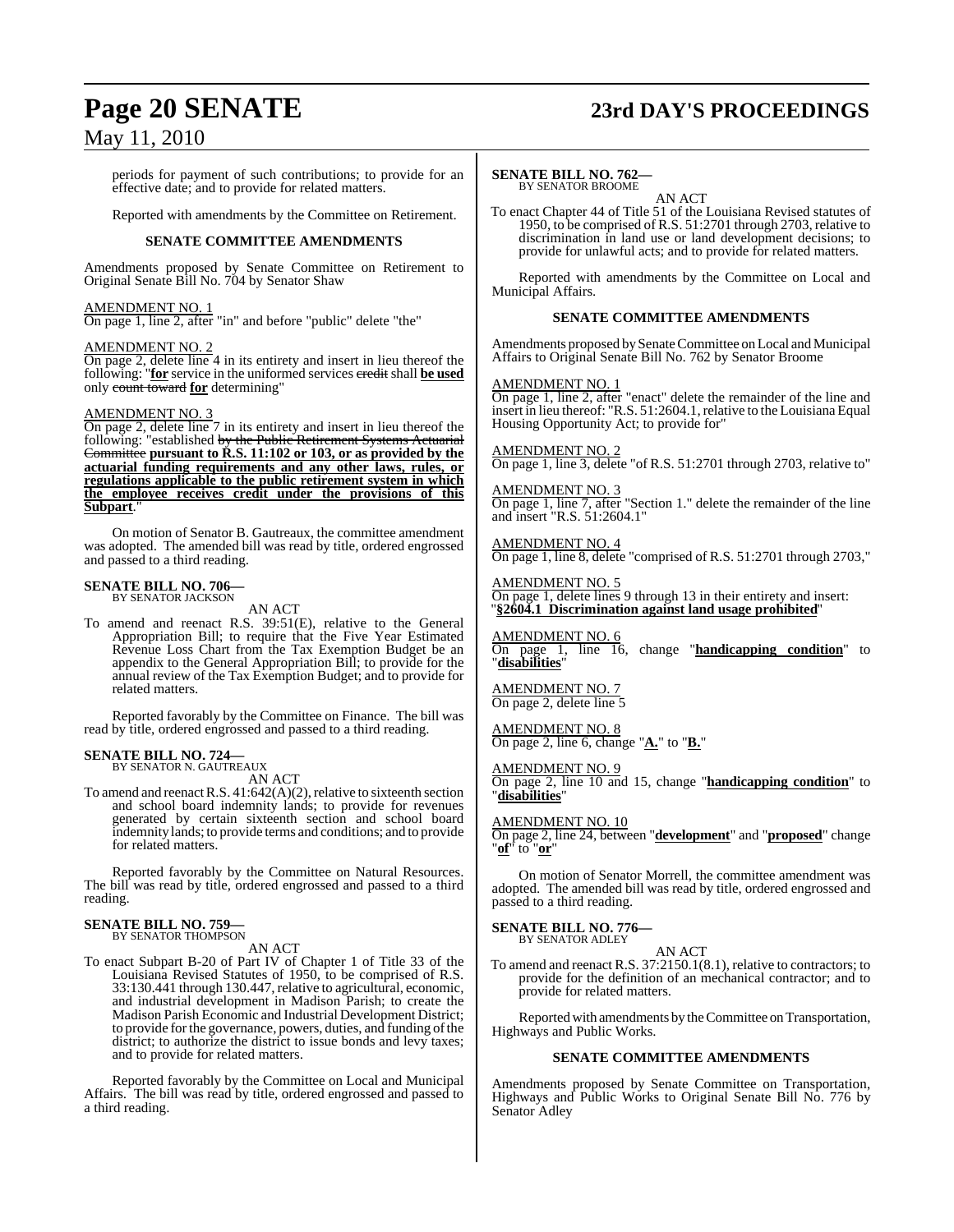### **23rd DAY'S PROCEEDINGS Page 21 SENATE**

# May 11, 2010

#### AMENDMENT NO. 1

On page 1, line 3, change "an" to "a"

On motion of Senator McPherson, the committee amendment was adopted. The amended bill was read by title, ordered engrossed and passed to a third reading.

### **Senate Bills and Joint Resolutions on Second Reading**

#### **SENATE BILL NO. 792— (Substitute for Senate Bill No. 136 by Senator Morrish)** BY SENATOR MORRISH

AN ACT

To amend and reenact R.S. 40:1421, the introductory paragraph of 1422(A), 1422(C), the introductory paragraph of 1427, 1427(1) and (3),  $1428(A)(1)$  and (4)(b)(ii) and (C), and 1429 and to enact R.S.  $22:2134(B)(3)(e)$  and R.S.  $40:1428(A)(4)(b)(iv)$ , relative to the insurance fraud investigation unit within the Department of Public Safety and Corrections, public safety services, office of state police; to provide for definitions; to provide for powers and duties of the unit; to provide for reporting; to provide relative to the Insurance Fraud Investigation Fund; to extend the termination date of the unit; and to provide for related matters.

On motion of Senator Martiny the bill was read by title, ordered engrossed and passed to a third reading.

#### **House Bills and Joint Resolutions on Second Reading Reported by Committees**

#### **HOUSE BILL NO. 13—**

BY REPRESENTATIVE HOFFMANN AN ACT

To amend and reenact R.S. 32:41(A)(13) and to enact R.S. 32:41(A)(14), relative to local governmental subdivision authority over traffic control on nonstate maintained roadways; to authorize local governmental subdivisions to install speed bumps on such roadways; and to provide for related matters.

Reported favorably by the Committee on Transportation, Highways and Public Works. The bill was read by title and referred to the Legislative Bureau.

### **HOUSE BILL NO. 172—** BY REPRESENTATIVE HENRY

AN ACT

To amend and reenact R.S. 56:116.1(B)(3), relative to methods of taking certain birds and quadrupeds; to provide for prohibited equipment used to take game birds and wild quadrupeds; and to provide for related matters.

Reported favorably by the Committee on Natural Resources. The bill was read by title and referred to the Legislative Bureau.

#### **HOUSE BILL NO. 182—** BY REPRESENTATIVE GISCLAIR

AN ACT

To enact R. S. 47:820.5.6, relative to exemptions from tolls on the Tomey J. Doucet Bridge; to provide for the exemptions from tollsfor emergency vehicles under certain circumstances; and to provide for related matters.

Reported favorably by the Committee on Transportation, Highways and Public Works. The bill was read by title and referred to the Legislative Bureau.

#### **HOUSE BILL NO. 185—**

BY REPRESENTATIVE HUTTER AN ACT To amend and reenact R.S. 48:231(A) and (B)(1), relative to the state highway system; to provide relative to public hearings in each highway district; to restore the requirement that the Joint Highway Priority Construction Committee conduct public hearings in each highway district; to provide relative to the membership of the committee; and to provide for related matters.

Reported with amendments by the Committee on Transportation, Highways and Public Works.

#### **SENATE COMMITTEE AMENDMENTS**

Amendments proposed by Senate Committee on Transportation, Highways and Public Works to Engrossed House Bill No. 185 by Representative Hutter

#### AMENDMENT NO. 1

On page 1, line 2, after "48:231(A)" delete "and  $(B)(1)$ "

#### AMENDMENT NO. 2

On page 1, line 5, after "district;" delete the remainder of the line and on line 6, at the beginning of the line delete "committee;"

#### AMENDMENT NO. 3

On page 1, line 8, after "48:231(A)" delete "and  $(B)(1)$  are" and insert "is"

#### AMENDMENT NO. 4

On page 1, line 13, after "A." delete the remainder of the line and insert the following: "**Beginning on October 1, 2010, and not later than October 1 of each year thereafter,** the"

#### AMENDMENT NO. 5

On page 1, line 14, after "provide" delete "**the priority list**" and insert "**a proposed program of construction for the coming fiscal year**"

#### AMENDMENT NO. 6

On page 1, line 15, after "**Committee**" delete "**, which**" and insert "**. The Committee**"

#### AMENDMENT NO. 7

On page 2, delete lines 6 through 15

On motion of Senator McPherson, the committee amendment was adopted. The amended bill was read by title and referred to the Legislative Bureau.

HOUSE BILL NO. 198—<br>
BY REPRESENTATIVES THIBAUT, ANDERS, ARMES, ARNOLD,<br>
BY REPRESENTATIVES THIBAUT, ANDERS, ARNES, ARROW,<br>
BILLIOT, BROSSETT, HENRY BURNS, TIM BURNS, BURRELL,<br>
CRAMODY, CHAMPAGNE, CHANDLER, CHANEY, CONNICK

#### AN ACT

To enact R.S. 47:490.22, relative to military honor license plates; to provide for the establishment of a military honor license plate for members of the United States Armed Forces; to provide for the design and issuance of the license plate; to authorize the promulgation ofrules and regulations; and to provide for related matters.

Reported favorably by the Committee on Transportation, Highways and Public Works. The bill was read by title and referred to the Legislative Bureau.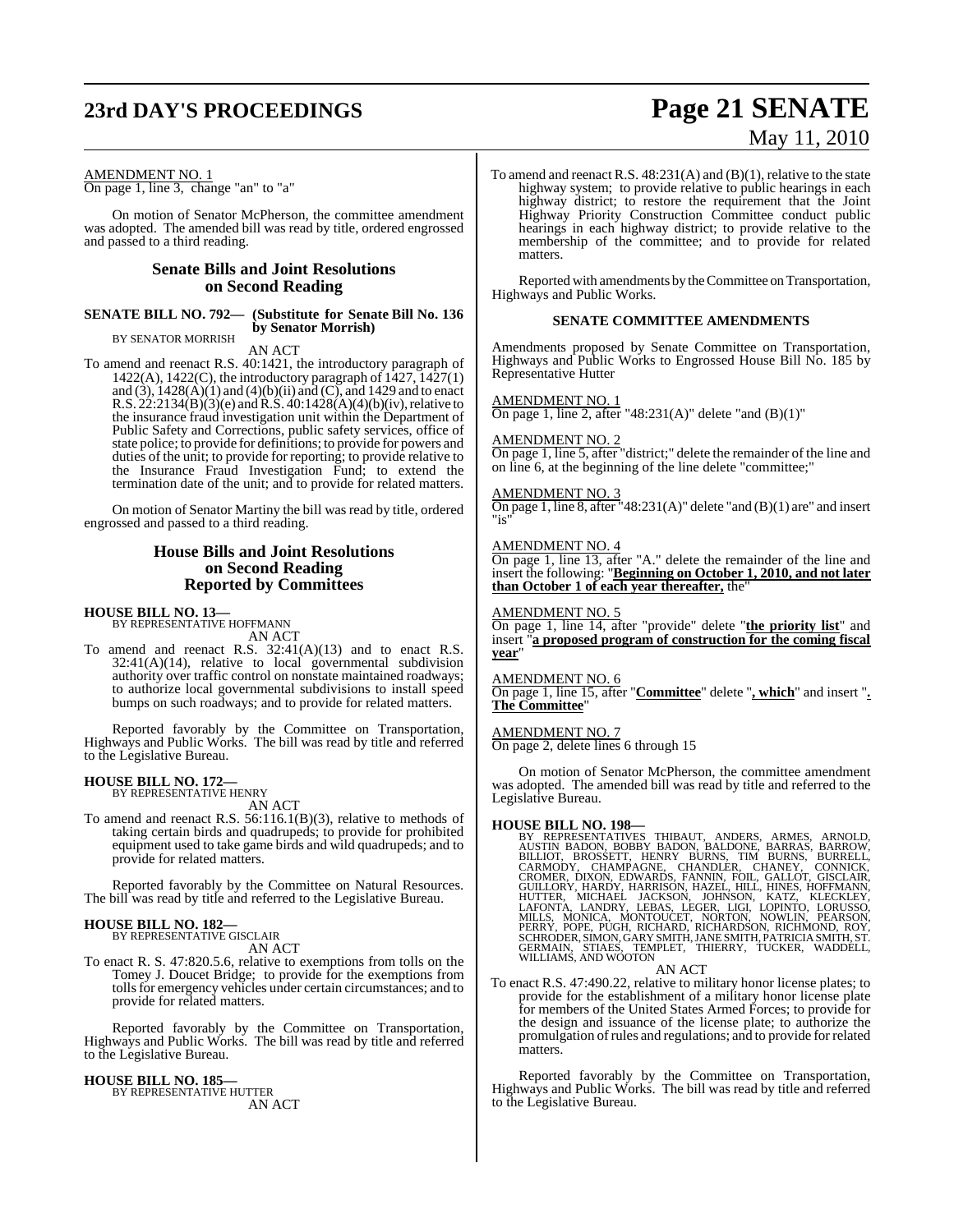### **HOUSE BILL NO. 295—** BY REPRESENTATIVE HUTTER

AN ACT

To enact Part IX of Chapter 1 of Title 34 of the Louisiana Revised Statutes of 1950, to be comprised of R.S. 34:340.31, relative to port properties; to authorize the board of commissioners of the St. Bernard Port, Harbor and Terminal District to name the administration/security complex building of the port in honor of a living person; to provide for limitations; to provide for an effective date; and to provide for related matters.

Reported favorably by the Committee on Transportation, Highways and Public Works. The bill was read by title and referred to the Legislative Bureau.

#### **HOUSE BILL NO. 373—**

BY REPRESENTATIVE HUTTER AN ACT

To enact R.S. 49:191(5)(b) and to repeal R.S. 49:191(3)(a), relative to the Department of Transportation and Development; to provide for the re-creation of the Department of Transportation and Development and the statutory entities made a part of the department by law; to provide for the effective termination date for all statutory authority for the existence of such statutory entities; and to provide for related matters.

Reported favorably by the Committee on Transportation, Highways and Public Works. The bill was read by title and referred to the Legislative Bureau.

#### **HOUSE BILL NO. 411—**

BY REPRESENTATIVE BARROW

AN ACT To amend and reenact R.S. 33:404(A)(3), relative to the duties of a mayor; to provide relative to provisions of the Lawrason Act; to correct a statutory reference; and to provide for related matters.

Reported favorably by the Committee on Local and Municipal Affairs. The bill was read by title and referred to the Legislative Bureau.

#### **HOUSE BILL NO. 412—**

BY REPRESENTATIVE BARROW

AN ACT To amend and reenact R.S. 33:321 and to repeal Part II of Chapter 2 of Title 33 of the Louisiana Revised Statutes of 1950, comprised of R.S. 33:501 through 571, and Part III of Chapter 2 of Title 33 of the Louisiana Revised Statutes of 1950, comprised of R.S. 33:611 through 851, relative to certain forms of municipal government; to repeal provisions for the commission plan and commission-manager plan of municipal government; and to provide for related matters.

Reported favorably by the Committee on Local and Municipal Affairs. The bill was read by title and referred to the Legislative Bureau.

#### **HOUSE BILL NO. 528—** BY REPRESENTATIVE HOFFMANN

AN ACT

To amend and reenact R.S. 47:463.61(C), relative to the "Choose Life" prestige license plate; to provide for an annual fee; and to provide for related matters.

Reported favorably by the Committee on Transportation, Highways and Public Works. The bill was read by title and referred to the Legislative Bureau.

### **HOUSE BILL NO. 638—** BY REPRESENTATIVE HAZEL

AN ACT

To amend and reenact R.S. 47:463.81, relative to special prestige license plates; to revise qualifications and fees for the issuance of the Fraternal Order of Police plate; and to provide for related matters.

### **Page 22 SENATE 23rd DAY'S PROCEEDINGS**

Reported favorably by the Committee on Transportation, Highways and Public Works. The bill was read by title and referred to the Legislative Bureau.

# **HOUSE BILL NO. 764—** BY REPRESENTATIVE POPE

AN ACT To amend and reenact R.S. 48:256.2, relative to construction signage; to remove the requirement that contractors post certain signs near projects; and to provide for related matters.

Reported favorably by the Committee on Transportation, Highways and Public Works. The bill was read by title and referred to the Legislative Bureau.

#### **HOUSE BILL NO. 967—**

BY REPRESENTATIVE GUINN AN ACT

To amend and reenact R.S. 56:1692.1 and 1693.2(A) and to enact R.S. 56:1693.3, relative to state park recognition of certain discount cards issued by certain federal agencies; to provide restrictions on such recognition; and to provide for related matters.

Reported favorably by the Committee on Natural Resources. The bill was read by title and referred to the Legislative Bureau.

### **HOUSE BILL NO. 1002—** BY REPRESENTATIVE BARROW

AN ACT To enact Part I-A of Chapter 2 of Title 33 of the Louisiana Revised Statutes of 1950, to be comprised of R.S. 33:481, relative to municipalities governed by special legislative charters; to provide that the provisions of the Lawrason Act govern if the provisions of any such charter are silent on a particular matter; to provide relative to conflicts; and to provide for related matters.

Reported favorably by the Committee on Local and Municipal Affairs. The bill was read by title and referred to the Legislative Bureau.

#### **HOUSE BILL NO. 1088—**

BY REPRESENTATIVE PONTI

AN ACT To amend and reenact R.S. 23:1310.3, relative to workers' compensation claims; to provide for the initiation of a claim for benefits; to provide for service of process; to provide for the filing of an answer; to provide for mediation; to provide for the running of prescription; to require mediation to encourage settlement of the case; to provide for a dispute open in excess of three hundreds days; to provide for fines and other penalties when a party fails to appear; and to provide for related matters.

Reported favorably by the Committee on Labor and Industrial Relations. The bill was read by title and referred to the Legislative Bureau.

**HOUSE BILL NO. 1204—** BY REPRESENTATIVES EDWARDS, ARMES, BILLIOT, HENRY BURNS, DOERGE, GISCLAIR, GUINN, HILL, SAM JONES, NORTON, AND ST. GERMAIN

AN ACT

To enact R.S. 47:490.22, relative to military license plates; to provide for the establishment of a military support license plate for military veterans; to provide for the design and issuance of the license plate; to provide relative to fees for the license plate; to authorize the promulgation of rules and regulations; and to provide for related matters.

Reported with amendments by the Committee on Transportation, Highways and Public Works.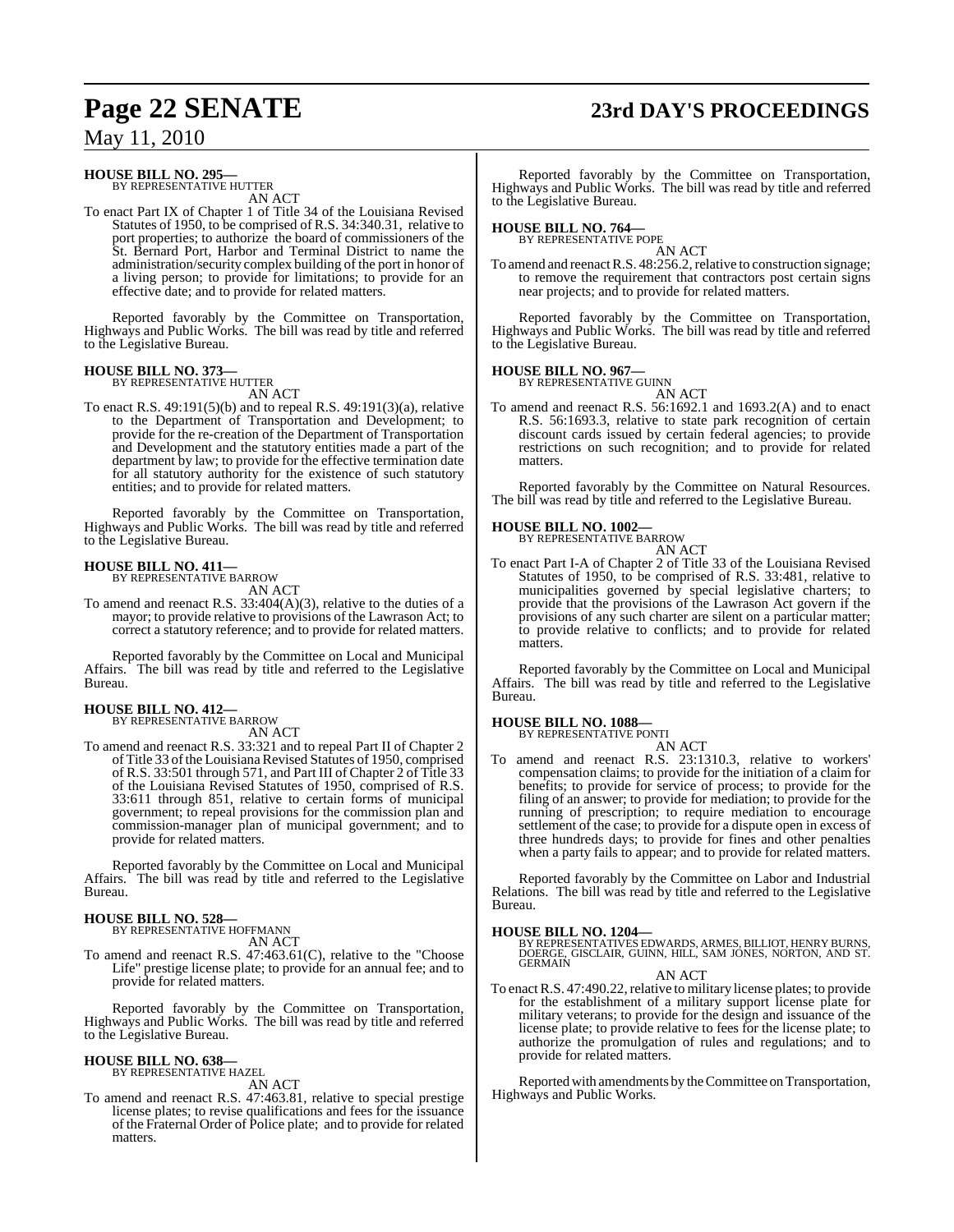# **23rd DAY'S PROCEEDINGS Page 23 SENATE**

#### **SENATE COMMITTEE AMENDMENTS**

Amendments proposed by Senate Committee on Transportation, Highways and Public Works to Engrossed House Bill No. 1204 by Representative Edwards

AMENDMENT NO. 1 On page 1, line 13, after "**vehicles,**" insert "**motorcycles,**"

AMENDMENT NO. 2 On page 2, line 3, change "**monies**" to "**money**"

On motion of Senator McPherson, the committee amendment was adopted. The amended bill was read by title and referred to the Legislative Bureau.

#### **Senator Adley in the Chair**

#### **Rules Suspended**

Senator Chaisson asked for and obtained a suspension of the rules to advance to the order of:

### **Senate Concurrent Resolutions to be Adopted, Subject to Call**

### **Called from the Calendar**

Senator Chaisson asked that Senate Concurrent Resolution No. 42 be called from the Calendar.

#### **SENATE CONCURRENT RESOLUTION NO. 42—**

BY SENATOR CHAISSON A CONCURRENT RESOLUTION

To make available for appropriation from the Budget Stabilization Fund the sum of  $$198,396,069.63$ , not to exceed one-third (1/3) of the balance of the Budget Stabilization Fund due to the reduction of the revenue forecast for the current fiscal year in the amount of \$319,000,000 as adopted by the Revenue Estimating Conference and recognized by the Joint Legislative Committee on the Budget at their meetings of April 14, 2010.

#### **Floor Amendments**

Senator Chaisson proposed the following amendments.

#### **SENATE FLOOR AMENDMENTS**

Amendments proposed by Senator Chaisson to Original Senate Concurrent Resolution No. 42 by Senator Chaisson

#### AMENDMENT NO. 1

On page 1, line 3, change "\$172,365,064.69" to "\$198,396,069.63"

#### AMENDMENT NO. 2

On page 2, between lines 21 and 22, insert the following:

"WHEREAS, at the August 17, 2009 meeting of the Revenue Estimating, the balance in the Budget Stabilization Fund as of July 1, 2009, was certified to be \$853,719,305.89 with one-third determined to be \$284,573,101.96; and"

#### AMENDMENT NO. 3

On page 4, at the beginning of line 1, change "\$258,531,097.02" to "\$284,573,101.96"

#### AMENDMENT NO. 4

On page 4, line 2, change "\$172,365,064.69" to "\$198,396,069.63"

#### AMENDMENT NO. 5

On page 4, line 5, change "\$172,365,064.69" to "\$198,396,069.63"

# May 11, 2010

### AMENDMENT NO. 6

On page 4, line 10, change "\$172,365,064.69" to "\$198,396,069.63"

On motion of Senator Chaisson, the amendments were adopted.

The resolution was read by title. Senator Chaisson moved to adopt the amended Senate Concurrent Resolution.

### **ROLL CALL**

The roll was called with the following result:

YEAS

Mr. President Gautreaux B Morrell<br>Adley Guillory Morrish example and Adley Adley Cuillory Morrish<br>Alario Hebert Mount Alario Hebert Mount Broome Jackson Nevers<br>Cheek Kostelka Peterson Cheek Kostelka Peterson Claitor LaFleur Riser<br>Crowe Long Shaw **Crowe** Long<br> **Conactive** Long<br> **Conactive** Maric Donahue Marionneaux Smith<br>Dorsey Martiny Thom Dorsey Martiny Thompson Duplessis McPherson<br>Erdey Michot Total - 35

Total - 0

Heitmeier Murray<br>Jackson Nevers Michot

### **NAYS**

#### ABSENT

Amedee Gautreaux N<br>Chabert Ouinn Chabert Total - 4

The Chair declared the Senate adopted the amended Senate Concurrent Resolution and ordered it engrossed and sent to the House.

#### **Rules Suspended**

Senator Marionneaux asked for and obtained a suspension of the rules to take up at this time.

**SENATE BILL NO. 348—** BY SENATOR MARIONNEAUX

AN ACT

To repeal R.S. 40:1300.256(B)(5) and (8), relative to prohibiting smoking in certain places; to provide for the removal of certain exemptions; and to provide for related matters.

#### **Motion to Make Special Order**

Senator Marionneaux asked for and obtained a suspension of the rules to make Senate Bill No. 348, which was on Third Reading and Final Passage, Subject to Call, Special Order of the Day No. 1 on Wednesday, May 12, 2010.

#### **SENATE BILL NO. 334—** BY SENATOR MARIONNEAUX

AN ACT

To amend and reenact R.S. 40:1300.253(1) and to repeal R.S. 40:1300.256(B)(5), relative to prohibiting smoking in certain places; to provide for definitions; to provide relative to exceptions; and to provide for related matters.

### **Motion to Make Special Order**

Senator Marionneaux asked for and obtained a suspension of the rules to make Senate Bill No. 334, which was on Third Reading and Final Passage, Subject to Call, Special Order of the Day No. 2 on Wednesday, May 12, 2010.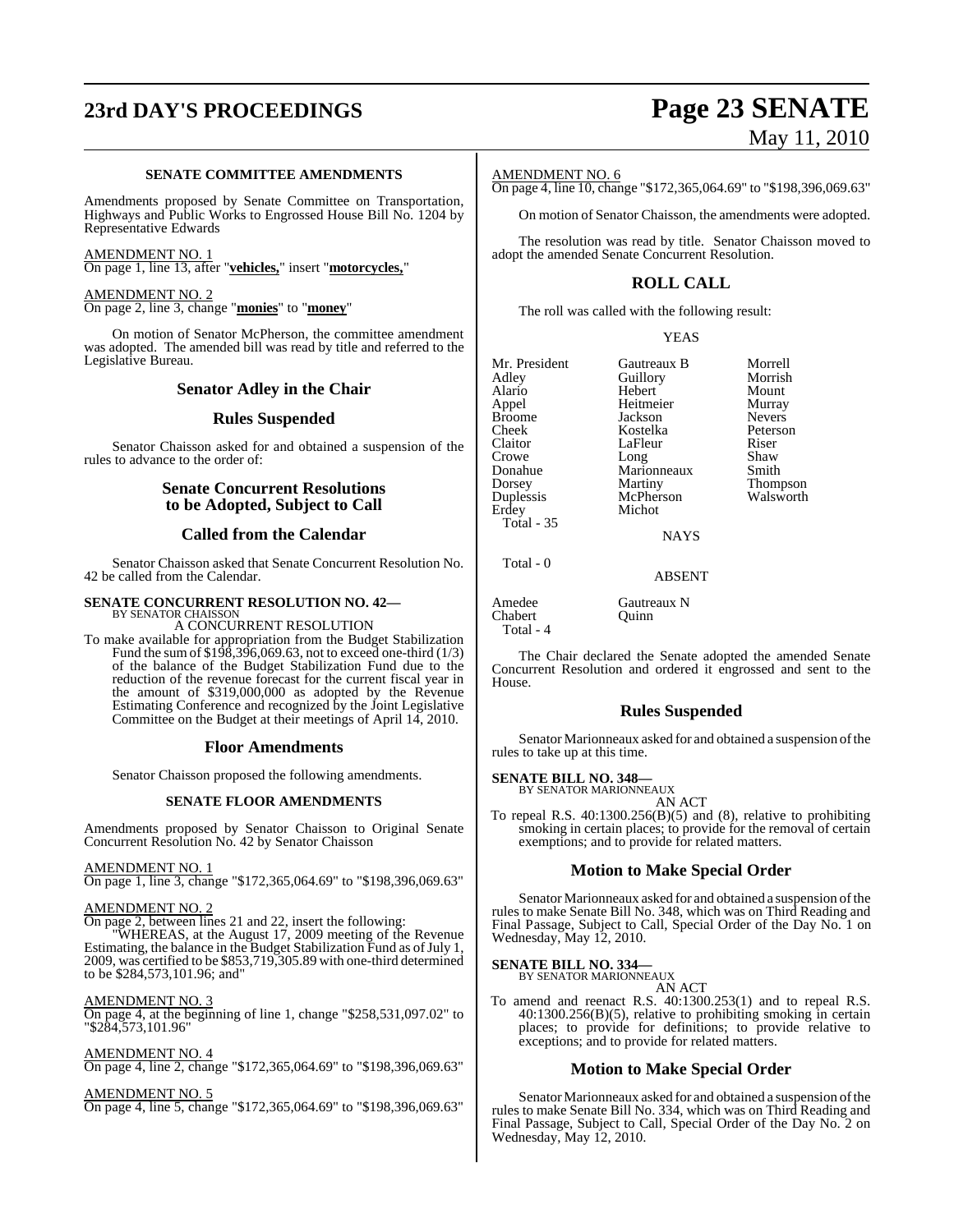### **Mr. President in the Chair**

#### **Regular Order, Resumed**

### **Special Order of the Day**

#### **SENATE BILL NO. 407—**

BY SENATORS MCPHERSON, ADLEY, BROOME, HEITMEIER, LAFLEUR, NEVERS AND SHAW AND REPRESENTATIVE NORTON AN ACT

To amend and reenact R.S. 32:409.1(A)(6)(c)(iii), relative to drivers' licenses and application or special certificate applications; to delete authority to impose a record check fee on an applicant for a Class "D" chauffeur's license or a Class "E" personal vehicle driver's license; and to provide for related matters.

The bill was read by title. Senator McPherson moved the final passage of the bill.

#### **ROLL CALL**

The roll was called with the following result:

#### YEAS

| Adley<br>Appel<br><b>Broome</b><br>Cheek<br>Claitor<br>Donahue<br>Erdey<br>Total - 21 | Hebert<br>Heitmeier<br>Jackson<br>LaFleur<br>Martiny<br>McPherson<br>Morrish<br><b>NAYS</b> | Mount<br>Murray<br><b>Nevers</b><br>Peterson<br>Riser<br>Smith<br>Thompson |
|---------------------------------------------------------------------------------------|---------------------------------------------------------------------------------------------|----------------------------------------------------------------------------|
| Alario<br>Duplessis<br>Guillory<br>Total - 7                                          | Michot<br>Ouinn<br>Shaw<br><b>ABSENT</b>                                                    | Walsworth                                                                  |
| Mr. President<br>Amedee<br>Chabert<br>Crowe<br>Total - 11                             | Dorsey<br>Gautreaux B<br>Gautreaux N<br>Kostelka                                            | Long<br>Marionneaux<br>Morrell                                             |

The Chair declared the bill was passed and ordered it sent to the House. Senator McPherson moved to reconsider the vote by which the bill was passed and laid the motion on the table.

#### **Explanation of Vote**

Senator B. Gautreaux stated he appeared as absent on the vote on Senate Bill No. 407. He intended to vote nay and asked that the Official Journal so state.

#### **Senate Concurrent Resolutions on Second Reading Reported by Committees**

### **SENATE CONCURRENT RESOLUTION NO. 39—**<br>BY SENATOR THOMPSON AND REPRESENTATIVE ELLINGTON

A CONCURRENT RESOLUTION

To approve a proposed amendment, Action Plan Amendment Number 4, to the State of Louisiana Action plan for the utilization of Community Development Block Grant Funds in Response to hurricanes Gustav and Ike, proposed and approved by the Louisiana Recovery Authority, approved by the governor, and the Joint Legislative Committee on the Budget for the Economic Development Infrastructure Program, the State Costshare Reserves Program, the Interoperable Communications

### **Page 24 SENATE 23rd DAY'S PROCEEDINGS**

Infrastructure Program, and the Agriculture Program; and to provide for other matters pertaining thereto.

Reported with amendments by the Committee on Finance.

#### **SENATE COMMITTEE AMENDMENTS**

Amendments proposed by Senate Committee on Finance to Original Senate Concurrent Resolution No. 39 by Senator Thompson

#### AMENDMENT NO. 1

On page 3, after line 24, insert the following:

"BE IT FURTHER RESOLVED that in accordance with the recommendation of the LRA, every project under the eighty million dollar Economic Development and Growth Infrastructure Program submitted for final approval under Action Plan Amendment No. 4 must first be approved by the Joint Legislative Committee on the Budget and must include documentation relative to any cooperative endeavor agreement (CEA) detailing how the funds will be utilized; what the company in question is committing to create in terms of new jobs, wages, health benefits, and capital investment; and clawback requirements for underperformance."

On motion of Senator Michot, the committee amendment was adopted.

The resolution was read by title. Senator Thompson moved to adopt the amended Senate Concurrent Resolution.

#### **ROLL CALL**

The roll was called with the following result:

YEAS

Mr. President Guillory Mount<br>Alario Hebert Murray Alario Hebert Murray Appel Heitmeier<br>Broome Jackson Broome Jackson Peterson<br>Cheek LaFleur Ouinn Cheek LaFleur Quinn<br>Claitor Martiny Riser Claitor Martiny Riser<br>
Donahue McPherson Shaw Dorsey Michot<br>Erdev Morrell Gautreaux B Total - 30

Total - 9

McPherson Shaw<br>Michot Smith Morrell Thompson<br>Morrish Walsworth

**NAYS** 

#### Total - 0 ABSENT Adley Crowe Kostelka Amedee Duplessis Long<br>Chabert Gautreaux N Maric Marionneaux

The Chair declared the Senate had adopted the amended Senate Concurrent Resolution and ordered it engrossed and sent to the House.

### **SENATE CONCURRENT RESOLUTION NO. 55—** BY SENATOR WALSWORTH

A CONCURRENT RESOLUTION

To authorize and direct the Department of Public Safety and Corrections to imprint "Louisiana Bicentennial 1812-2012" on the license plates for private passenger motor vehicles and to issue such plates not later than January 3, 2011, through December 31, 2012, or until the Department of Public Safety and Corrections depletes its inventory of such plates.

Reported with amendments by the Committee on Transportation, Highways and Public Works.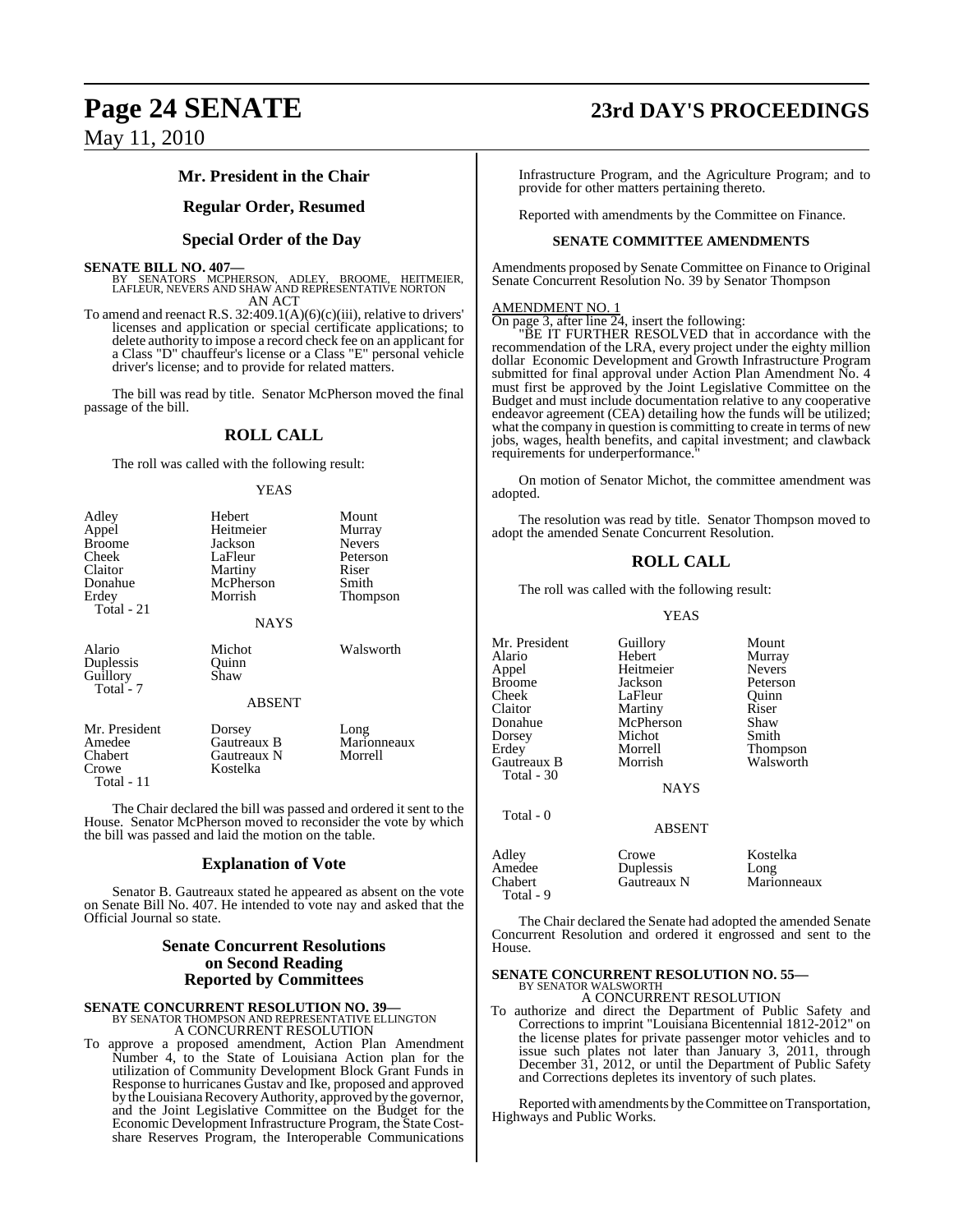# **23rd DAY'S PROCEEDINGS Page 25 SENATE**

# May 11, 2010

#### **SENATE COMMITTEE AMENDMENTS**

Amendments proposed by Senate Committee on Transportation, Highways and Public Works to Original Senate Concurrent Resolution No. 55 by Senator Walsworth

AMENDMENT NO. 1 On page 1, line 7, after "April" change "12" to "30"

AMENDMENT NO. 2

On page 2, line 10, at the beginning of the line, change "1803-2003" to "1812-2012"

On motion of Senator McPherson, the committee amendment was adopted.

The resolution was read by title. Senator Walsworth moved to adopt the amended Senate Concurrent Resolution.

#### **ROLL CALL**

The roll was called with the following result:

#### YEAS

| Mr. President | Guillory      | Mount         |
|---------------|---------------|---------------|
| Adley         | Hebert        | Murray        |
| Alario        | Heitmeier     | <b>Nevers</b> |
| Appel         | Jackson       | Peterson      |
| <b>Broome</b> | Kostelka      | Ouinn         |
| Cheek         | LaFleur       | Riser         |
| Claitor       | Long          | Shaw          |
| Donahue       | Martiny       | Smith         |
| Dorsey        | McPherson     | Thompson      |
| Duplessis     | Michot        | Walsworth     |
| Erdey         | Morrell       |               |
| Gautreaux B   | Morrish       |               |
| Total - 34    |               |               |
|               | <b>NAYS</b>   |               |
| Total - 0     |               |               |
|               | <b>ABSENT</b> |               |
| Amedee        | Crowe         | Marionneaux   |

The Chair declared the Senate had adopted the amended Senate Concurrent Resolution and ordered it engrossed and sent to the House.

#### **Senate Bills and Joint Resolutions on Third Reading and Final Passage**

### **SENATE BILL NO. 268—** BY SENATOR LAFLEUR

Chabert Gautreaux N

Total - 5

AN ACT To amend and reenact R.S. 22:2051, 2052, 2053(A), 2054, 2055, 2056, 2057(A) and (C), 2058(A), (B)(7), (C) and (D), 2059(A) and (C)(1) through (4), 2060(A)(1) and (B), 2061(A), 2062(A) and (B), 2063, 2067, 2068(A) and (B), 2069(A) and (B), and R.S. 44:4.1(B)(10) and to enact R.S. 22:2057(D) and (E), 2059(C)(10) through (14), 2060.1, 2061(D), and 2061.1, and to repeal  $\hat{R}$ .S. 22:2060( $\hat{A}$ )(3), relative to the Louisiana Insurance Guaranty Association Law, to provide for coverage limitations of the association; to provide for definitions; to provide for the creation of the association; to provide for membership of the board of directors; to provide for the powers and duties of the association; to provide for benefit limitations of the association; to provide for assessments of member insurers; to provide for venue, to provide for the plan of operation of the association; to provide for the powers and duties of the commissioner of insurance; to provide forthe coordination among other Guaranty Associations; to provide for the effect of paid claims; to provide for the exclusion of claims of "high net worth insureds"; to provide for the exhaustion of other coverage prior to making a claim against the association; to provide for the prevention of insolvencies; to provide for immunity; to provide for a stay of proceedings against insolvent insurers; to provide for prohibited advertising; to provide for effective date; and to provide for related matters.

#### **Floor Amendments**

Senator Marionneaux sent up floor amendments.

#### **SENATE FLOOR AMENDMENTS**

Amendments proposed by Senator Marionneaux on behalf of the Legislative Bureau to Engrossed Senate Bill No. 268 by Senator LaFleur

AMENDMENT NO. 1 On page 2, lines 22, 24, and 26, at the end of the line, change "**;**" to "**.**"

AMENDMENT NO. 2 On page 3, lines 2, 8, 9, and 10, at the end of the line, change "**;**" to "**.**"

AMENDMENT NO. 3 On page 3, line 14, following "**risk**" change "**; or**" to "**.**"

AMENDMENT NO. 4 On page 4, line 20, following "**insurer** and" and before ":" insert "**any of the following**"

AMENDMENT NO. 5 On page 4, line 24, following "**event**" change "; or" to "."

AMENDMENT NO. 6 On page 4, line 28, change "**; or**" to "**.**"

AMENDMENT NO. 7 On page 5, lines 4, 6, 26, and 28, at the end of the line change "**;**" to "**.**"

AMENDMENT NO. 8 On page 6, lines 1, 5, 9, and 10, at the end of the line change "**;**" to "**.**"

AMENDMENT NO. 9 On page 6, line 12, following "**losses**" change "**; or**" to "**.**"

AMENDMENT NO. 10 On page 10, line 24, following "Subsections" and before "of" change "(A) and (B)" to " $\underline{A}$  and  $\underline{B}$ "

AMENDMENT NO. 11 On page 15, line 22, following "Paragraph" and before "subsequent" change "A(1)" to "**(1) of this Subsection**"

AMENDMENT NO. 12

On page 19, line 24, following "under" delete "R.S." and on line 25, change "22:2058(A)(3)(c) above" to "**Subparagraph (c) of this Paragraph**"

#### AMENDMENT NO. 13

On page 24, line 11, following "**(b)**" and before "money" change "Loan" to "**Lend**"

AMENDMENT NO. 14

On page 24, line 29, following "**Part**" change "**; and**" to "**.**"

On motion of Senator Marionneaux, the amendments were adopted.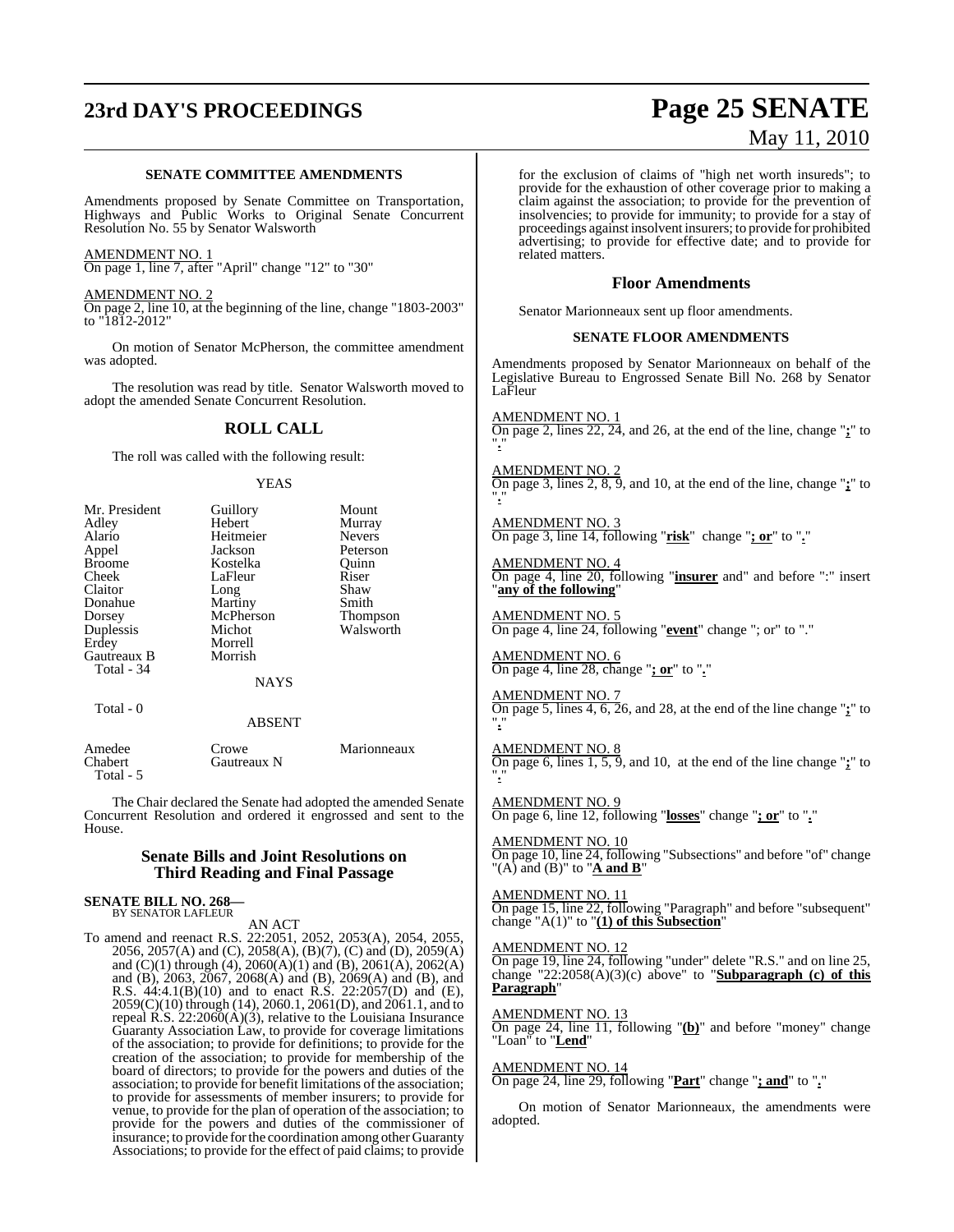### **Floor Amendments**

Senator LaFleur proposed the following amendments.

#### **SENATE FLOOR AMENDMENTS**

Amendments proposed by Senator LaFleur to Engrossed Senate Bill No. 268 by Senator LaFleur

AMENDMENT NO. 1 On page 14, line 8, delete "**shall the association**"

AMENDMENT NO. 2 On page 14, delete line 20, and insert "**Have no obligation to defend an insured**"

AMENDMENT NO. 3 On page 14, line 24, change "The" to "**(i) Have an**" and between "occurrence" and "shall" insert "**which**"

AMENDMENT NO. 4 On page 15, line 5, change "**(f)**" to "**(ii)**"

AMENDMENT NO. 5 On page 15, line 13, delete "**the association** shall"

AMENDMENT NO. 6 On page 19, line 9, change "The association shall issue" to "**(i) Issue**"

AMENDMENT NO. 7 On page 19, line 13, change "(c)" to "**(ii)**"

AMENDMENT NO. 8 On page 19, line 24, change "**(d)**" to "**(iii)**"

AMENDMENT NO. 9 On page 19, line 26, change "**(e)**" to "**(c)**"

AMENDMENT NO. 10 On page 22, line 9, delete "**the association,**" and change "**may**" to "**have the right to**"

AMENDMENT NO. 11 On page 22, line 12, delete "**shall**"

On motion of Senator LaFleur, the amendments were adopted.

The bill was read by title. Senator LaFleur moved the final passage of the amended bill.

### **ROLL CALL**

The roll was called with the following result:

#### YEAS

| Mr. President | Guillory  | Mount           |
|---------------|-----------|-----------------|
| Adley         | Hebert    | Murray          |
| Alario        | Heitmeier | <b>Nevers</b>   |
| Appel         | Jackson   | Peterson        |
| <b>Broome</b> | Kostelka  | Ouinn           |
| Cheek         | LaFleur   | Riser           |
| Claitor       | Long      | Shaw            |
| Donahue       | Martiny   | Smith           |
| Dorsey        | McPherson | <b>Thompson</b> |
| Duplessis     | Michot    | Walsworth       |
| Erdey         | Morrell   |                 |
| Gautreaux B   | Morrish   |                 |
| Total - 34    |           |                 |
|               | NAVC      |                 |

NAYS

## **Page 26 SENATE 23rd DAY'S PROCEEDINGS**

#### ABSENT

Gautreaux N

Amedee Crowe Marionneaux<br>Chabert Gautreaux N Total - 5

The Chair declared the amended bill was passed, ordered reengrossed and sent to the House. Senator LaFleur moved to reconsider the vote by which the bill was passed and laid the motion on the table.

### **SENATE BILL NO. 389—** BY SENATOR HEBERT

A JOINT RESOLUTION

Proposing to amend Article V, Section 15(B) of the Constitution of Louisiana, relative to judicial districts; to provide for the establishment of judicial districts; to provide for applicability; and to specify an election for submission of the proposition to electors and provide a ballot proposition.

#### **Floor Amendments**

Senator Marionneaux sent up floor amendments.

#### **SENATE FLOOR AMENDMENTS**

Amendments proposed by Senator Marionneaux on behalf of the Legislative Bureau to Engrossed Senate Bill No. 389 by Senator **Hebert** 

#### AMENDMENT NO. 1

On page 2, line 5, following "**of**" and before "**shall**" change "**Subparagraph (a) of this Paragraph**" to "**Subsubparagraph (a) of this Subparagraph**"

On motion of Senator Marionneaux, the amendments were adopted.

The bill was read by title. Senator Hebert moved the final passage of the amended bill.

### **ROLL CALL**

The roll was called with the following result:

#### YEAS

Appel Jackson Murray Duplessis LaFleur<br>Hebert Morrell

NAYS

Mr. President Dorsey Mount<br>Adley Heitmeier Nevers Adley Heitmeier Nevers Broome Long<br>
Cheek Martiny Cheek Martiny Walsworth

Total - 17

Hebert Total - 8

Chabert Gautreaux N Quinn<br>Crowe Guillory Smith Donahue Marionneaux<br>Erdey McPherson Total - 14

ABSENT

Crowe Guillory Smith<br>Donahue Marionneaux Thompson

The Chair declared the bill failed to pass.

**McPherson** 

Michot

Kostelka Riser<br>Long Shaw

Amedee Gautreaux B Morrish<br>Chabert Gautreaux N Ouinn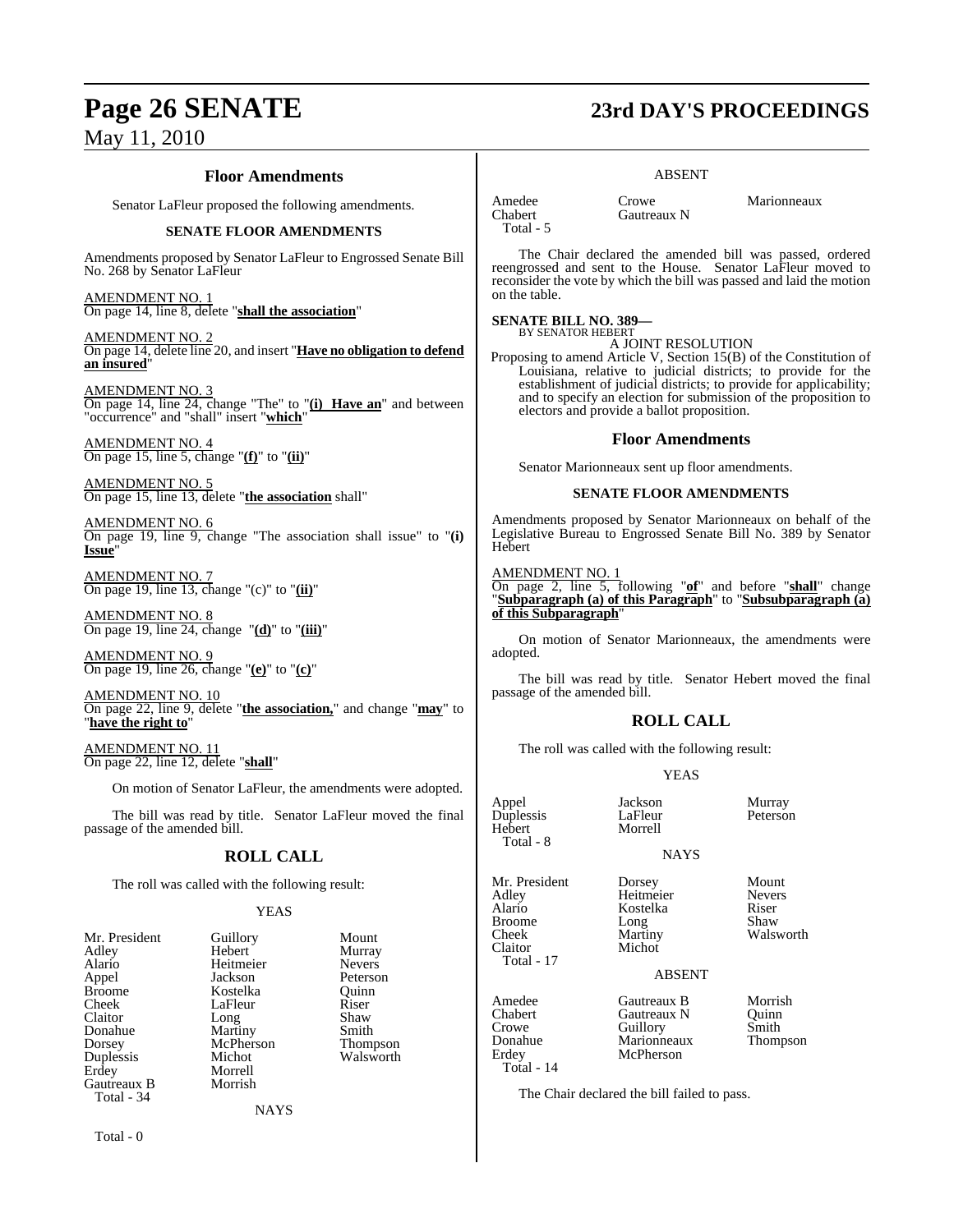## **23rd DAY'S PROCEEDINGS Page 27 SENATE**

### **Notice of Reconsideration**

Senator Hebert moved to reconsider on the next Legislative Day the vote by which the bill failed to pass.

#### **Rules Suspended**

Senator Walsworth asked for and obtained a suspension of the rules to take up at this time.

### **SENATE BILL NO. 709—** BY SENATOR WALSWORTH

AN ACT

To amend and reenact R.S. 43:19, 24(B) and (C), 81, 82, and 87(A), and to enact R.S.  $43:24(D)$  and  $(\dot{E})$ , relative to the publication of acts of the legislature; to provide relative to the Official Journal of the State; to provide relative to printing contracts; and to provide for related matters.

On motion of Senator Walsworth the bill was read by title and recommitted to the Committee on Finance.

#### **Rules Suspended**

Senator Mount asked for and obtained a suspension of the rules to revert to the Morning Hour.

#### **Introduction of Senate Resolutions**

Senator Peterson asked for and obtained a suspension of the rules to read Senate Resolutions a first and second time.

### **SENATE RESOLUTION NO. 77—** BY SENATOR PETERSON

A RESOLUTION

To commend the service and contributions of The Links, Incorporated and to recognize Wednesday, May 12, 2010, as Louisiana Links Day at the State Capitol.

On motion of Senator Peterson the resolution was read by title and adopted.

#### **Introduction of Senate Concurrent Resolutions**

Senator Broome asked for and obtained a suspension of the rules to read Senate Concurrent Resolutions a first and second time.

#### **SENATE CONCURRENT RESOLUTION NO. 76—** BY SENATOR BROOME

A CONCURRENT RESOLUTION

To memorialize the Congress of the United States to provide an exemption or authorize states to exempt certain nonprofit organizations exempt from federal taxation under Section  $501(c)$ of the Internal Revenue Code making residential mortgage loans to promote home ownership or home improvements for the disadvantaged, and its employees and agents, from requirements of the S.A.F.E. Act.

The resolution was read by title. Senator Broome moved to adopt the Senate Concurrent Resolution.

#### **ROLL CALL**

The roll was called with the following result:

#### YEAS

| Mr. President | Hebert    | Murray        |
|---------------|-----------|---------------|
| Adley         | Heitmeier | <b>Nevers</b> |
| Alario        | Jackson   | Peterson      |
| Appel         | Kostelka  | Riser         |
| <b>Broome</b> | LaFleur   | Shaw          |

# May 11, 2010

Cheek Long Smith<br>Donahue Martiny Thom Donahue Martiny Thompson **Duplessis** Morrish<br> **Gautreaux B** Mount Gautreaux B Total - 28 Total - 0 Amedee Erdey McPherson<br>Chabert Gautreaux N Michot

Total - 11

Morrell Walsworth<br>Morrish **NAYS** 

ABSENT

Chabert Gautreaux N Micho<br>Claitor Guillory Ouinn Claitor Guillory<br>Crowe Marionn Marionneaux

The Chair declared the Senate adopted the Senate Concurrent Resolution and ordered it sent to the House.

#### **Messages from the House**

The following Messages from the House were received and read as follows:

#### **Message from the House**

#### **ASKING CONCURRENCE IN HOUSE BILLS AND JOINT RESOLUTIONS**

May 11, 2010

To the Honorable President and Members of the Senate:

I am directed to inform your honorable body that the House of Representatives has finally passed and asks your concurrence in the following House Bills and Joint Resolutions:

| HB No. 314  | HB No. 514         | HB No. 1350 |
|-------------|--------------------|-------------|
| HB No. 187  | <b>HB</b> No. 151  | HB No. 1265 |
| HB No. 1309 | <b>HB</b> No. 1311 |             |

Respectfully submitted, ALFRED W. SPEER Clerk of the House of Representatives

#### **House Bills and Joint Resolutions on First Reading**

**HOUSE BILL NO. 151—** BY REPRESENTATIVE CARMODY AN ACT

To amend and reenact R.S. 17:158(A)(3), to authorize the Bossier Parish School Board and the Caddo Parish School Board to transport to school any student who resides one mile or less from the school; to provide conditions and limitations; to provide an effective date; and to provide for related matters.

The bill was read by title and placed on the Calendar for a second reading.

### **HOUSE BILL NO. 187—** BY REPRESENTATIVE GUILLORY

AN ACT

To amend and reenact R.S. 47:1923(D), relative to tax assessors; to provide relative to the payment of premiums for group insurance for certain retirees of the Acadia Parish Assessor's Office; to increase the years of service requirement for certain retirees; to provide for an effective date; and to provide for related matters.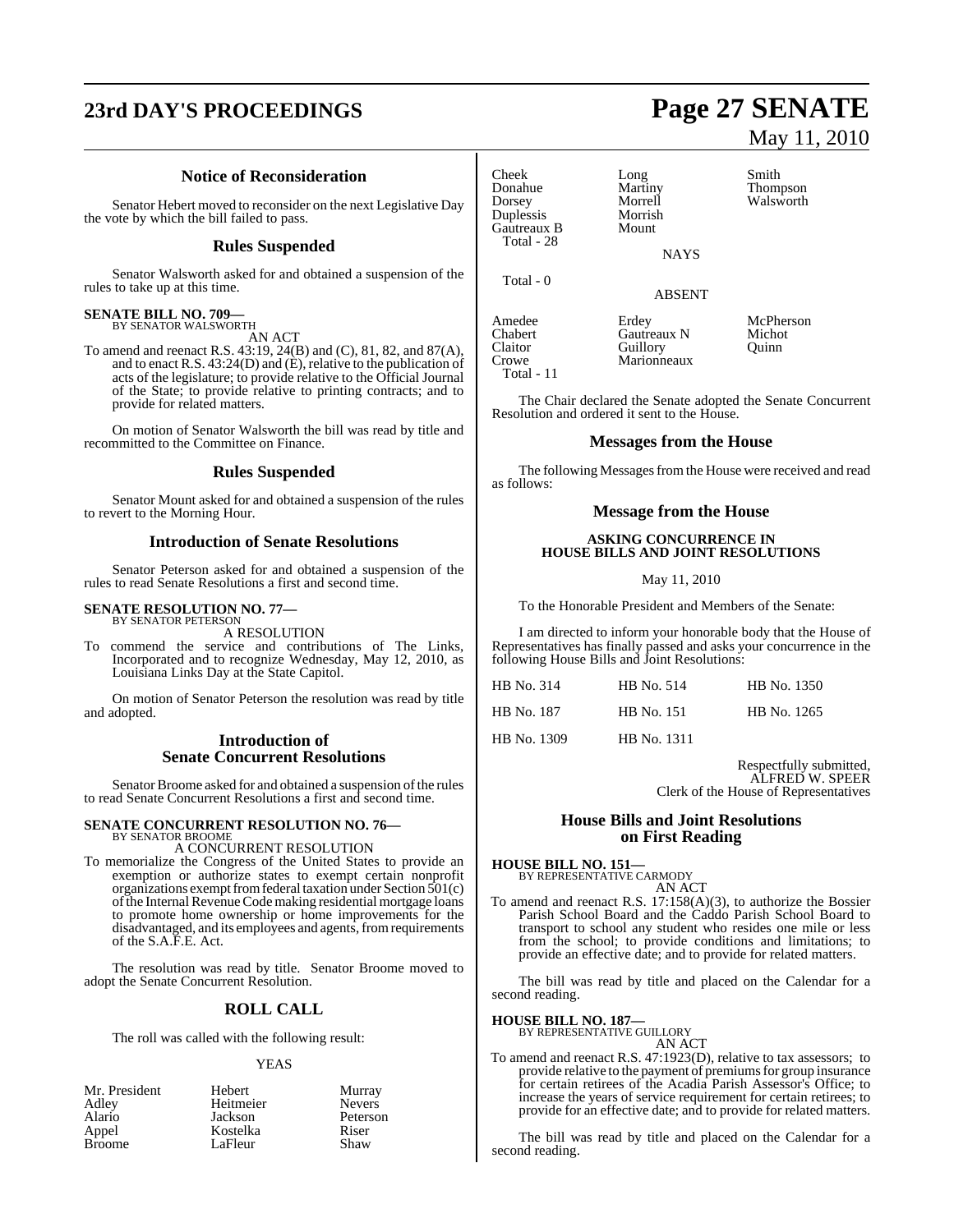### **HOUSE BILL NO. 314—**

BY REPRESENTATIVE CARMODY AN ACT

To amend and reenact R.S. 14:90(C) and 90.3(F) and to repeal R.S. 14:90(D) and (E), relative to gambling; to provide technical corrections for certain exceptions to the crimes of gambling and gambling by computer; and to provide for related matters.

The bill was read by title and placed on the Calendar for a second reading.

### **HOUSE BILL NO. 514—** BY REPRESENTATIVE ST. GERMAIN

AN ACT

To amend and reenact R.S. 14:52(A), relative to the crime of simple arson; to expand the definition of simple arson; and to provide for related matters.

The bill was read by title and placed on the Calendar for a second reading.

#### **HOUSE BILL NO. 1265—** BY REPRESENTATIVE ARMES

AN ACT

To authorize and provide for the transfer or lease of certain state property in Vernon Parish from the Department of Transportation and Development to the Vernon Parish Police Jury; and to provide for related matters.

The bill was read by title and placed on the Calendar for a second reading.

#### **HOUSE BILL NO. 1309—**

BY REPRESENTATIVE HOWARD AN ACT

To amend and reenact R.S. 33:3815.3(A), (B), (C), and (F) and R.S. 34:844(A) and (B), relative to drinking water protection; to prohibit certain activity in areas adjacent to drinking water intakes; to provide for restricted areas and water intake zones; to provide for the authority of waterworks districts and local political subdivisions; and to provide for related matters.

The bill was read by title and placed on the Calendar for a second reading.

#### **HOUSE BILL NO. 1311—** BY REPRESENTATIVE GUILLORY

AN ACT

To authorize and provide for the transfer or lease of certain state property in St. Landry Parish to the city of Eunice from the division of administration; and to provide for related matters.

The bill was read by title and placed on the Calendar for a second reading.

### **HOUSE BILL NO. 1350—** BY REPRESENTATIVE ARNOLD

AN ACT

To amend and reenact R.S. 9:3514(B), relative to the Louisiana Consumer Credit Law; to require disclosure of applicable fees in written consumer credit contracts and agreements; and to provide for related matters.

The bill was read by title and placed on the Calendar for a second reading.

#### **Messages from the House**

The following Messages from the House were received and read as follows:

## **Page 28 SENATE 23rd DAY'S PROCEEDINGS**

### **Message from the House**

#### **ASKING CONCURRENCE IN HOUSE CONCURRENT RESOLUTIONS**

May 11, 2010

To the Honorable President and Members of the Senate:

I am directed to inform your honorable body that the House of Representatives has finally passed and asks your concurrence in the following House Concurrent Resolutions:

**HOUSE CONCURRENT RESOLUTION NO. 55—** BY REPRESENTATIVES MORRIS, CONNICK, GEYMANN, LANDRY, LIGI, LORUSSO, PONTI, PUGH, RICHARD, SMILEY, AND JANE SMITH A CONCURRENT RESOLUTION

To urge and request the legislative auditor to undertake a detailed performance study of postsecondary education in Louisiana, and to report his findings to the Legislature of Louisiana prior to the convening of the 2011 Regular Session.

> Respectfully submitted, ALFRED W. SPEER Clerk of the House of Representatives

#### **House Concurrent Resolutions**

Senator Mount asked for and obtained a suspension of the rules to read House Concurrent Resolutions a first and second time.

#### **HOUSE CONCURRENT RESOLUTION NO. 55**

BY REPRESENTATIVES MORRIS, CONNICK, GEYMANN, LANDRY, LIGI, LORUSSO, PONTI, PUGH, RICHARD, SMILEY, AND JANE SMITH A CONCURRENT RESOLUTION

To urge and request the legislative auditor to undertake a detailed performance study of postsecondary education in Louisiana, and to report his findings to the Legislature of Louisiana prior to the convening of the 2011 Regular Session.

The resolution was read by title and referred by the President to the Committee on Senate and Governmental Affairs.

#### **Privilege Report of the Committee on Senate and Governmental Affairs**

### **ENROLLMENTS**

Senator Kostelka, Chairman on behalf of the Committee on Senate and Governmental Affairs, submitted the following report:

#### May 11, 2010

To the President and Members of the Senate:

I am directed by your Committee on Senate and Governmental Affairs to submit the following report:

The following Senate Concurrent Resolutions have been properly enrolled:

### **SENATE CONCURRENT RESOLUTION NO. 68—** BY SENATOR MORRELL

A CONCURRENT RESOLUTION

To urge and request the State Board of Elementary and Secondary Education to study the admission and expulsion criteria in charter schools and the impact of that criteria on at-risk and special needs students.